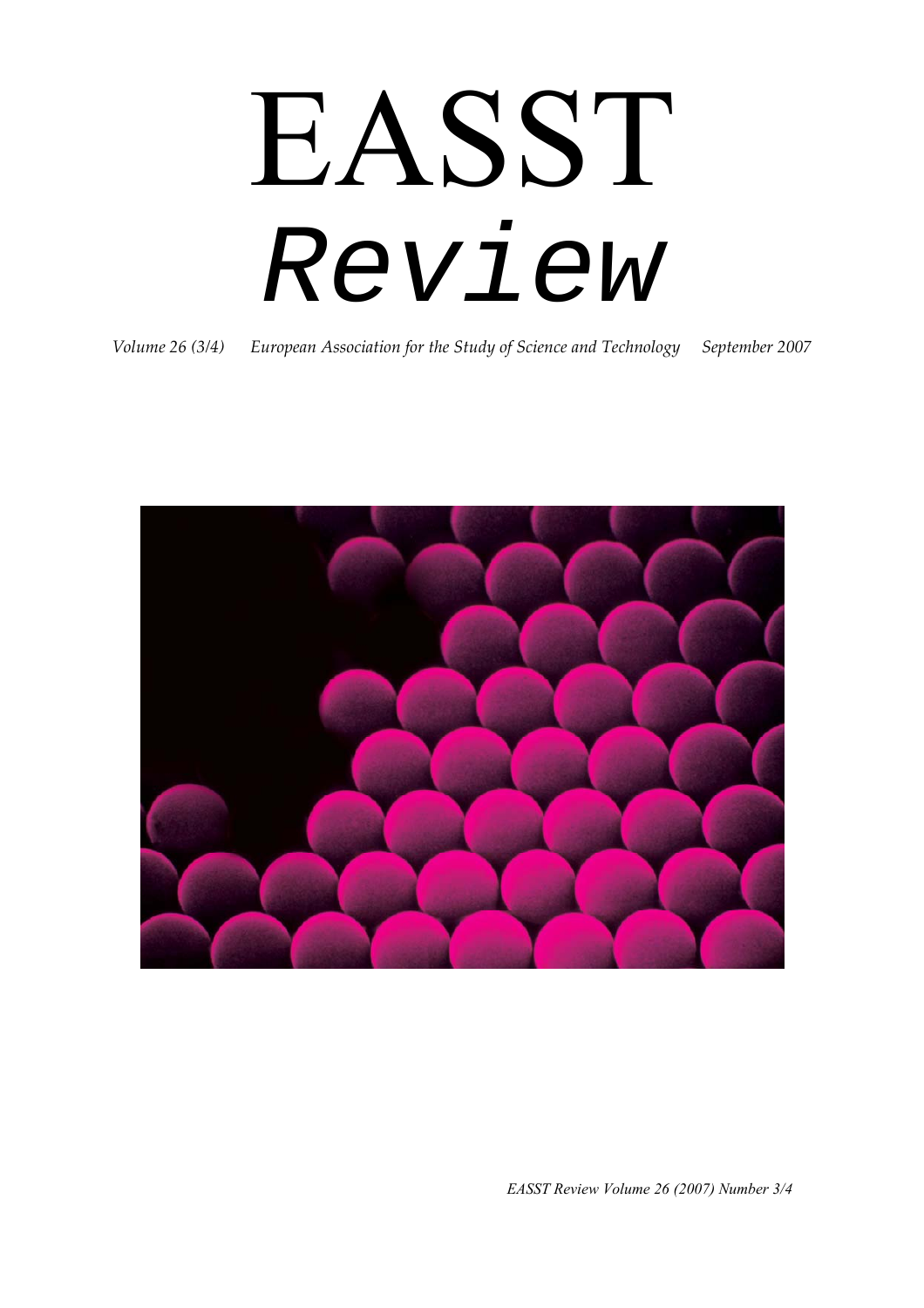*Editor: Ann Rudinow Saetnan Deputy Editor: Richard Rogers Tel:(+47) 73 59 17 86 (Saetnan) (+31) 20 525 3352 (Rogers) email:annrs@svt.ntnu.no rogers@easst.net Membership queries: admin@easst.net EASST Review on the Web: http://www.easst.net* 

*Contributing Editors: Andrew Jamison (University of Aalborg) Harald Rohracher (Graz) Paul Wouters (Virtual Knowledge Studio, Royal Academy of Sciences, Netherlands)* 

*Council of the European Association for the Study of Science and Technology: Marc Audetat (University of Lausanne) Conor Douglas, student member (University of York) Christine Hine, President (University of Surrey) (c.hine@surrey.ac.uk) Reiner Grundmann (Aston University) Erika Mattila (London School of Economics and Political Science) Jessica Mesman (University of Maastricht) Tiago Moreira (Durham University) Fred Steward (Brunel University) Ragna Zeiss (Free University, Amsterdam) Susan Leigh Star (President of the Society for Social Studies of Science, ex-officio)* 

*EASST's Institutional Members: Academy of Finland CSISP/Sociology Department, Goldsmiths College Ecole des Mines, Paris Europäische Akademie, Bad Neuenahr-Ahrweiler Institute for Policy and Practice, University of Newcastle Inter-University Research Center for Technology,Work and Culture, Graz James Martin Institute, University of Oxford Linköping University* 

*Norwegian Institute for Studies in Research of Higher Education Science Museum, London University of Bielefeld University of Edinburgh University of Gothenburg University of Maastricht University of Manchester University of Surrey University of Sussex University of York VTT Group for Technology Studies, Finland Wellcome Trust* 

*EASST Review (ISSN 1384-5160) is published quarterly, in March, June, September and December. The Association's journal was called the EASST Newsletter through 1994.* 

*Subscription: Individual membership fee: EUR 35 annual. Reduced two- and three-year membership available. Students and citizens of East European countries pay reduced rates on applicaton EUR 20. Library rate is EUR 35.* 

*Please note that subscriptions can also be made through the EASST website.* 

*Member benefits: Travel stipends for Ph.D. students, young scholars and researchers from developing countries are available. Reduced registration rates for EASST events apply.* 

*EASST's Past Presidents: Sally Wyatt, 2000-2004; Rob Hagendijk, 1997-2000; Aant Elzinga, 1991-1997; Stuart Blume, 1987-1991; John Ziman, 1983- 1986;Peter Weingart, 1982.* 

*EASST Review's Past Editors: Chunglin Kwa, 1991 – 2006; Arie Rip, 1982- 1991;Georg Kamphausen, 1982.* 

*cover illustration: NTNU/Dept. of Chemical Engineering*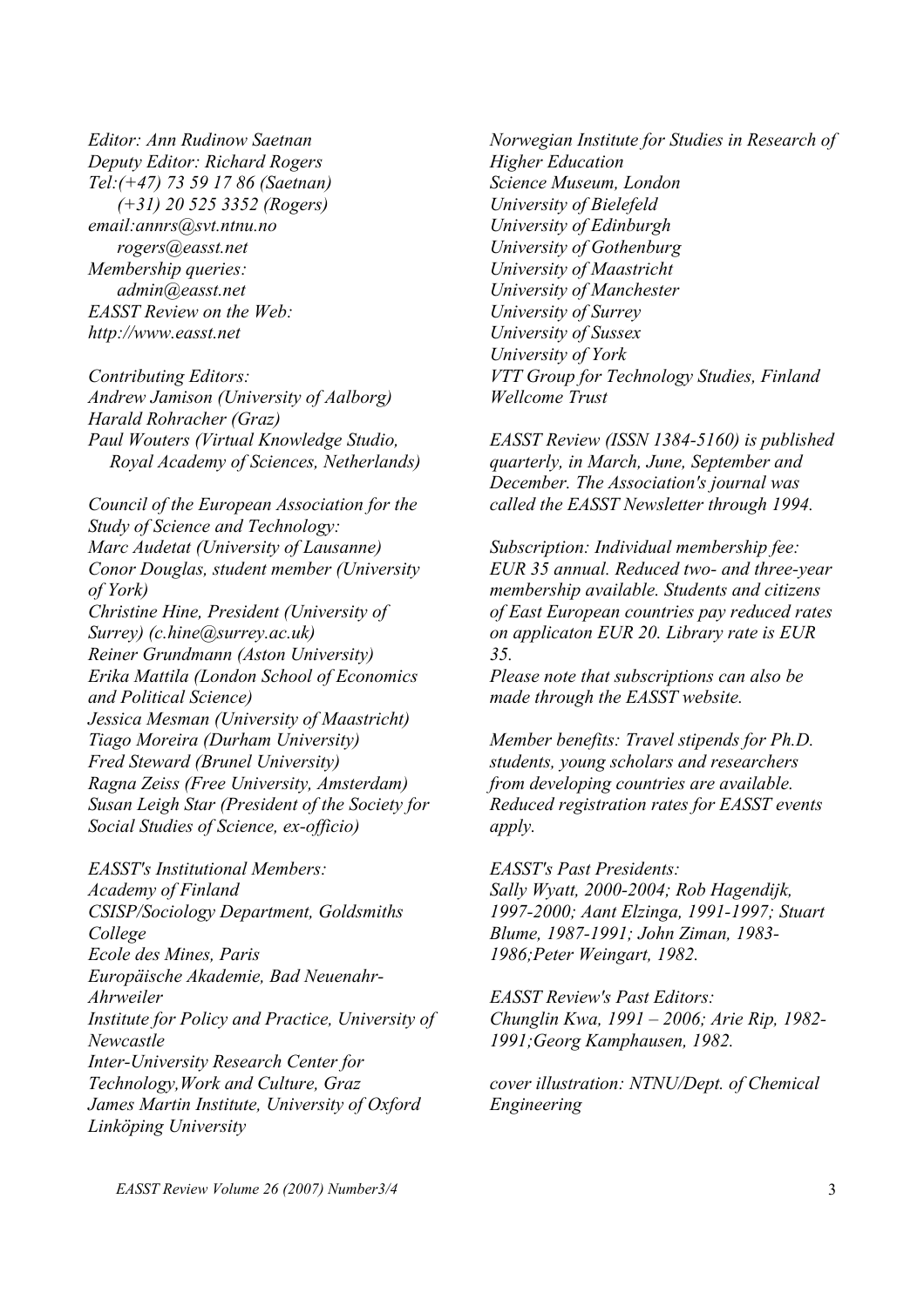# Science and Geo-political Change *Editorial*  by Ann R. Sætnan

It is at once both a problem and a privilege to edit a journal with no backlog, yet with high quality submissions. On the one hand, we can offer a quick turnaround and (so far) a 100% acceptance rate. On the other hand, we have no planning horizon and no control over thematic content. This makes it unpredictable what "theme" any given issue will focus on. And yet, so far, a theme has seemed to emerge, just in time for each issue in turn. Or perhaps more precisely, it has been possible each time to construct a theme around the submissions ready for publication.

This time, the theme that has sprung to my mind as I read this issue's submissions in sequence is that of the fate of Science in times of geo-political upheaval. Be it war, or revolution, or sweeping global trends – radical geopolitical changes have impacts on the practices and contents of Science. Changes result in individual mobility: People (and not least, intellectuals) find themselves at risk. Some find the resources to flee, taking with them their intellectual capital. Windows of opportunity and communication open; others shut. Governments open one ear to sciencebased advice, and close another; extend funding in one direction, and close off other channels. The results of these shifts are not predetermined, yet neither are they inconsequential.

This point is made in this issue, first with a richly documented and illustrated article by Arin Namal and Arnold Reisman on the fates and impacts of refugee scientists from Nazi Germany. Germany's arrogant wastefulness of its intellectual capital, and the similarly xenophobic resistance of for instance the US towards receiving them as refugees, was embraced by Mustafa Kemal Atatürk as an opportunity to modernize Turkey. Focusing on one of these refugee scientists – Friedrich Dessauer – Namal and Reisman evoke much of the tragedy, relief, and irony of this particular path of science and technology transfer.

In our own time, the fall of the "Iron

Curtain" has opened paths for far less tragedytainted exchanges. Olga Stoliarova invites us all to participate by engaging with her in the development of STS studies in Russia. In exchange we may draw new impulses from Russia's long-standing programmes in philosophy, which may well have new thoughts to offer us as we have been conducting our thinking in relative isolation from one another until recently.

Not unrelated to the fall of the "Iron Curtain", the "West" (and not least the US) has taken a radical swing to the right. This neoconservative, neo-liberal, neo-fundamentalist shift has also had an impact on Science. The third piece in this issue is Jon Hovland's review of Norman K. Denzin and Michael D. Giardina's edited volume, *Qualitative Inquiry and the Conservative Challenge*. Denzin, Giardina, and co-authors "rant" against the neoconservative's insistence on and misuses of quantitative methods, while also inviting critical reflections on qualitative research practices.

As editor, I hope this issue will engender debate. As you may note, this is a double issue. This issue includes some longer pieces than usual. Releasing it as a double issue will, I hope, free some time this Fall for me to get a discussion forum up and running. Tune in to our web page from time to time and look for this new feature, probably after the 4S meeting. Perhaps such a forum will finally be a channel through which readers will participate in active discussions, maybe even in the cover guessing game. No guesses this time either, sigh. So here's the solution to the past two issues' cover: An artist's rendition of an event in a particle accelerator. But I still think it would have made a lovely dinner service pattern for the Royal Horological Society. I'll make this issue's game easier. The cover image is of monodisperse particles, aka. "Ugelstad spheres". The challenge: How many uses for/ interpretations of these can we come up with?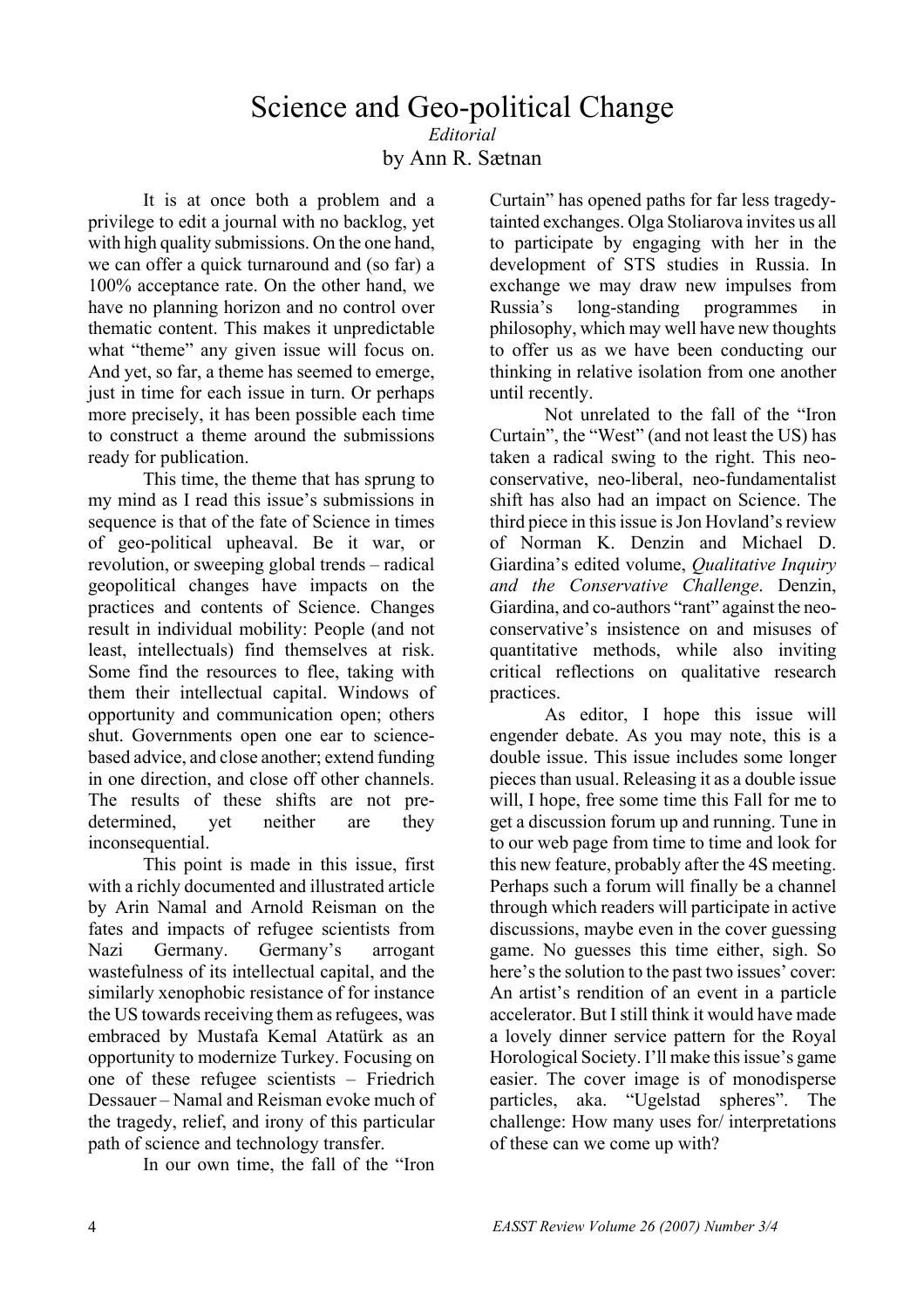# Friedrich Dessauer Transferred Leading-Edge Western Radiology Knowhow to the Young Turkish Republic While a Refugee from Nazism [⊕](#page-3-0) By Arin Namal and Arnold Reisman

#### **Abstract:**

 $\overline{a}$ 

Starting in 1933, Turkey reformed its health care delivery system as well as its system of higher education using refugees fleeing the Nazis and given a safe haven by way of formal government invitations. For these souls America was out of reach because of restrictive immigration laws and wide spread anti-Semitic hiring bias at its universities. One of radiology's pioneers Friedrich Dessauer was not able to emigrate to the US even with Albert Einstein's personal quests and recommendations. However he was invited to Turkey along with a team of radiological doctors, physicists, engineers, and nurses where he played a large role in westernizing the new republic's education and practice of radiology. Dessauer's contributions to knowledge (radiology, philosophy in general, and philosophy of technology, social justice, and political science) are well documented, this paper concentrates on his saga in fleeing the Nazis and on his years in exile.

**Key words:** Turkey; Medical History; History of radiology: Educational Policy; Government Policy; Nazi persecution; Nazism; Holocaust; Migration; Diaspora; Exile. **Contact authors:** (**ainnamal2002@yahoo.com**)

(**arnoldreisman@sbcglobal.net**)

## **INTRODUCTION Historical Background**

In 1923 the newly declared Republic of Turkey inherited a ruined country from the Ottoman Empire with a backward system of health care delivery and the teaching of the same. This was totally incompatible with the tenets of the modern state that Mustafa Kemal Atatürk's (1881–1938) and his collaborators wanted to establish. At the time Turkey was exhausted and poor. Atatürk knew full well that the country had to go through a fast metamorphosis. The Young Republicans were full of idealism and enthusiasm and while there was a myriad of constraints to achieving their ideals, their means of doing that were limited.

<span id="page-3-0"></span><sup>⊕</sup> This paper is partially based on Arnold Reisman, *Turkey's Modernization: Refugees from Nazism and Atatürk's Vision.* New Academia Publishers, Washington, DC. (2006). Many of the quotes, photos and correspondence however are from more recently discovered documents obtained from Istanbul University Personnel Office Archives, The Grenander Department of Special Collections & Archives in Albany, New York and from the Albert Einstein Archives at the Hebrew University of Jerusalem.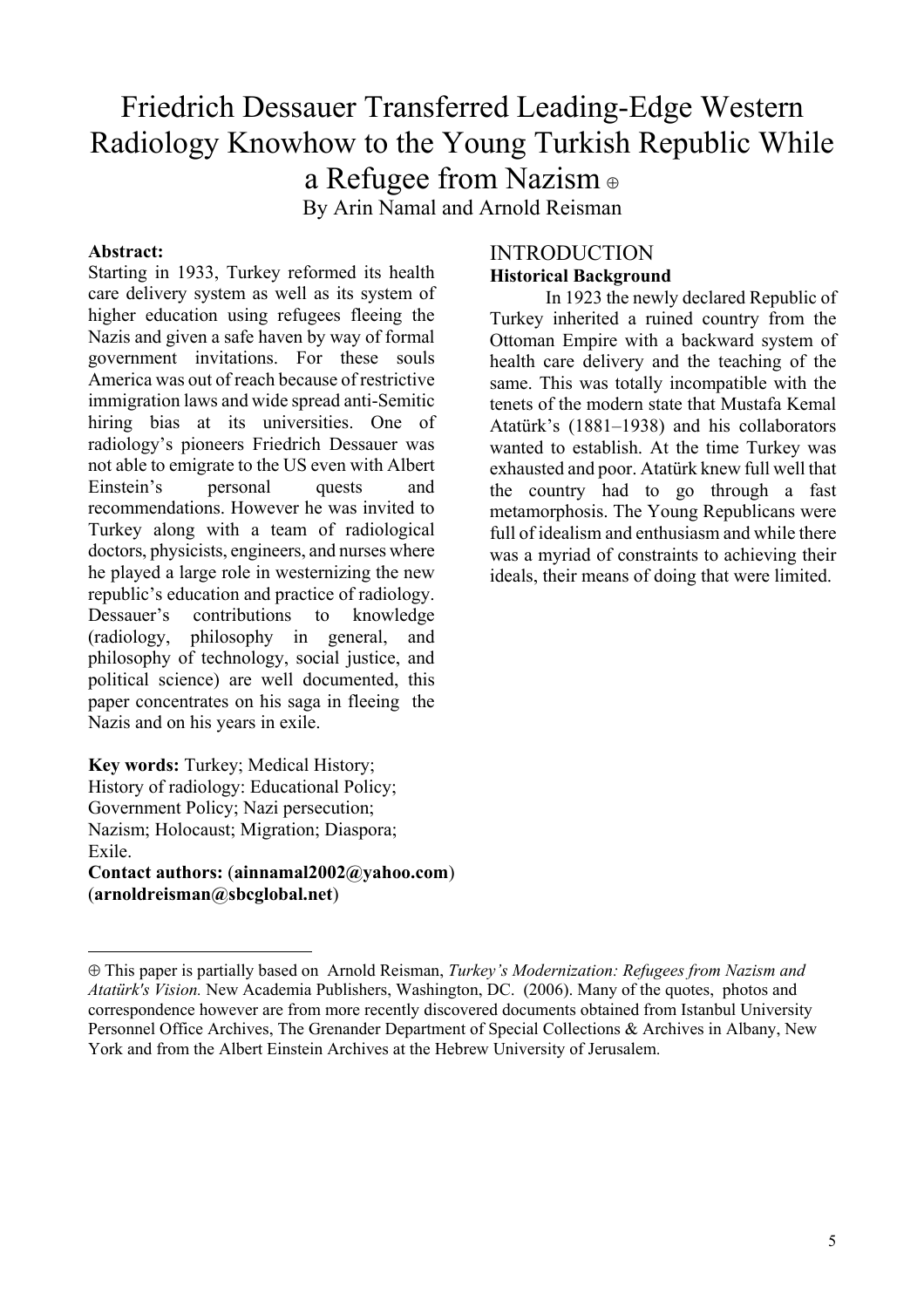In order to make a new and modern country out of the ashes of the Ottoman state a series of daring changes were instituted. Moving Turkey from a theocratic to a secular state had the greatest urgency. In 1924 the Office of the Khalif was abolished. Another reform came about with respect to education and attempted to change the attitude and mores of Turks. The *medreses* (religious colleges)<sup>[1](#page-4-0)</sup>, *tekkes* (dervish lodges) and *zaviyes* (dervish cells) were closed and the *trikats* (religious orders of sufis) were banned. In 1927 the law of unification of education was enacted eliminating all religious teaching.<sup>[2](#page-4-1)</sup> Then in 1928 came the change in the alphabet from the Arabic script to a Latin-based one, $3$  and the old legacy of the *fez* and *charshaf* (a kind of chadoor) was banned as apparel. These reforms did not require a well-prepared cadre to execute them.

A much more difficult task was to change the medical education and practice inherited from the Ottomans. This was especially acute in the emerging field of Roentgenology/ Radiology. There were not enough medical doctors, physicists, engineers, nurses, and supporting staff in the academic community with the appropriate knowledge and dexterity to carry out the structural changes that Atatürk and his colleagues were contemplating.

While reforms in the primary and secondary eduction were relatively easy, tertiary education required special attention. In the early thirties there were three higher learning institutions of some substance, *Darülfunun* (the House of Knowledge), a Higher School of Engineering, and the School of Public Administration, which was designed strictly to train the civil servants and was set up in the late 19th century. The *Darülfunun* was almost a medieval institution where sinecure teachers repeated the same lectures year after year from their worn-out notebooks. They rarely carried out research or published scientific books. Atatürk knew full well that in order to carry out his reforms he needed not only a well-prepared cadre, but at the same time an academic institution, at par with those in western European, that would prepare such cadres. A man of action and fond of radical decisions, Atatürk knew that university reform the reform of *Darülfunun,* had to be quick and fundamental. With one order on July 31, 1933 the *Darülfunun* was closed, all teachers with tenure were fired the University of Istanbul was established on August 1, 1933 with its doors opening to the students in November of 1933. The new university, which was fashioned on the prevailing German university model, was heralded in all the existing media of the country, not only in big cities but even in a small town like Yozgat in the center of Anatolia, whose weekly newspaper carried in its front page the title "Darülfunun Assigned to History, New University Founded"<sup>[4](#page-4-3)</sup>

<span id="page-4-0"></span> $\overline{a}$ 1) *Medreses* were considered higher learning institutions where law and canonical jurisprudence were taught in addition to religion. The Republic had inherited no less than 300 *medreses.* See E. Ihsanoglu, "The Medreses of the Ottoman Empire," *Publication 4055, Foundation for Science, Technology and Civilisation,* Manchester, UK (2004).

<span id="page-4-1"></span><sup>2)</sup> Until that date there were separate religious schools as well as secular ones. However, secular schools included religion in their curriculum as a separate subject. The law not only closed religious schools, but also eliminated the teaching of religion in the secular schools. See O.S.Bahadir and H.A.G. Danisman, "Late Ottoman and Early Republican Science," in *Turkish Studies in the History and Philosophy of Science,* ed. G.Irzik and G.Guzeldere (Boston Studies in Philosophy of Science, Berlin & New York: Springer, 2005), p. 290.

<span id="page-4-3"></span><span id="page-4-2"></span><sup>3)</sup> M.O. Williams, "Turkey Goes to School," *The National Geographic Magazine,* January (1929), pp. 94-108 offers 17 photos and an essay depicting the process of implementing the legislation.

<sup>4)</sup> Anonymous, *Yozgat Newspaper*, No. 603, (city weekly printed on Wednesdays) August 2, 1933, No. 603.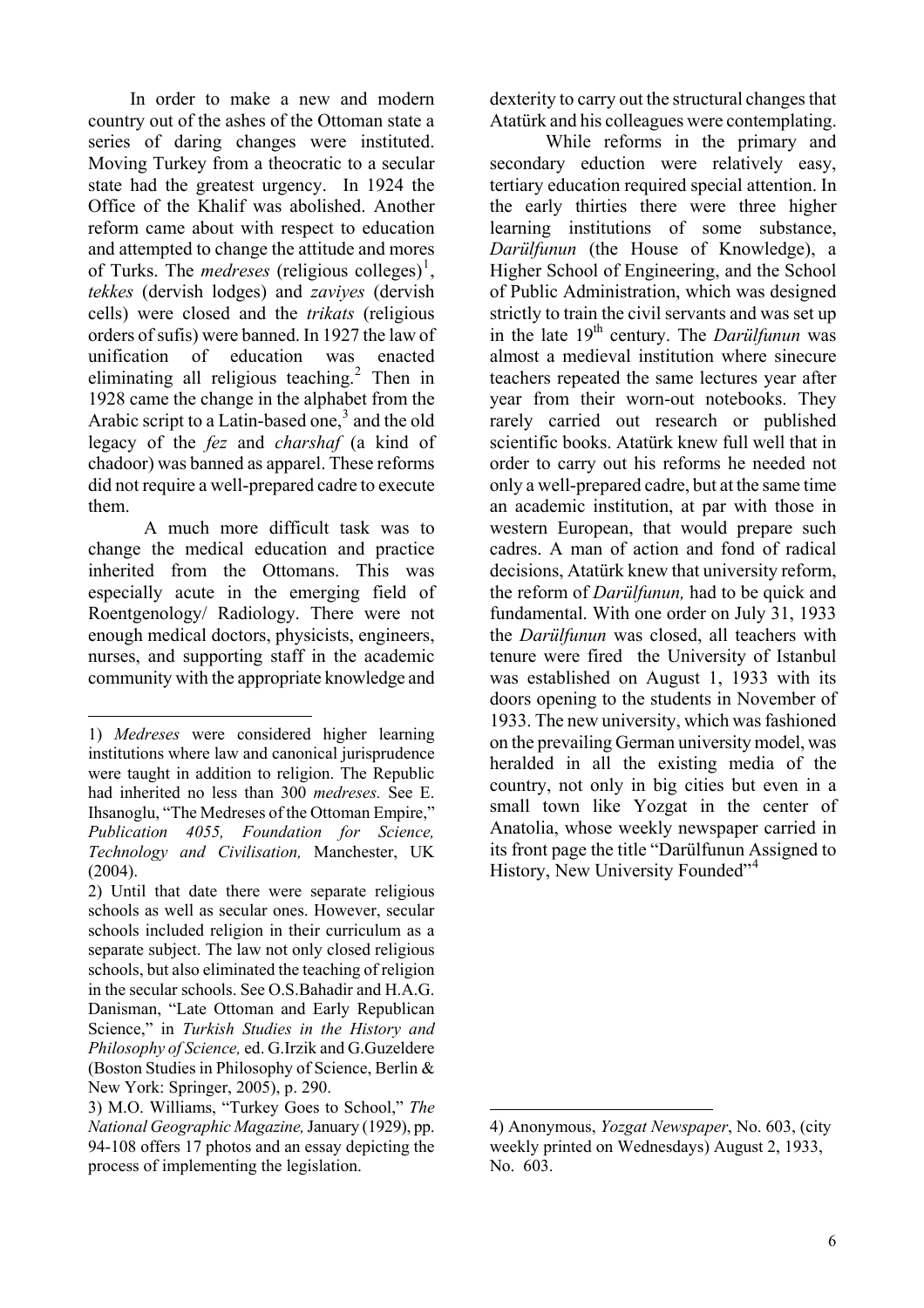

#### **Front page of an August 2 1933 edition of** *Yozgat,* **a provincial town's newspaper**.

<span id="page-5-0"></span>*Based on new legislation passed by the National Assembly, the Istanbul Darülfunun was closed and Istanbul University established in its place. Reşit Galip Bey, [Minister of Educaton] notified the Anadolu Agency on this occasion, about the manner and circumstances of Istanbul Darülfunun's having been assigned to history as of yesterday. He went on to say that the Istanbul University had nothing to do with the Istanbul Darülfunun; the University is a new institution. Its tradition will begin with itself. The institution will carry the name "üniversite" until the Turkish language research society will find a suitable authentic Turkish name for it. Above all, Istanbul University will be a gathering place commensurate with the meaning of its name. It will be an institution that will sustain and create superior science and specialization within its mission. The new university will be composed of the Faculties [schools] of medicine, law, science, and humanities. The Faculty of theology has been converted into a Research Institute on Islam. All conditions have been created to facilitate cooperation in science and culture among different science constituencies. Besides the Research Institute on Islam, there are seven other institutes which are instititions of Turkish revolution, national economy and sociology, Turkish geography, morphology, chemistry and electromechanics. Neşet Ömer Bey has been appointed to lead the university. The faculty of medicine will be headed by Tevfik Salim Paşa, humanities by Köprülüzade Fuat and law by Kerim Bey.*[5](#page-5-0)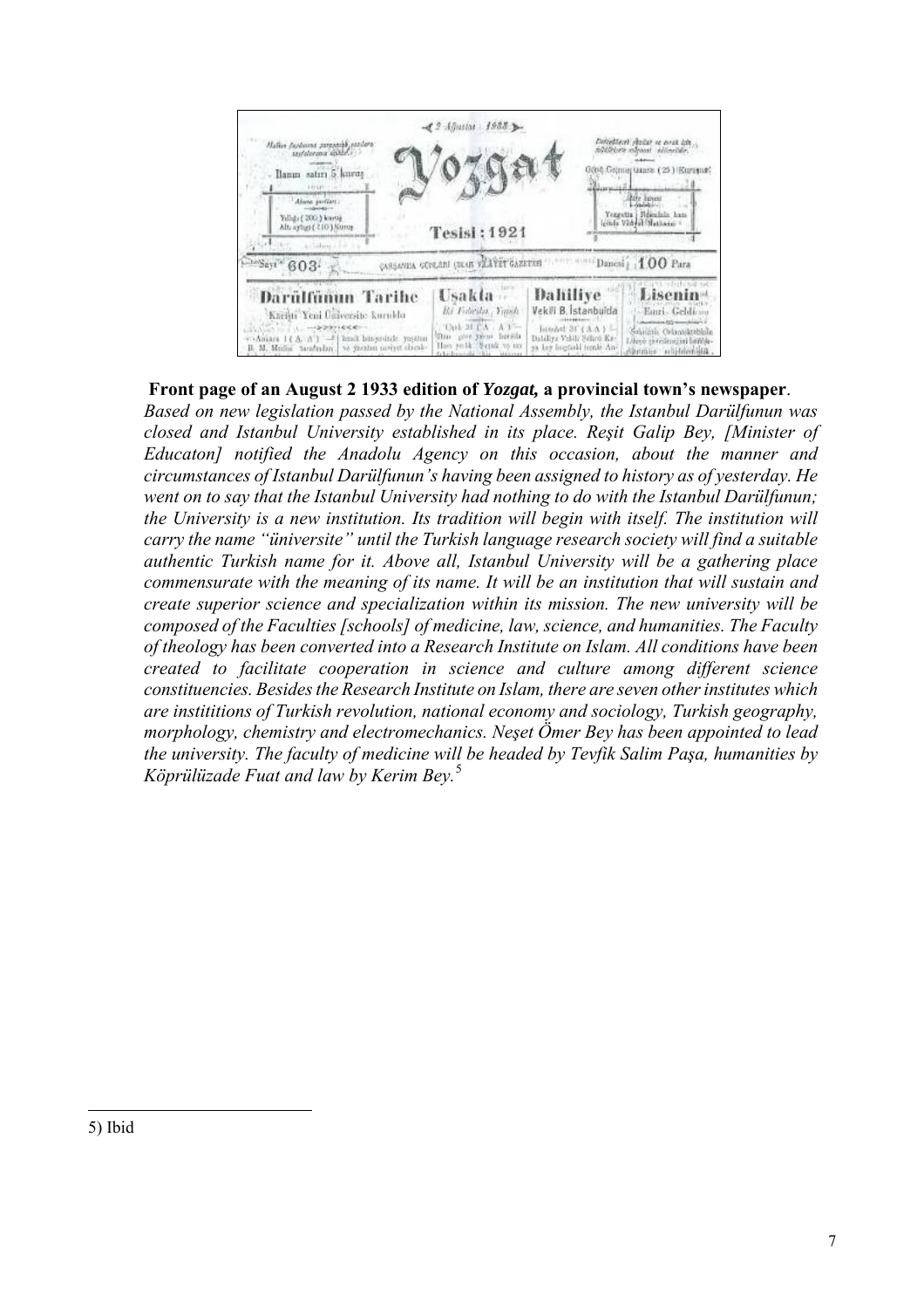The new university rehired a number of the *Darülfunun* professors who had proven themselves to be worthy of teaching in the new institution. However 157 of *Darülfünun's* 240 professors were relieved of their duties and retired.<sup>[6](#page-6-0)</sup> Many positions, especially in disciplines such as medicine, the hard sciences, economics and law needed new teachers that were difficult, if not impossible, to find in the country. What was to be done?

While Atatürk and his collaborators were moving about in the maze of impossibilities, Germany self-destructively was eliminating the employment of hundreds of university professors, simply because they were Jewish or had Jewish connectivity, were socialists or communists, or were people of honor who could not and would not accept Nazism. Germany in one coup barred some 1200 men of science from its learning institutions in1933-1934. Of these about 650 managed to emigrate.<sup>[7](#page-6-1)</sup> While the action of the Nazis was a disgrace for Germany, it was a window of opportunity for Turkey. Dr. Reşit Galip, the Minister of Education, called Atatürk's attention to the fact that there was a shortage of qualified teachers at the University of Istanbul, while there was a great number of unemployed German professors whose future was perilous in their own country. Could Turkey find a mechanism to bring them and place some of them at the University of Istanbul and others as advisors in various ministries? Atatürk's response was positive.<sup>[8](#page-6-2)</sup> After a quick needs assessment the government began to negotiate with the German professors who were

 $\overline{a}$ 

willing to come to Turkey.

 A select group of Germans with a record of leading-edge contributions in their respective disciplines was invited with the Reichstag's backing to transform the new Turkish state's entire infrastructure including its legal and higher education systems. Occurring before the activation of death camps this arrangement, served the Nazis' aim of making their universities, professions, and arts not only *Judenrein,* cleansed of Jewish influence, but also free from intelligentsia opposed to fascism. Because the Turks needed the help, Germany could use this fact as an exploitable chit on issues of Turkey's neutrality during wartime.<sup>[9](#page-6-3)</sup> Thus, the national self-serving needs of two disparate governments served humanity's ends during the darkest years of the 20th century. In that process the Minister Reşit Galip (1893– 1934) was helped by Swiss professor Albert Malche (1876-1956) and Frankfurt pathologist Philipp Schwartz (1894-1977).

The Hungarian born Frankfurt pathologist, Dr. Philipp Schwarz fled with his family to Switzerland. Schwartz's father-in-law, Professor Sinai Tschulok (1875-1945) had taken refuge in Switzerland after the 1905 Russian Revolution and was a close friend of Albert Malche a Swiss professor of pedagogy who in 1932 was invited to Turkey to prepare a report on the Turkish educational reform. Malche's *Rapport sur l'universite´ d'Istanbul*  was submitted on May 29, 1932. Malche recognized the double opportunity of saving lives while helping Turkey, contacted Schwarz. In March 1933, Schwarz established the *Notgemeinschaft Deutscher Wissenschaftler im Ausland,* (The Emergency Assistance Organization for German Scientists) to help persecuted German scholars secure employment in countries prepared to receive them.<sup>[10](#page-6-4)</sup>

<span id="page-6-0"></span><sup>6)</sup> Ilhan Elmaci, "Dr. Rudolph Nissen" *Journal of Neurological Sciences (Turkish), NOROL BIL D* 18: 4, 2001, http://www.med.ege.edu.tr/norolbil/2001/ NBD17901.html

<span id="page-6-1"></span><sup>7)</sup> Norman Bentwich: *The Rescue and Achievement of Refugee Scholars: The Story of Displaced Scholars and Scientists, 1933-1952,* The Hague: Martinus Nijhoff, 1953.

<span id="page-6-4"></span><span id="page-6-3"></span><span id="page-6-2"></span><sup>8)</sup> It is impossible not to remember that Bayazıt II had invited all the Jews expelled from Spain in 1492 to come and settle in the realm of the Ottomans. Reputedly he had said: "Let's bring them here; Spain's loss is our gain." <http://www.mersina.com /lib/Turkishjews/history/life.htm>. Viewed Nov. 9, 2005.

<sup>9)</sup> The Bosphorus and the Dardanelles held strategic importance. So did an uninterrupted supply of chromium and other scarce materials needed by Germany's munition factories.

<sup>10)</sup> F. Neumark, *Zuflucht am Bosphorus: Deutsche Gelehrte, Politiker und Künstler in der Emigration 1933-1953* [Escape to Bosphorus: German scholars, politicians, and artists in exile 1933-1953], Frankfurt: Knecht, 1995: p. 13, noted that three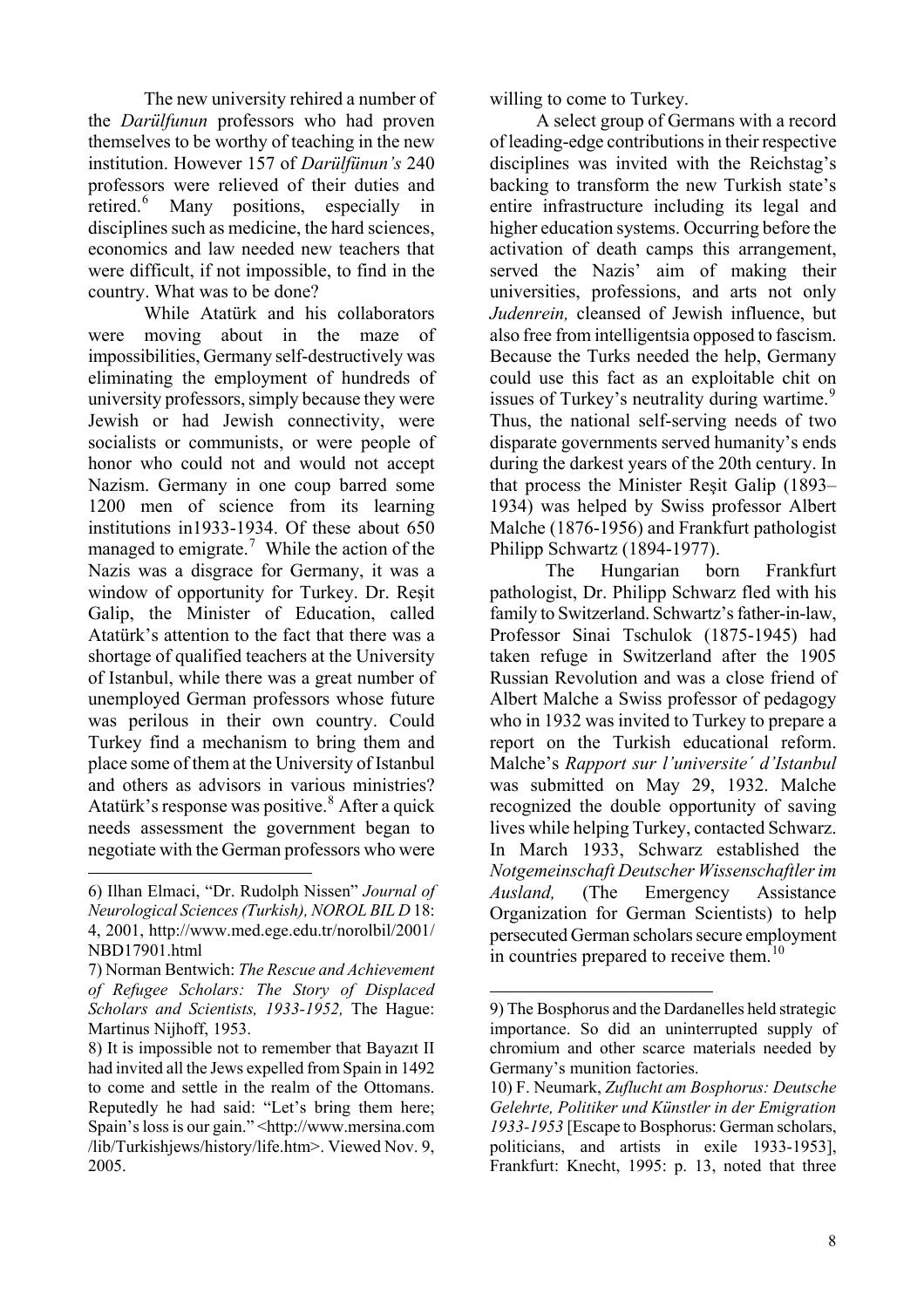The closure of old Ottoman schools had several objectives, one of which was to provide a means of canceling all existing good-for-life faculty contracts.<sup>[11](#page-7-0)</sup> As indicated Istanbul University was opened the very next day using *Dar-ül Fünun*'s physical plant, a small fraction of the original faculty, and more than thirty world-renowned émigré German professors who were on their way to Turkey.

 Incredibly, courses began on November 5, 1933, as reported in various media:



*New professors invited from Europe to teach at the University have started to arrive in Istanbul. Professor Hirsch who will teach Commercial Law at the Law Faculty arrived the day before at the university where he had talks with the dean and his colleagues. He stated that he will reside in a Turkish milieu in Istanbul so that he can learn Turkish within three years and that he considered Turkey as his own country. All the foreign professors will be at their posts by 25th of October. Le Journal d'Orient, October 20, 1933.*

#### **The Role of the Emigré professors**

The emigré professors who chose to live and teach in Turkey show a wide spectrum. On the one hand there were renowned musicians and stage directors like Paul Hinderminth (1895-1963) and Carl Ebert (1821-1885), on the other eminent physicians and surgeons like [Rudolf Nissen](http://en.wikipedia.org/w/index.php?title=Rudolf_Nissen&action=edit) (1896–1981), inventor of the *Nissen fundoplication* procedure that is still widely used, well known philosopher of science, and logical positivist Hans Reichenbach (1891-1953), mathematician Richard von Mises (1883-1953), Physicist Arthur R. von Hippel (1898 - 2003) the father of Nanoscience and Nanotechnlogy, among others.

Ultimately some 190 eminent intellectuals were rescued<sup>[12](#page-7-1)</sup> – a fact hardly known outside of Turkey.<sup>[13](#page-7-0)</sup> Among them was a small contingent of radiology professionals. Their collective impact on all aspects of Turkey's radiology education, and practice was monumental. On reflection, "in its essence, the affair that we call or understand as Atatürk's *Üniversite Reformu* was not merely a university reform, but the ultimate apex of the Atatürk cultural movement started in the years 1925 to  $1926$ <sup>"[14](#page-7-2)</sup>

This article does not pretend to give an account of all the émigré professors, since that was done elsewhere<sup>[15](#page-7-3)</sup>. The weight of this article is on drawing the portrait of but one of the émigrés who was very influential in bringing cutting edge western knowhow to Turkey.

#### **Turkey's Health Care Delivery Reforms**  By contemporaneous western standards

15 See Reisman (2006) op cit.

<span id="page-7-1"></span> $\overline{a}$ revolutions came together to make the 1933 "miracle" happen in Turkey: Russian in 1905, Turkish in 1923, and Nazi in 1933.

<span id="page-7-3"></span><span id="page-7-2"></span><span id="page-7-0"></span><sup>11)</sup> On September 26 1933, Lorrin A. Shepard M.D. Director of the American Hospital of Istanbul wrote to R. A. Lambert at the Rockefeller Foundation European Office: *In order to have an effective reorganization however it was necessary to abolish the old University because according to law all the professors held office for life*. With the abolition of the University the old Arabic name "Dar-ülfünun" has also been abolished. (emphasis added) Rockefeller Archives Center.

<sup>12)</sup> Of the 190 who found their way to Turkey a small number came from Austria after the 1938 *Anschluss,* and one each came from Czechoslovakia and France.

<sup>13)</sup> See A. Reisman "Turkey's Invitations to Nazi Persecuted Intellectuals Circa 1933: A Bibliographic Essay on History's Blind Spot." Working paper, 2007. Available on request from its author.

<sup>14)</sup> A. Kazancıgil, A., I. Ortaylı, and U. Tanyeli, "Türkiyenin Yabancıları," *Cogito*, Istanbul:Yapı Kredi Yayınları, Üç Aylık Düşünce Dergisi, Sayı:23, 2000, pp. 119-132.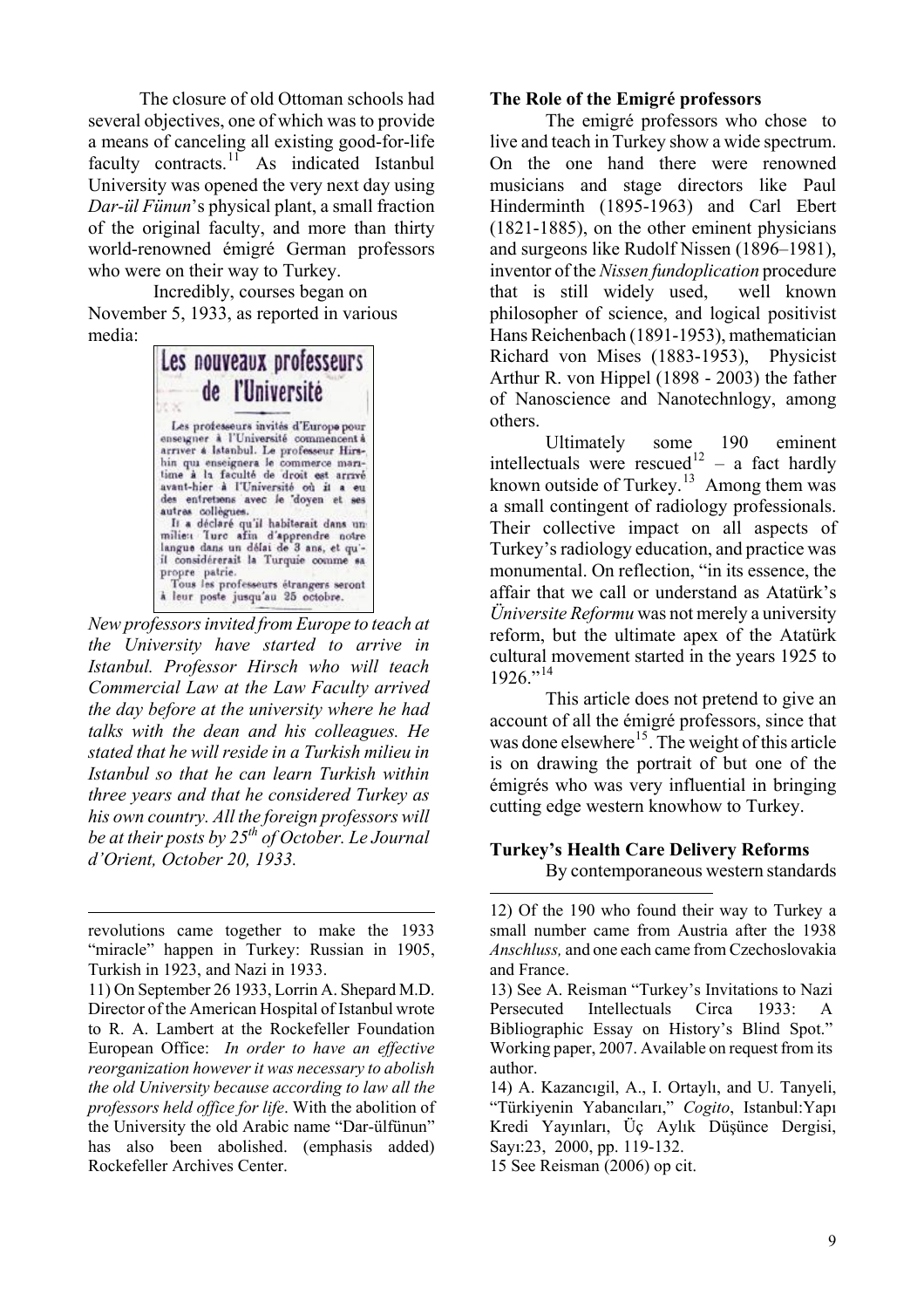circa 1930s, the Ottomans' medical legacy left much to be desired. Much of the medical "practice" was not based on recent science or on science at all. Infant mortality was known to be high and longevity short. Epidemiologic "data" were rudimentary and based primarily on anecdotal information. There were public health issues, such as concern for local water quality standards. In the countryside, and much of Turkey was just that, all food distribution, preparation, consumption were quite traditional having remained the same for many genarations.

In an agrarian society where meat was scarce or predominantly consumed by the upper class, protein was limited unless one lived on a seacoast. There were too few doctors and too few clinics for the rural population. Those who attempted to establish a practice did not have access to the latest technology, especially in in radiology. It was obvious that Turkey desperately needed medical schools based on Western medical standards. She needed major infusions of western medical technology, the know-how to use it and her doctors needed to be educated in modern medical methods.

#### **From Roentgenology to Radiology**

<span id="page-8-1"></span>In the early 1930s, radiology was still in its infancy. Media everywhere were fascinated with its potential for diagnostics and even more so as a cure. Wilhelm Conrad Röntgen (1845- 1923) received his Nobel award in 1901 and *Madame Curie* (1867-1934) received her second such prize in 1911. In 1933, the latest medical X-ray technology in all of Turkey involved two machines which "were brought in 1902 and 1904 and used in Istanbul."[16](#page-8-0) Among the physicists and engineers invited to Turkey, several had worked in the emerging field of "roentgenology." They were invited to Istanbul to set up the university's Institute of Radiology and Biophysics. Turkey's founding fathers were keenly aware of the usefulness for X-rays in medical diagnostics. Naturally it would have been folly to simply invite physicians who knew something about the extant X-ray

 $\overline{a}$ 

techniques. As a result of their fast paced scientific developments in the West, these techniques each had short lifespans as they were being constantly improved. It would have also been folly to bring the best and the latest equipment to a country without the infrastructure to maintain and upgrade it. This wisdom proved to be more critical during the ensuing wartime years.

## THE INDIVIDUALS INVOLVED

It was decided to invite research physicists and experienced engineers along with knowledgeable doctors and nurses. Friedrich Dessauer (1881–1963) was the most senior of the "Roentgen machine" pioneers and was the first physicist invited with Carl Weissglass (1898-?) Nikolaus Wolodkewitsch, and Kurt Lion (1904-1980) as his engineers. Additionally, Erich Uhlmann, born in 1901 was a radiologist with a record of scientific publications in radiotherapy dating back to 1923. He was brought from Frankfurt University in November 1934.<sup>[17](#page-8-1)</sup> Uhlmann and Dessauer were the first instance of a physicist/physician collaboration in the field of radiotherapy in Turkey. Later on, Dr. Hans Salomon participated in this team as a physician. The "Frankfurt" team also included Grete Lindenbaum*,* a nurse who was experienced in radiology.

<span id="page-8-0"></span><sup>16)</sup> N. Bilge, History of Radiotherapy in Turkey. *International Journal of of Radiation Oncology and Biologic Physics*, 35(5) pp 1069-1072. (1996).

 $\overline{a}$ 17) Some of Uhlmann's publications at the time of his invitation to Turkey are shown below. [Uhlmann specified only the titles of the articles in the publication list he submitted to Istanbul University. He did not specify in what periodical the articles were published.] *"Soll man in der Röntgenoberflächentherapie filtern oder nicht" (1928), "Über die sogenannten Grenzstrahlen"(1928), "Histologische Untersuchungen über die Wirkung der Grenzstrahlen auf die Haut" (1929), "Über die Abhängigkeit der Pigmentbildung von der Wellenlaenge der Strahlung" (1929), Indikationen und Methodik der Strahlenbehandlung bei Hautkrankheiten. Verlag Georg Stilke 1930, "Zur Behandlung der Röntgenspätschäden" (1930), "Über die Möglichkeit der Vermeidung von Strahlenschäden der Haut" (1930), Wesen und Bedeutung von Grenzstranlen"(1931) ...*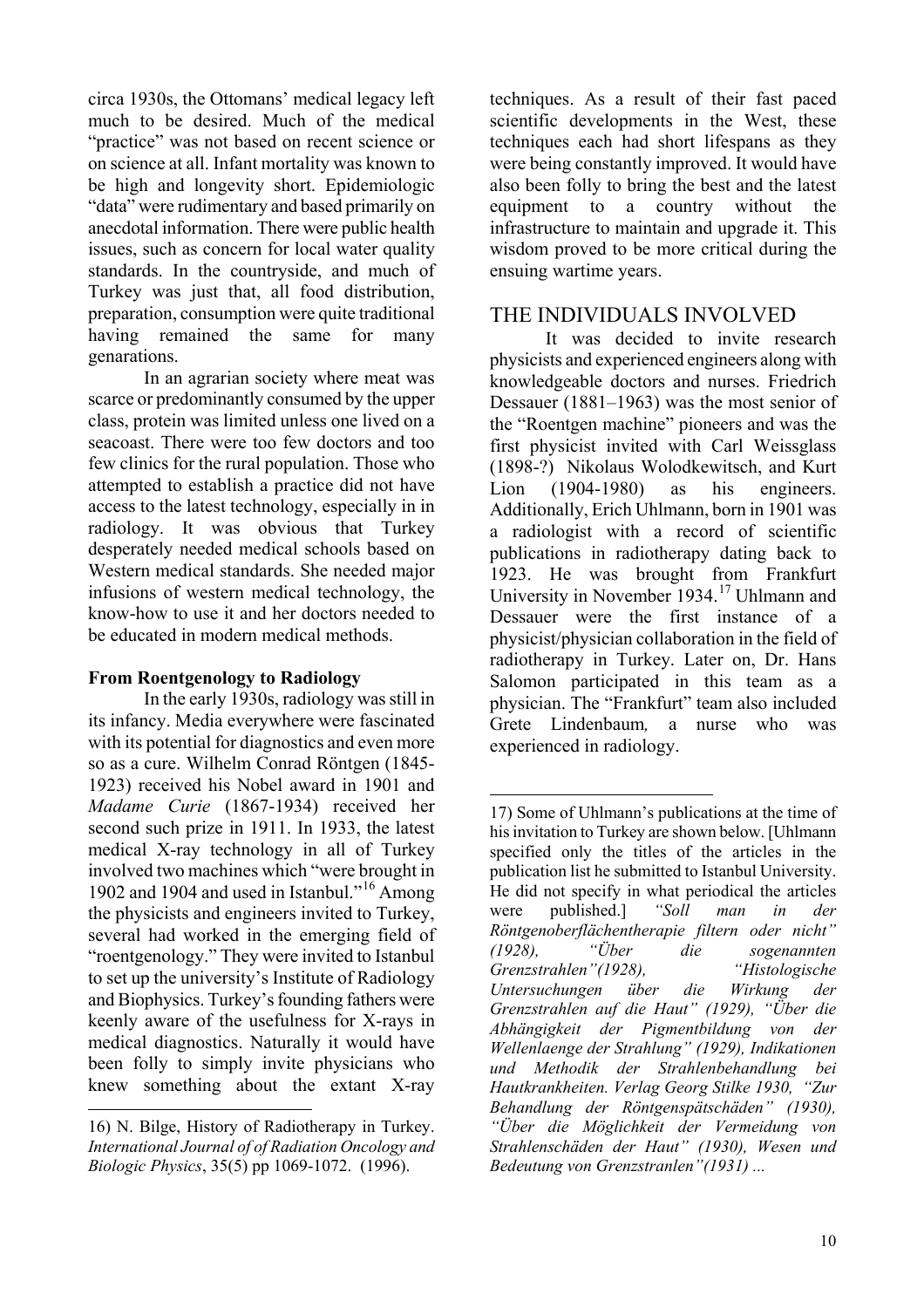## THE RADİOLOGY INSTİTUTE

For his Institute, Dessauer was given a pre-war [WWI] constructed building located near the *Gureba* Hospital and on the European side of the city. It had been used as a tobacco warehouse. The building was restored starting April of 1934. Dessauer said that they used the smaller machine to take the simple X-rays while for the complicated X-ray examinations they used the *Titanos* unit made by Koch & Sterzel in Dresden (Germany).<sup>[18](#page-9-0)</sup> Opposite the roentgen diagnostic department there was the deep therapy hall. Both locations had the 200kV and 400kV machines and both were equipped with full protection units. In addition to the built-in protection systems, a 4mm-thick lead protection was added to the 200 kV machine, and the 400 kV machine had a 6mmthick lead protection for safety of its users. The room prepared for the operators was also arranged to enable 20 students to observe the treatments. The building contained a room for the *Chaoul* method close-range radiation, a skin treatment room and a darkroom for endoscopic examinations. Dessauer made sure that the majority of the patients under radiation therapy were admitted to the hospital, and this notion was incorporated into the layout of the clinic. Resting areas were reserved for those patients who because of the effects of radiation had to spend long periods of time in the clinic during the day due to but went home in the evenings. The basement had a room for storing radium and two radium laboratories with the necessary equipment. Dessauer had the transformer unit, laboratories, a measurement hall, and a research room placed in the basement. Patients had no access to the basement floor. The first floor housed the *Finsen* unit made by *Finsen-Lombholt*, and the diathermy room. The electrodiagnostic, electrotherapy and light therapy units were located in proximity of the waiting room as well as a laboratory for patient tests and microscopic examinations were also on the first floor. In space reserved for those who were going to specialize in radiology, students would be engaged in various

<span id="page-9-4"></span><span id="page-9-3"></span><span id="page-9-2"></span><span id="page-9-1"></span> $\overline{a}$ 

applications, starting with simple electrical circuit connections and electric current measurements to building their own X-ray machine, evaluating spectrograms and doing absorption analysis. From a scientific and environmental point of view it is interesting to note that Dessauer also mentioned his future plans for conducting climatologic research on the large balcony of the clinic.<sup>[19](#page-9-1)</sup>

According to the Dessauer curriculum, for two hours a week the students in the  $4<sup>th</sup>$ preclinical term were educated on matters of physics that they would encounter in their upcoming clinical work. For example; the student had to provide an opinion about an electrocardiogram, diathermy and obtaining ultraviolet rays. When shown an X-ray film the student would not only have to recognize the normal shadow of an X–ray but also how it was obtained. The students were taught medical physics, especially radiation physics. The students in the  $6<sup>th</sup>$  and  $8<sup>th</sup>$  terms had to take a one hour lesson every week in order to learn what the staff physician (not a radiology specialist) should know about radiology.<sup>[20](#page-9-2)</sup>

This Institute would also train specialists who passed an exam following two years of residency. Post graduate education in radiology was offered as well and towards this end, yearly course programs were planned. The evening conferences at the Radiology Association were among the planned activities. Technicians were assigned for the maintenance and repair of the X-ray equipment and other related equipment, in the Institute importance was given to the training of X-ray nurses.<sup>[21](#page-9-3)</sup>

Dessauer and colleagues decided that Institute operations had to be carried out in cooperation with the clinics so in accordance with that decision<sup>[22](#page-9-4)</sup> he planned treatments in cooperation with the clinic physicians and described his activities at the Institute as follows: "As the Institute was beginning to be

<span id="page-9-0"></span><sup>18)</sup> F. Dessauer, 1936: 389-396.

<sup>19)</sup> Ibid.

<sup>20)</sup> Ibid

<sup>21)</sup> Ibid

<sup>22)</sup> T. Berkman *Atatürk'ün Yüzüncü Doğum Yılında Türkiye'de Radyoterapi Tarihine Genel Bakış (1933-1982)*. Istanbul 1982, p. 37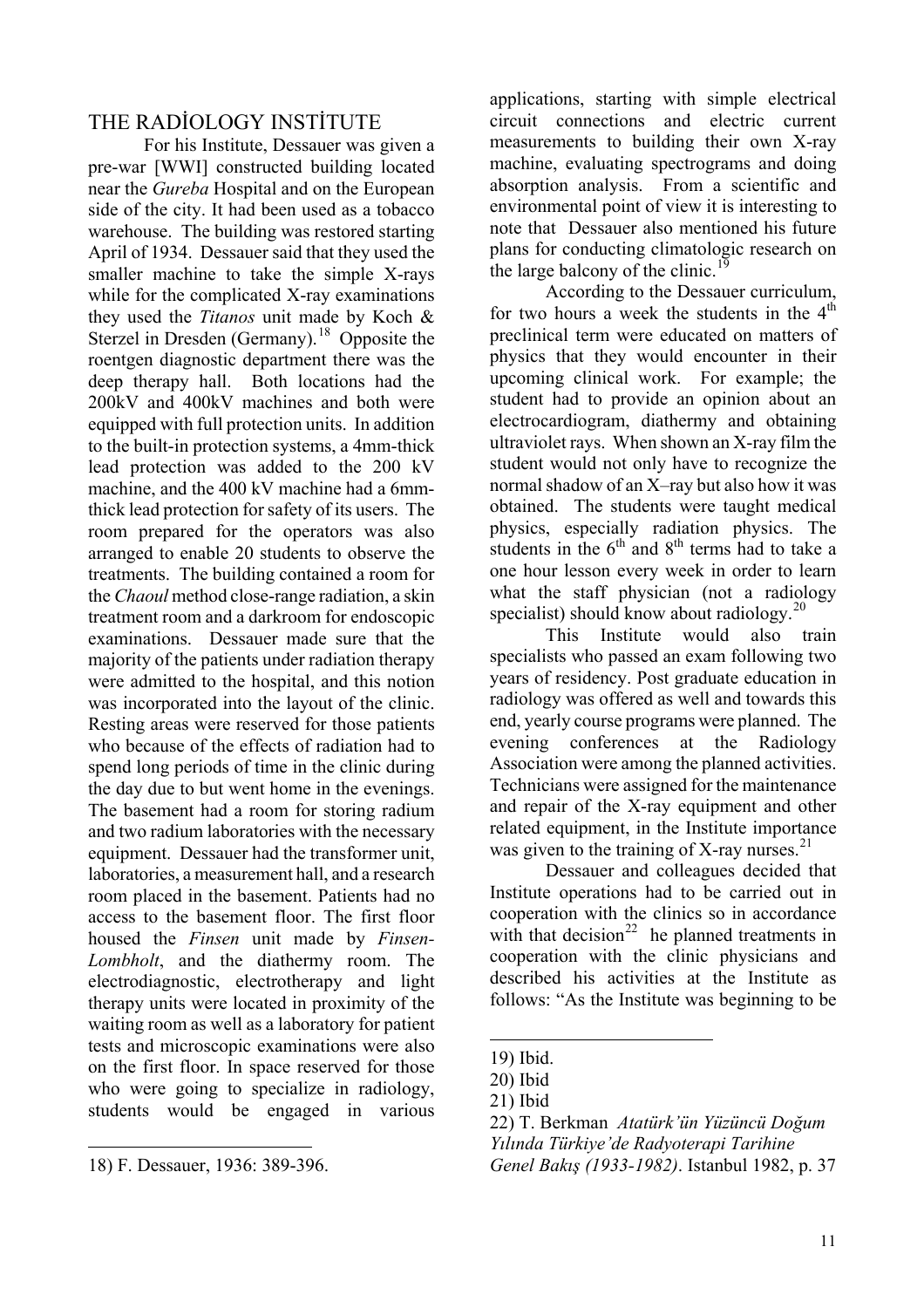famous, patients from all over the world began to come. We had established an institute which had no peer in Europe. Sometimes there were 80 people waiting in the queue for treatment. All of them had cancer."<sup>[23](#page-10-0)</sup>



#### **Istanbul University Institute of Radiology and Biophysic – 1935[24](#page-10-1)**

#### FRIEDRICH DESSAUER

Born in Aschaffenburg, Germany, *Friedrich Dessauer* studied at the Goethe university in Frankfurt am Main where his design of high-energy X-ray power supplies earned him a doctorate in 1917. Dessauer was also famous for his work on the philosophy of technology, defending it and describing it as "a new way for human beings to exist in the world". As an inventor and entrepreneur Dessauer developed techniques for deeppenetration X-ray therapy in which weak rays are aimed from different angles to intersect at a point inside the body where their combined energy can be lethal to a tumor while having less of an effect on the surrounding tissues. He dedicated most of his life to the study of radioactivity.[25](#page-10-2)

<span id="page-10-3"></span>Interested in politics, Dessauer registered as a member of the Catholic Central

<span id="page-10-4"></span> $\overline{a}$ 

Party in the year 1918. As an intellectual businessman arguing catholic and social policies, he gained prestige in a party to which everyone was welcome. In 1923 he started the *Rhain-Main Public Gazette*, in which he published articles on economy under the umbrella of the Carolus Publishing House. He was elected a deputy to Reichstag in 1924 and served there as the representative of the left wing. Due to the various accusations by the National Socialists, he was under political arrest for 104 days. He was articulate in defending himself in court and was released. Because of the decree establishing restrictions upon civil servants<sup>[26](#page-10-3)</sup> implemented on April 7, 1933 he was suspended from his office. Late one February 1934 night, he was assaulted in his home; the door and windows of his house were broken. He was informed that an investigation on him would be carried out although he was a practicing Catholic because his roots went back to Judaism. He was banned from issuing publications and declared *persona non-grata* by the Union of Nazi Professors. It is supposed that while Dessauer was under arrest, he applied to the *Notgemeinschaft* in Switzerland for a position in Istanbul.<sup>[27](#page-10-4)</sup>

As a leading member of the Catholic Central Party, he had taken part in negotiations between the Weimar Republic and the fledgling NS Party (Hitler, Göring, Strasser, Frick und Goebbels). He thought that a coalition might be established with the Nazis, thus holding them in bounds (in retrospect a very naïve assessment of the situation). The only result of the negotiations was Dessauer's arrest. It appears that his imprisonment was terminated because of his appointment and invitation by the government of Turkey.[28](#page-10-1)

<span id="page-10-0"></span><sup>23)</sup> F. Dessauer, F *Auszug des Geistes*, (Hrsg.

Radio Bremen) Bremer Beiträge Bd. 4 (Hrsg.

Lutz Bresch) 1962, p. 101.

<span id="page-10-1"></span><sup>24)</sup> Seyfettin Kuter's Archive,

<span id="page-10-2"></span><sup>25)</sup> *Encyclopedia of Science, Technology, and Ethics* on Dessauer, Friedrich

<sup>26)</sup> The *Gesetz zur Wiederherstellung des Berufsbeamtentums* or the Reestablishment of the Civil Service Law.

<sup>27)</sup> C. Kleinholz-Boerner*, Friedrich Dessauer 1881-1963. Bibliographie eines nichtärztlichen Röntgenpioniers*. *Inaugural Dissertation aus dem Institut für Geschichte der Medizin der Freien Universität Berlin*, 1968, pp. 7-21

<sup>28)</sup> There are other examples. In 1933 the Nazis had taken Public Health Dentist Alfred Kantorowicz "into 'Protective Custody' and had kept him for four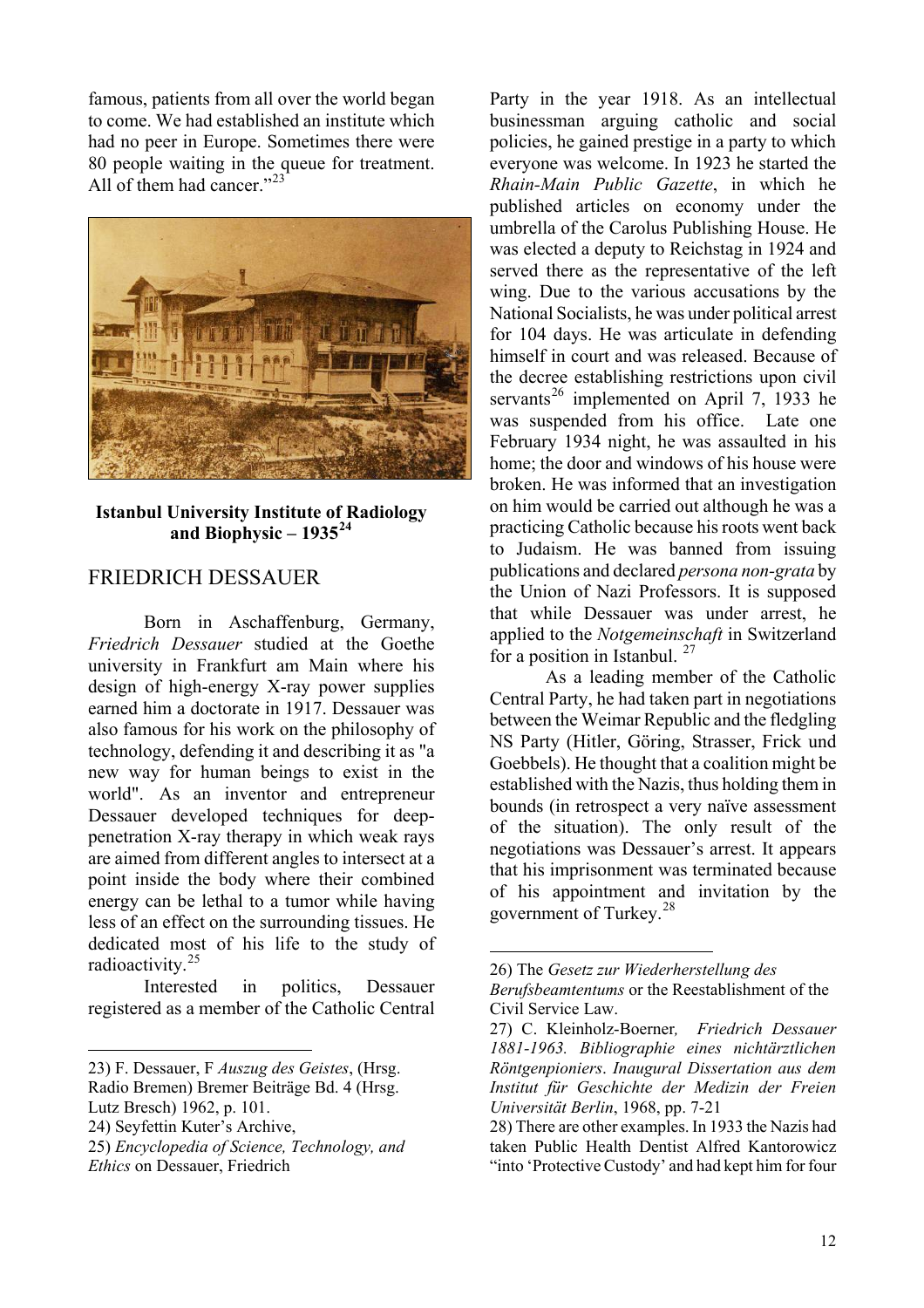On December 3, 1933, Albert Einstein wrote a letter to David L. Edsall, Dean of the Harvard Medical School.<sup>[29](#page-11-0)</sup>

> *I take the liberty to write to you, because I feel strongly a need to do what I possibly can to relieve the misery of those in Germany who are suffering despite being innocent. I am referring to Prof. Dr. Friedrich Dessauer, University of Frankfurt who has made a name for himself in the field of experimental physics applied to Medicine. The man is in prison on a trumped up charge, in reality because of his activity in the Center Party. I consider it our human responsibility to do the utmost to save this esteemed individual. I think it would help the man's fate if the Hitler regime would learn that people abroad were interested in this man. Of course there is no hope that he would be released soon or permitted to leave the country but it would be a loud and human gesture on his behalf, if one could send some letter of interest from an American university.*

 Einstein concluded his letter to Dean Edsall by asking him to write such a declaration for Dessauer. By design or happenstance, Edsall misinterpreted the plea $^{30}$  $^{30}$  $^{30}$  and responded by pointing out that there were no positions

 $\overline{a}$ 

months in the prison at Bonn. He was then transferred to the Gestapo, S.A., and S.S. run Boergermoor hard labor concentration camp near Papenburg. There he spent another four months after which he was transferred to the concentration camp for prominent socialists, Jews, and intellectuals in Lichtenburg." A. Reisman, *Turkey's Modernization: Refugees from Nazism and Atatürk's Vision.* New Academia Publishers, Washington DC. (2006) p 167.

<span id="page-11-2"></span><span id="page-11-1"></span><span id="page-11-0"></span>29) Courtesy Albert Einstein Archives, Hebrew University of Jerusalem, Document 49 476-1 and 2. 30 At the time Harvard University had very strong ties with Nazified Germasn universities under the leadership of its president James Bryant Conant. Reisman (2006) *op.cit.* p. 515-516. Also, A. Reisman, "Harvard University's Tercentenary celebrations and Albert Einstein: 1936." Working Paper (2007).

open at Harvard at that time. Undaunted, Einstein replied $31$  "It seems that I have not properly expressed my intentions. I was not talking about a real invitation for Professor Dessauer, just a pretended one. The idea is to show that there is an interest abroad for this person. The aim is to stop the legal proceedings against him which were intiated on spurious grounds. It is known that these things often occur for political reasons."



**A 1923 Dessauer Monograph on Radiotherapy** 

<sup>31)</sup> Courtesy Albert Einstein Archives, Hebrew University of Jerusalem, Document 49 477.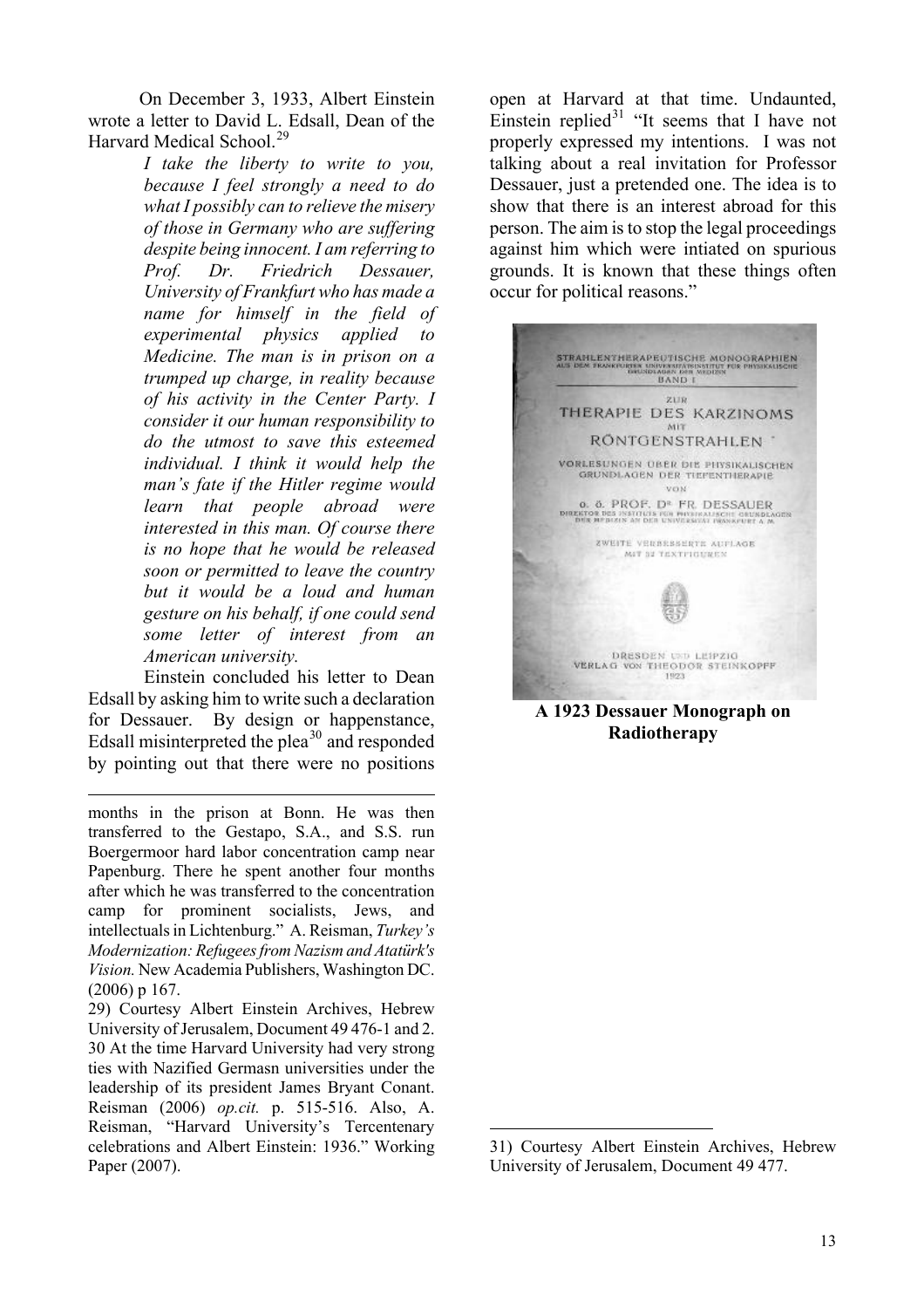



**Friedrich Dessauer, 1937** 

| STANBUL, 29. août 1935.                                           |
|-------------------------------------------------------------------|
| Monaieur                                                          |
| Le Doyen professour Dr. Murattin Ali Berkol                       |
| Istanbul'- Beyakit                                                |
| Université                                                        |
|                                                                   |
| Monsieur Le Doyen,                                                |
| J'ai l'honneur de vous annoncer l'arrivé de Mr. Gerneth,          |
| chef d'atelier, venant de Erlangen via Berlin, arrivé le 25 août. |
| Il a commancé avec le travail le 24 août à 7 houres le matin.     |
| Ci-inclu les details de ses dépenses de voyage.                   |
| Monsieur le Dr. Lion, venant de Frankfourt sur Main,              |
| arrivé le 26 août, a commencé son travail le 29 août.             |
| J'ai déjà eu l'honneur de presenter ces deux collaborateurs       |
| à vous et à Monsieur Le Recteur.                                  |
| Veuillez agréer mes compliments bien empressés                    |
| 8. Fiederich Dessen                                               |
|                                                                   |
|                                                                   |
|                                                                   |
|                                                                   |

 **Dessauer informs the Dean of Medical Faculty that Workshop chief Gerneth and Dr. Lion had arrived. İstanbul University Istanbul Medical Faculty Personnel Department's Archive. Gerneth, File Nr: 58**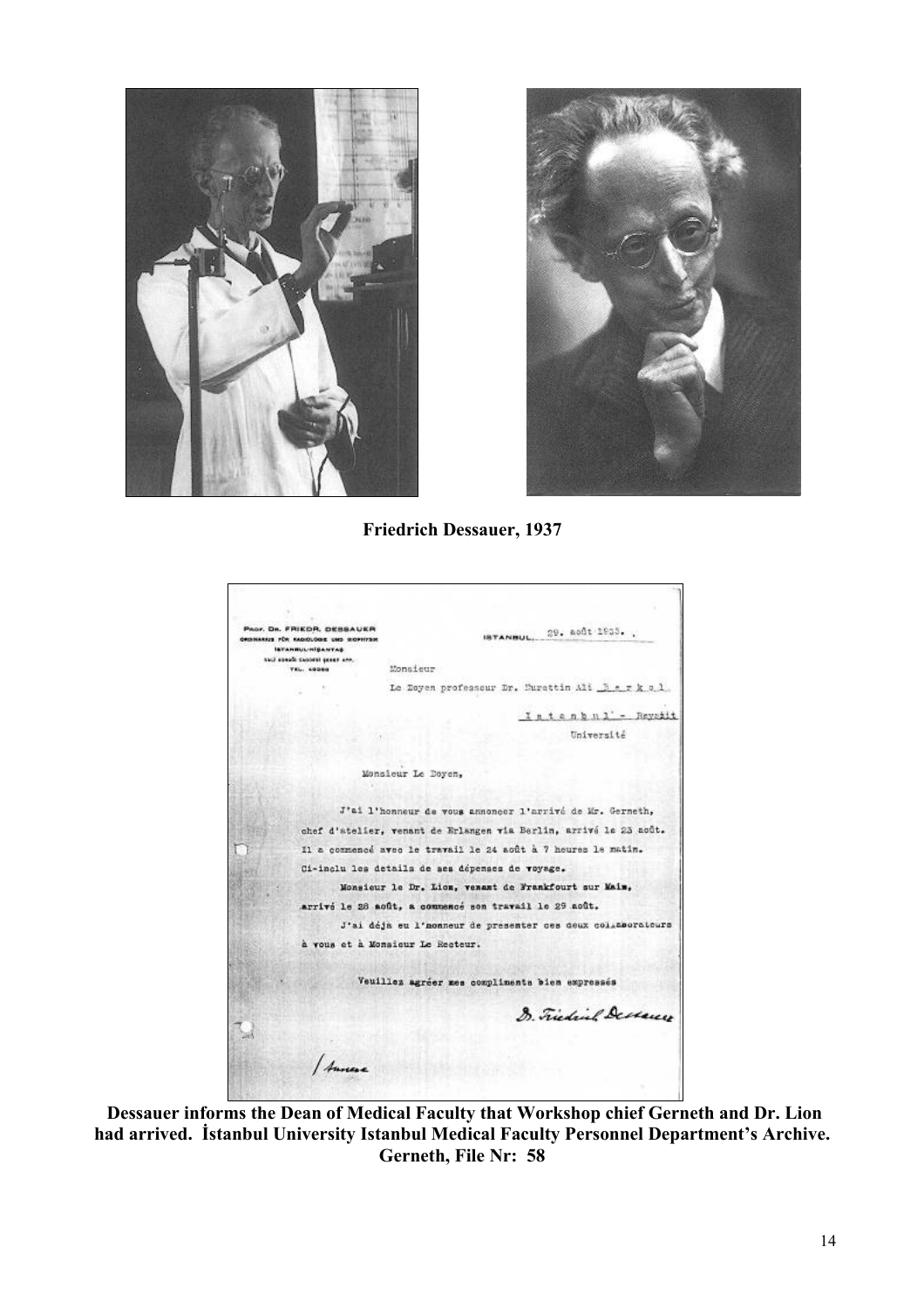

**F. Dessauer, T. Berkman, Röntgen şualarıyla derin tedavinin hal ve istikbali [About the current state of the art and the future of deep therapy with x-rays]. Tıb Dünyası 1936 (IX) 11- 103: 3313-3319** 

 $\overline{a}$ 

## DEPARTURE FROM TURKEY

 For reasons not fully known Dessauer left Turkey in 1937 having been appointed professor of experimental physics at Fribourg, Switzerland. His entire "Frankfurt" team left as well and was quickly replaced by a team from Austria[32](#page-13-0) headed by Max Sgalitzer (1884- 1974). According to fellow emigre eminent surgeon Rudolf Nissen (1896-1981): "Dessauer was an X-Ray pioneer during the period when

 $\overline{a}$ 

no protection was applied against rays in the field of radiography. All of these persons were exposed to more or less heavy burns. There were burns on Dessauer's hands, face and feet. These men lost their lives because of cancers caused by the rays, as the victims of their occupations, almost without exception. I don't know whether this was the reason for the death of Dessauer, who died in 1963. But I suppose it was."<sup>[33](#page-13-1)</sup> Friedrich Dessauer died in Frankfurt am Main. From archival documents it is possible to conclude that during 1940 Dessauer

<span id="page-13-1"></span><span id="page-13-0"></span><sup>32)</sup> See Reisman (2006) op. cit.: pp 208-209. Also see Namal, A. and Reisman A. (2007) They Introduced Modern Radiology into Turkey: Refugees from Nazism 1933-1945, Working paper.

<sup>33)</sup> R. Nissen, *Helle Blätter-Dunkle Blätter*. Stuttgart 1969, pp. 215-216.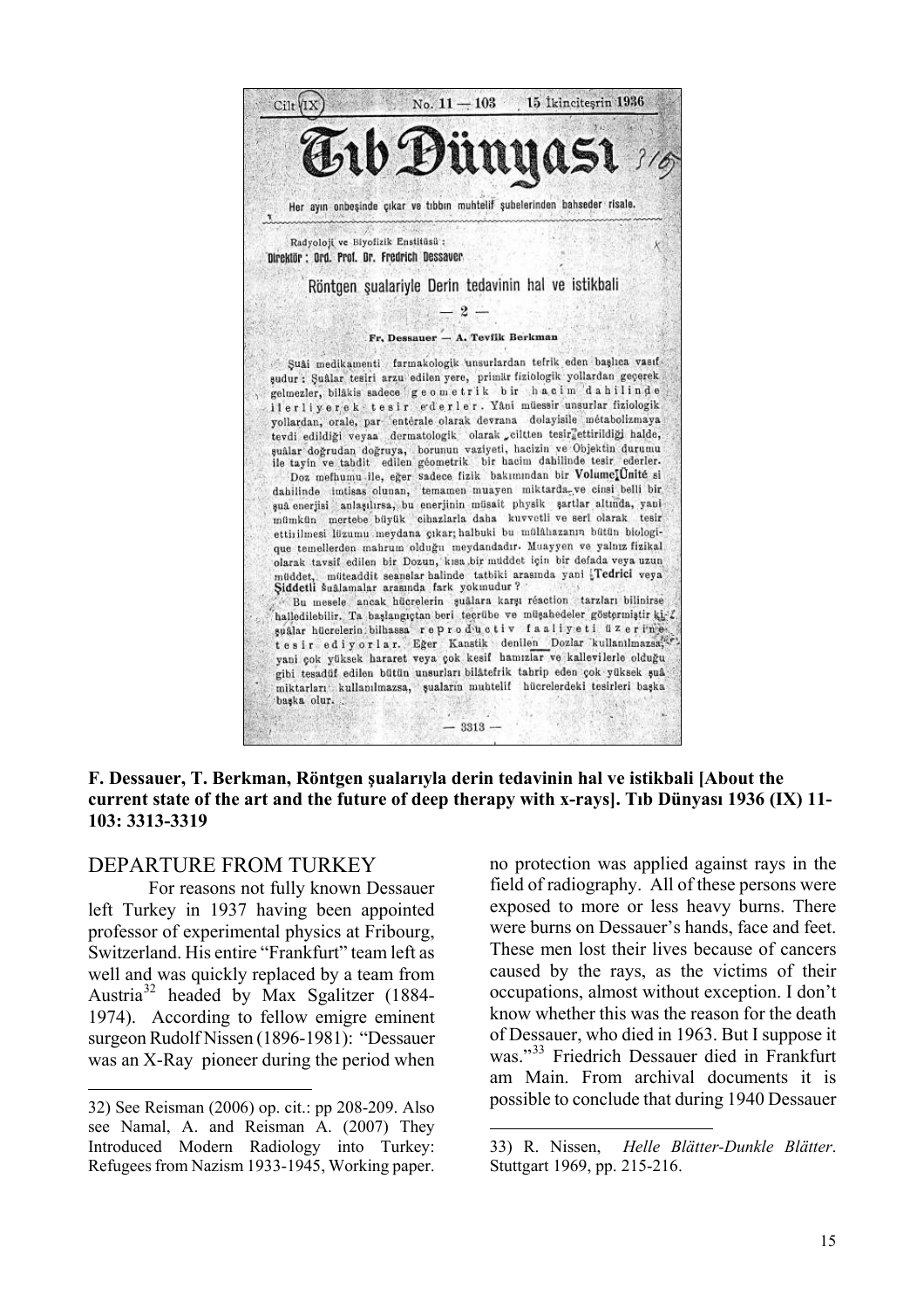was again attempting to immigrate to the US. The New School for Social Research in New York City was his standard bearer this time around. In July of that year the School prepared the following dossier and Alvin Johnson its Director sent out a number of letters of inquiry requesting funding, placement opportunities, and references.

|                                                                                                                               | THE GRADUATE FACULTY OF POLITICAL AND SOCIAL SCIENCE                                                                                                                                                                 |
|-------------------------------------------------------------------------------------------------------------------------------|----------------------------------------------------------------------------------------------------------------------------------------------------------------------------------------------------------------------|
|                                                                                                                               | ORGANIZED UNDER THE NEW SCHOOL FOR SOCIAL RESEARCH                                                                                                                                                                   |
|                                                                                                                               | 66 WEST 12 STREET · NEW YORK · ALGONQUIN 4-2567                                                                                                                                                                      |
| ALVIN JOHNSON, Chairman                                                                                                       | July 27.1940.                                                                                                                                                                                                        |
| <b>BOARD OF TRUSTEES</b><br>EUITACE SELIGMAN, Chairman<br>ELIOT DEMING PRATE, Treaturer                                       |                                                                                                                                                                                                                      |
| MES. PHILIP E. ALLEN<br><b>GEORGE BACKER</b>                                                                                  | Friedrich<br>Dessauer.                                                                                                                                                                                               |
| WILLIAM H. BALDWIN<br>BENJAMIN J. BUTTENWIESER<br><b>JULIE SEINVILLE</b>                                                      | born 1881 Aschaffenburg, married.                                                                                                                                                                                    |
| THOMAS E. PINLETTER<br>HIEAM J. HALLE<br>WALLACE K. HARRISON                                                                  | Fribourg. Switzerland.                                                                                                                                                                                               |
| L. A. HIRSCHMARN<br>ALVIN JOHNSON<br><b>WICTOR W. KNAUTH</b>                                                                  | Dr.ing. Professor of medical physics at Frankfurt am Main                                                                                                                                                            |
| THOMAS 5. LAMONT<br>HISRY R. LUCE<br><b>BYRNES MAC DONALD</b>                                                                 | $(1920/33)$ , and at Fribourg, Switzerland $(1934/40)$ .                                                                                                                                                             |
| MRI. WILLIAM S. PALEY<br>PRANCES T. P. PLIMPTON<br>JOSEPH HALLE SCHAPPNER                                                     | he speaks German, French, English.                                                                                                                                                                                   |
| MEL MARION E. STERN<br>HISSERT BAYARD SWOFE<br>MRS. JOSEPH URBAN                                                              | Deassauer was member of the German Reichstag (Zentrum) 1924/33.                                                                                                                                                      |
| CLARA W. MAYER, Secretary                                                                                                     | Publications:                                                                                                                                                                                                        |
| ADVISORY COMMITTEE<br>CILIALES C. BURLDHGHAM<br>WILBUR L. CROSS<br><b>JOHN DEWEY</b><br>EENEST GRUENING<br>BOBBET M. HUTCHINE | Leitfaden des Röntgenverfahrens (1903).<br>L gebiet (1931).<br>Zur Therapie des Karzinoms (1923).<br>10 Jahre Porschung auf dem physikalisch-medizinischen Grenz-<br>Dosierung und Wesen der Röntgenstrahlen (1923). |
| BOBERT M. MACIVER<br>WILLIAM A. NEILION<br><b>FACULTY</b>                                                                     | Kooperative Wirtschaft (1929).<br>Im Kampfe mit der Wirtschaftskrise (1931).<br>Philosophie der Technik (1927).                                                                                                      |
| FRIEDA WUNDERLICH, Dean<br><b>LIOSIA XAM</b><br>AENOLD BRECHT<br>GERHARD COLM                                                 | Dessauer is a pioneer of the boundary region between                                                                                                                                                                 |
| ARTHUK FELLER<br>BISTARD HEIMANN<br><b>ISICH HULA</b>                                                                         | physics and biology and the founder and director of the first                                                                                                                                                        |
| ALVIN JOIKHSON<br>ALPRED KÄNLER<br><b>HORACE M. RALLEN</b>                                                                    | German Institute for the physical fundamentals of medical                                                                                                                                                            |
| FELIX KAUFMANN<br>PRITZ LEHMANN<br><b>NINO LEVE</b>                                                                           | science (1920). Simultaneously. he is author of some interesting                                                                                                                                                     |
| BRONISLAW MALINOWSKI,<br>Visiting Professor<br>JAKOB MARICHAK                                                                 | economical and political publications. He was member of the                                                                                                                                                          |
| CARL MAYER<br>KURT BIBZLER<br>FERNANDO de los RIOS                                                                            | German Reichstag in the Center Party and after a trial against                                                                                                                                                       |
| ALBERT BALOMON<br>EICHARD SCHÜLLER,<br>Visiting Professor<br>HANS SIMONS                                                      | him, he had to leave Germany. He is professor at Fribourg and                                                                                                                                                        |
| HANS SPECIE<br>READS STAUDINGER                                                                                               | I do not know.whether he wants to leave his position there.                                                                                                                                                          |
| MAX WERTHEIMER<br>ERNIT KARL WINTER                                                                                           | I do not know him personally.<br>Dr. 9. 4. Wiexy<br>who could give recount                                                                                                                                           |

**A July 27, 1940 letter of inquiry from the New School requesting funding, placement opportunities, and references for Dessauer**. **Courtesy Grenander Department of Special Collections & Archives in Albany, New York.**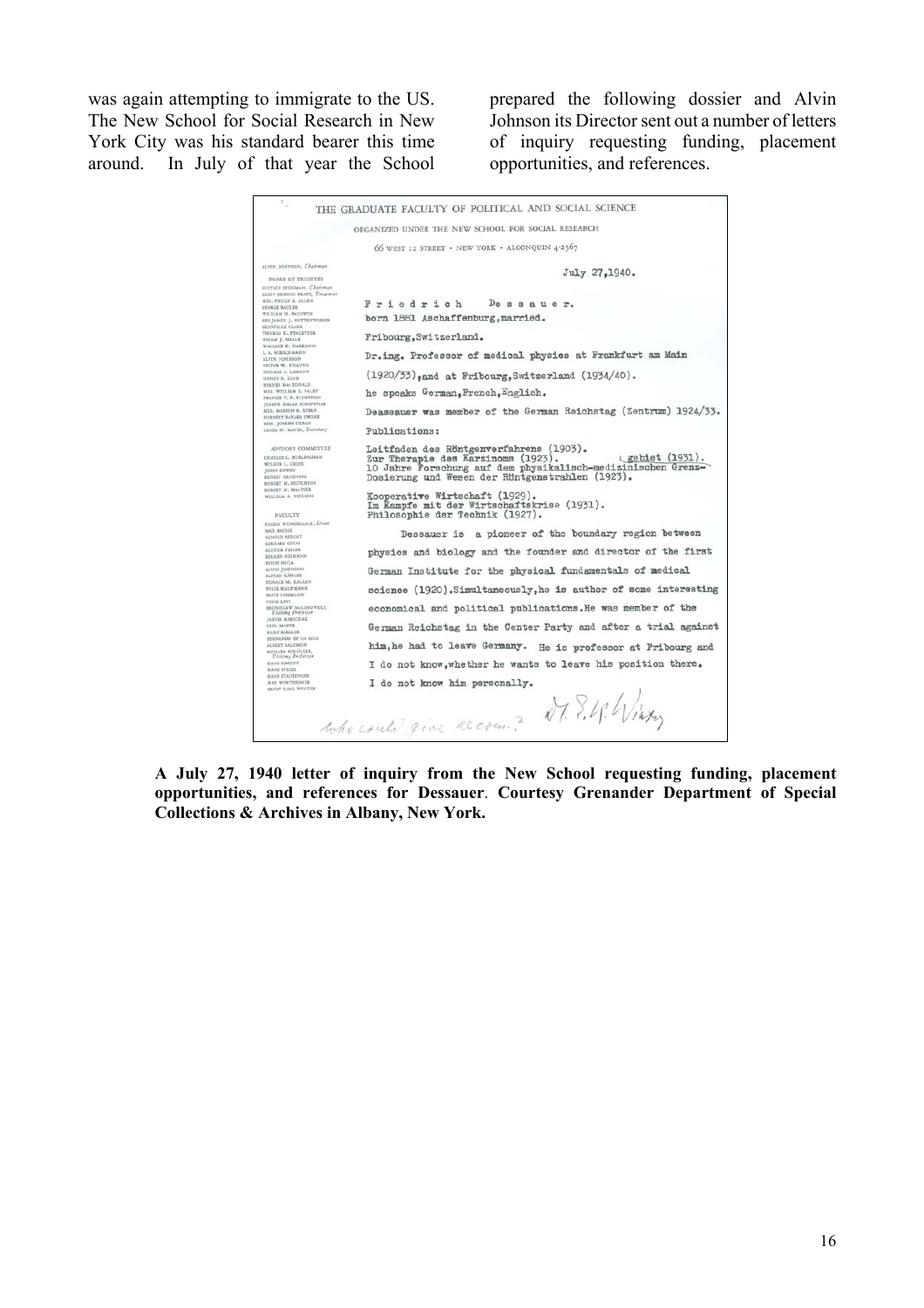On November 23, 1940 a response was received from Otto Glasser of the Cleveland Clinic:



**A November 23, 1940 response from Otto Glasser of the Cleveland Clinic. Courtesy Grenander Department of Special Collections & Archives** *in Albany, New York.*

And on December 30 1940 Alvin Johnson wrote the following letter to Thomas Appleget at the Rockefeller Foundation. The sentence in the middle of the paragraph bears special significance: "He has a chair at Friburg but he is in grave danger of dismissal and perhaps of a worse fate." As the handwritten annotation in the right hand corner indicates the Rockefeller Foundation rejected the request. A good assumption based on other evidence was the age issue. In those times age discrimination in hiring was a matter of university policies. $34$ 



**A December 30 1940 letter from Alvin Johnson to Thomas Appleget at the Rockefeller Foundation. Courtesy Grenander Department of Special Collections & Archives in Albany, New York.** 

In his last letter to Albert Einstein Dessauer congratulated the "Master" on his Day of Honor and expressed sorrow that the two did not have many opportunities to meet since the pre war years. However Dessauer assures Einstein that he has been following his work with intense interest.

<span id="page-15-0"></span><sup>34)</sup> The first sentence of the letter states "despite the fact that he is 59 years old" indicating a sensitivity on the part of Johnson in having to state that fact up front. For additional evidence on the matter of age discrimination see Reisman, *Turkey's Modernization: Refugees from Nazism and Atatürk's Vision.* p. 316-317.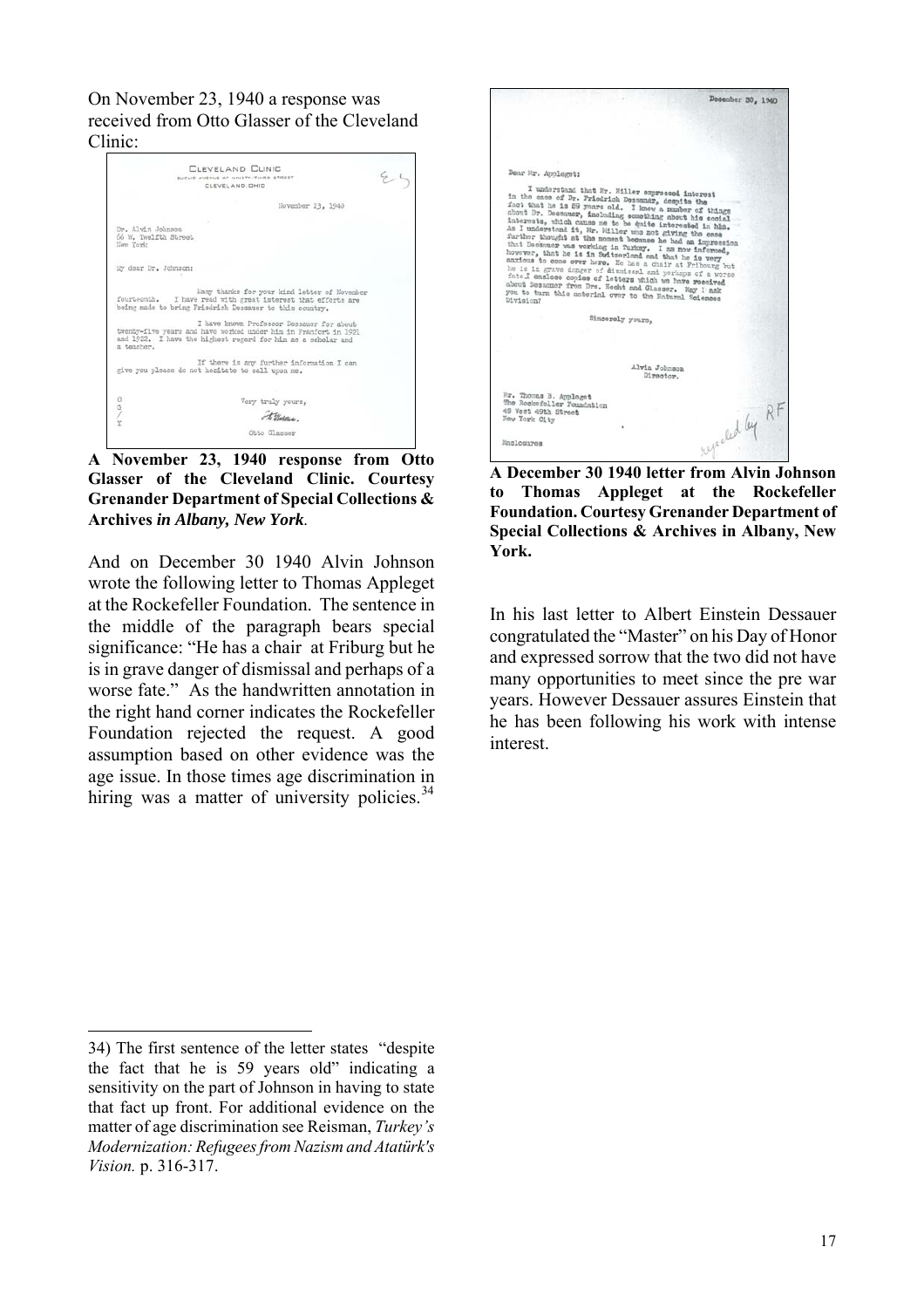$\langle \langle \rangle$ Prof.DDDr.Friedr.Dessauer Frankfurt/M., den 29. März 1954 Stresemannallee 36 Tel. 6 30 51 .. Herrn Professor Dr. Albert E i n s t e i n Sehr verehrter Meisterl Sehr verenrter keister:<br>Durch eine Reise und eine kleine Erkrankung verspätet burch eine Reise und eine Aleine Biaranaung vergarte wünsche zu Ihrem Ehrentage. Winsche zu intem Entendet. anlästich Ihres Vortrages und des Abendessens bei Oppenanläälich Ihres Vortrages und des Adendessens der Oppenheimer - - . Auf dem Naturforschertag in Nauheim, als<br>Lenard seine ziemlich törichten Einwände machte-- . In<br>Lenard seine ziemlich törichten Diebeschenschand Denard seine zieminen torichten zumande machte.<br>Berlin, als Sie mich einmal zu einem Diskussionsabend mit<br>dem Soziologen Oppenheimer in Ihr Haus einluden. Aber natürlich habe ich Ihr Leben und Ihre Arbeiten immer. sorgiältig verfolgt.Es war und ist ein begnadetes Leben. Es legte neue Schichten des Seins frei, und es war ein redliches Leben und ist es noch. Mit Verehrung ! Thr ergebener Filemanor

**A March 29, 1954 letter from Dessauer to Albert Einstein Einstein Archives Document No. 301148** 

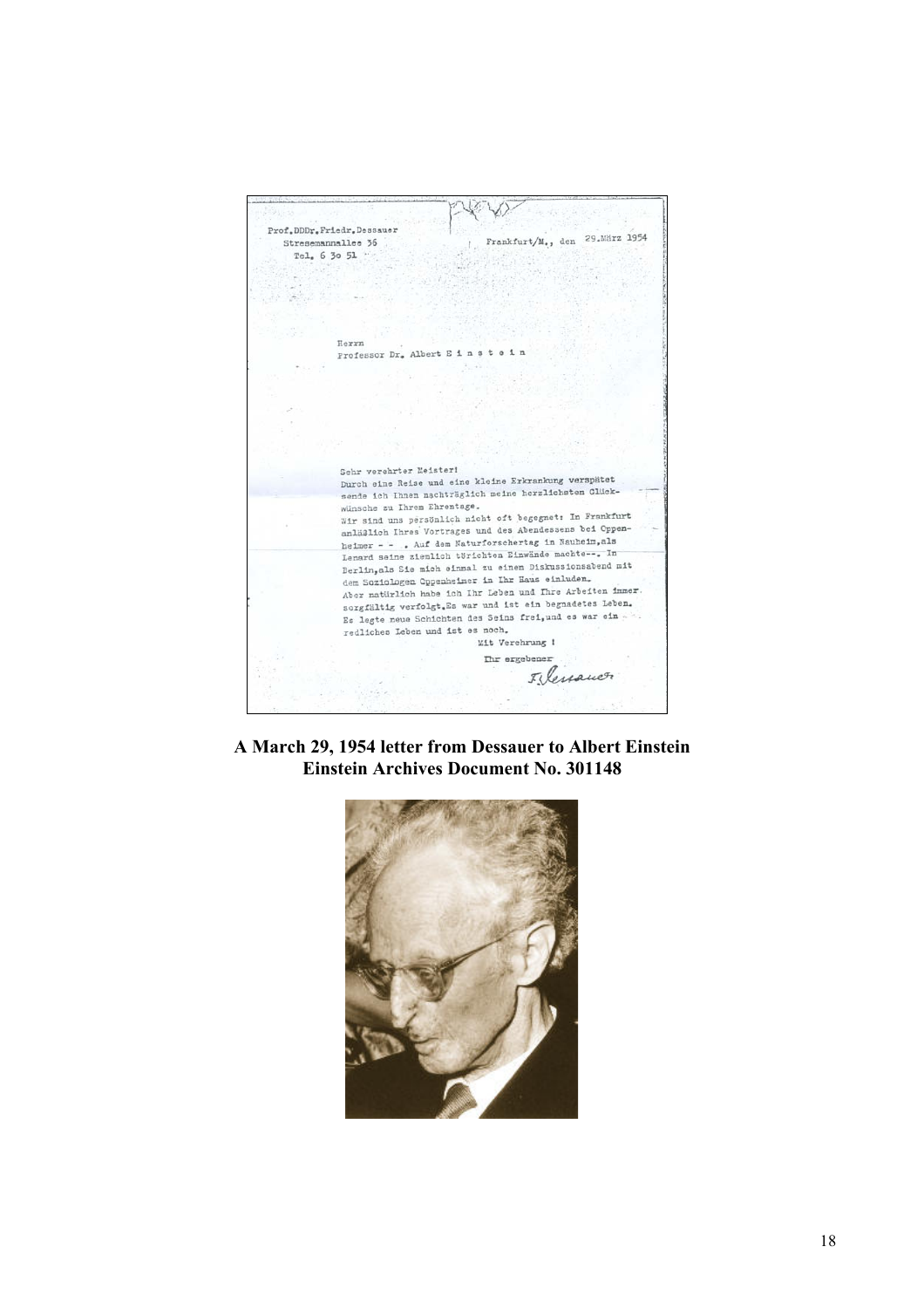# PERCEPTIONS OF THE ÉMİGRÉS IN TURKEY TODAY

 Memories of the émigré professors and the appreciation of their contributions to Turkey's modernization linger on in that country and among the educated Turkish Diaspora. Recently several symposia were devoted to keeping the memories alive. One conference organized by the Turkish Academy of Science (TÜBA), was devoted to "The Evolution of the Concept of University in Turkey (1861-1961)" (November 18, 2006).. Much of the discussion focused on Atatürk's university reforms, the realization of which was attributed to the émigrés from Germany.

 On April 7, 2006, the University of Istanbul conducted a symposium on the 1933 University Reform. The conference opened with a welcoming speech by Dr. Mustafa Keçer, the dean of the Istanbul Medical Faculty, who reiterated that "Turkey owes a great debt to the émigrés. They did great work here, although some jealous colleagues tried to denigrate them." Reiner Möckelmann (b. 1941), Germany's recently retired Consul General in Istanbul, organized a symposium at the Consulate conducted on August 6, 2006, dealt with the contributions of the medical contingent.<sup>[35](#page-17-0)</sup>

 Additionally Turkish media have recently published a number of articles on the larger subject of the émigré professors. One of these was carried as a first-page article by *Hürriyet*, a high-circulation secular, centrist, nationalist, Turkish daily, on October 29, 2006, when Turkey celebrated its 83rd anniversary as a Republic. The headline by Murat Bardakçı read: "A Request From the Great Genius to the Young Republıc." The article described Einstein's appeal to İsmet İnönü to accept 40 German intellectuals who were ready to come and work for one year at no pay,  $36$  and went on

 $\overline{a}$ 

to juxtapose the spirit contained in Einstein's letter to Turkey's current body politic and its preoccupations with those prevalent during the early ideological Republican years:

> *Now, here is the difference between the Turkey of the time when the Republican regime was only 10 years old and the Turkish Republic now aged 83. The first one is a young state with great promise for the future from which Einstein requests jobs for his friends; the other is where the daily agenda is shaped only by discussions about parks restricted to women, and wearing of the "cübbe"*[37](#page-17-2) *by sect members, or whether shaking women's hand is sinful or not....*[38](#page-17-3)

This article kindled renewed interest in the 1933 émigrés and their reception in Turkey. Within a week of the Bardakçı article*,* Melih Aşık published an article in *Milliyet*, another mass-circulation Tukish paper, which juxtaposed the attention given by Turkish media to the Einstein letter stressing the lack of awareness of this episode outside of Turkey. This discussion was continued in an article published in yet another large circualtion Turkish daily.

[In 1933] about 50 scientists, close to 1000 German (Jews) in total, began taking refuge in Turkey. Mustafa Kemal [Ataturk] was in the process of having the "University Reform" implemented. In rebuttal to those who think that "*all Mustafa Kemal accomplished was of native origin*", the reform was prepared

<span id="page-17-2"></span><span id="page-17-0"></span><sup>35)</sup> Reiner Möckelmann, *Discussionsabend im Generalkonsulat am 06.08.2006 zum Thema Exil und Gesundheitswesen: Deustche Mediziner in der Türkei ab 1933.* Generalkonsulat der Bundesrepublik Deutchland in Istanbul.

<span id="page-17-3"></span><span id="page-17-1"></span><sup>36)</sup> See A. Reisman, "What a Freshly Discovered

Einstein Letter Says About Turkey Today" *HNN,* [http://hnn.us/articles/31946.html,](http://hnn.us/articles/31946.html) posted November 27, 2006. For a clearer image of the letter see http://armenians-1915.blogspot.com/2006/11/ 1243 what-freshly-discovered-einstein.html. Also see: A. Reisman "Saving German Intellectuals: Albert Einstein's 1933 Attempt to Influence Turkey's Prime Minister" Forthcoming in *History News Network.*

<sup>37)</sup> Loose kımono-lıke garment worn by Moslem clerics for prayer.

<sup>38)</sup> See M. Bardakçı "A Request From the Great Genius to the Young Republıc."*Hürriyet*, October 29, 2006,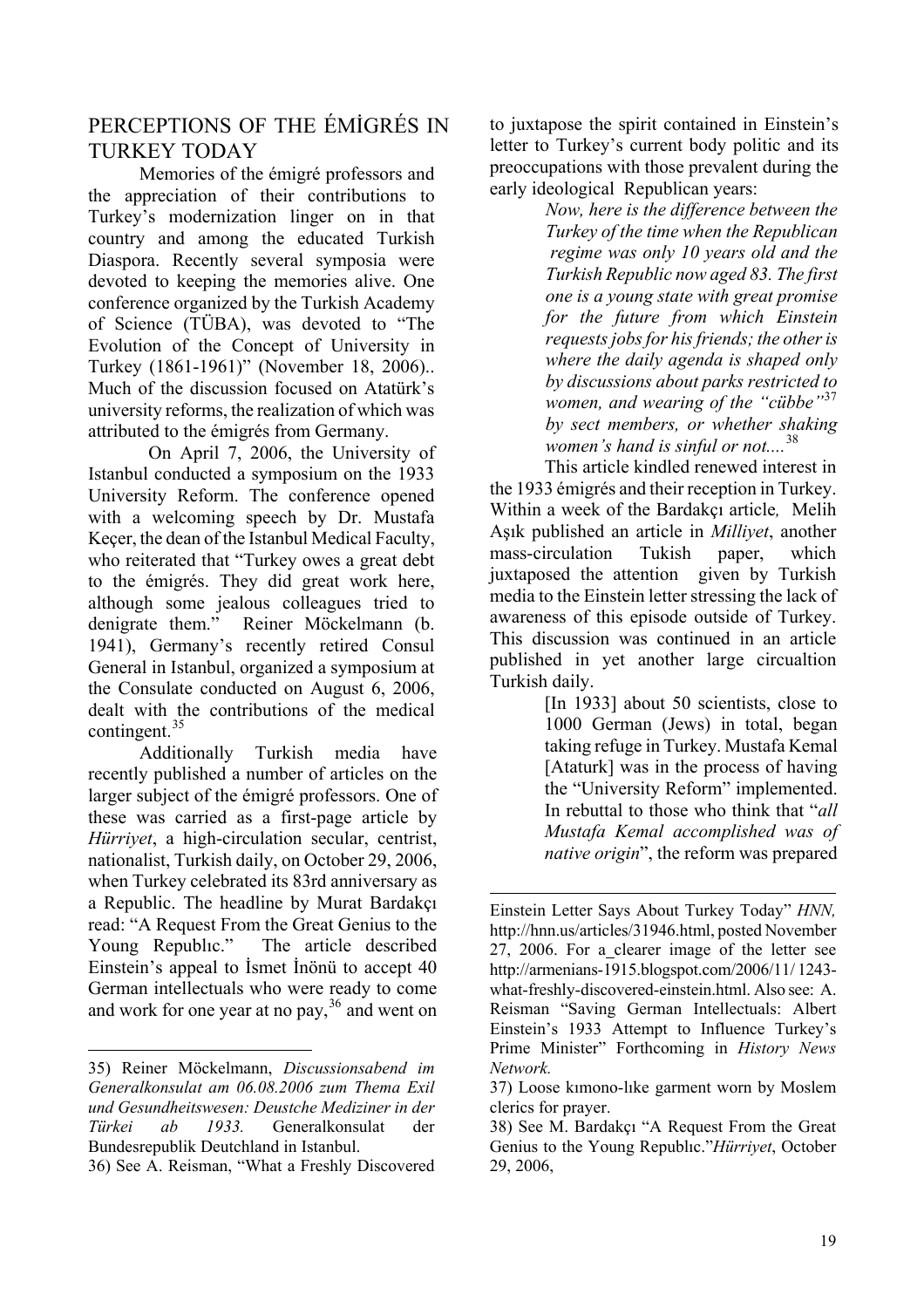by Swiss Professor *Malche*. Darülfünun was abolished, along with some of its teachers, and Istanbul University was founded. Refugees such as Neumark, Hirsch, Hinderminth established faculties and made laws. They trained great numbers of good students. This was *"a wonderful country where the Western plague of fascism had not penetrated"*. [39](#page-18-0)

The *History* and *Mission* statements as posted on the web by the original three Turkish universities document the prevailing national pride in the legacy that was left by the émigré professors.[40](#page-18-1)

#### **Concluding remarks**

*Professor Dessauer came to Istanbul when the X-Ray Institute of the Faculty of Medicine was moved to the Gureba Hospital and was reestablished there. He was one of the professors who came from Europe, we met him there. He was not a medical doctor; he was a worldwide famous, and esteemed physicist. I worked with him for a while. Especially on Tuesdays, he used to follow the x-ray treatments of cases performed in my clinic. He was closely interested in skin cancer. We benefited from his knowledge very much. Due to early exposures he had wounds on various parts of his body which turned to cancer. He used to have them removed from time to time by means of surgeries. He did not stay long. He received invitations from Europe and he*   $left<sub>1</sub><sup>41</sup>$  $left<sub>1</sub><sup>41</sup>$  $left<sub>1</sub><sup>41</sup>$ 

Dessauer's colleague, Turkish national, Prof. MD Tevfik Berkman, who worked on deep treatment as part of Dessauer's team, assessed Dessauer's studies for Turkey as follows: *"The history of actual radiotherapy in Turkey began with Atatürk's university reform* 

 $\overline{a}$ 

*and the foundations of this history were laid by Friedrich Dessauer. He showed the principles of organization, theoretical, practical and academic studies and created a scientific atmosphere in our country in the field of radiotherapy in a short time. We worked with him for three years in a sense of a family. Our debt of gratitude to him is great."[42](#page-18-2)*

 Dessauer began to write about philosophy while in Switzerland. His German citizenship was revoked in 1941 as was his "Dr" title. He was granted Swiss citizenship in 1949. Dessauer was invited to manage his former department in Frankfurt University in 1947 but he rejected this offer. He moved to Frankfurt in 1953 where he lectured on the basis of philosophy and on the philosophy of science between the years 1954-60, using the title of Retired Professor. He became so ill in 1960 that he could not get up from his bed. Though he continued to read and talk with people around him about scientific issues until he died in 1963.

#### **Epilogue**

 $\overline{a}$ 

Decades later, taking a more detached look at Turkey it is fair to say that while the émigrés' sojourn in Turkey was definitely an episode, their impact on that country and their legacy is much closer to being an epoch. Significantly, it is so recognized by knowledgable people in Turkey and among the educated in the Turkish Diaspora today.

When the émigrés arrived, Turkey had two fledgling universities one having no Faculty of Medicine. It now has over seventy and most offer medical curricula. At least two generations of educated Turks owe their status to the implementation of those reforms and all of Turkey's population owes its health status to those reforms. Unfortunate as it may be for Turkey its brain-drain has had its impact on medical eduaction and practice in all western countries.

<span id="page-18-0"></span><sup>39)</sup> U. Talu, "On University Reform" *Sabah*

Newspaper, October 30, 2006

<span id="page-18-1"></span><sup>40)</sup> Reisman (2006) op. cit.: 471-473.

<span id="page-18-2"></span><sup>41)</sup> A. R. Altogan, Deontology and History of Medicine, University professors archives, Faculty of Medicine, Istanbul University, 13.1.1956.

<sup>42)</sup> T. Berkman*, Atatürk'ün Yüzüncü Doğum Yılında Türkiye'de Radyoterapi Tarihine Genel Bakış (1933-1982)*. Istanbul 1982: p. 38.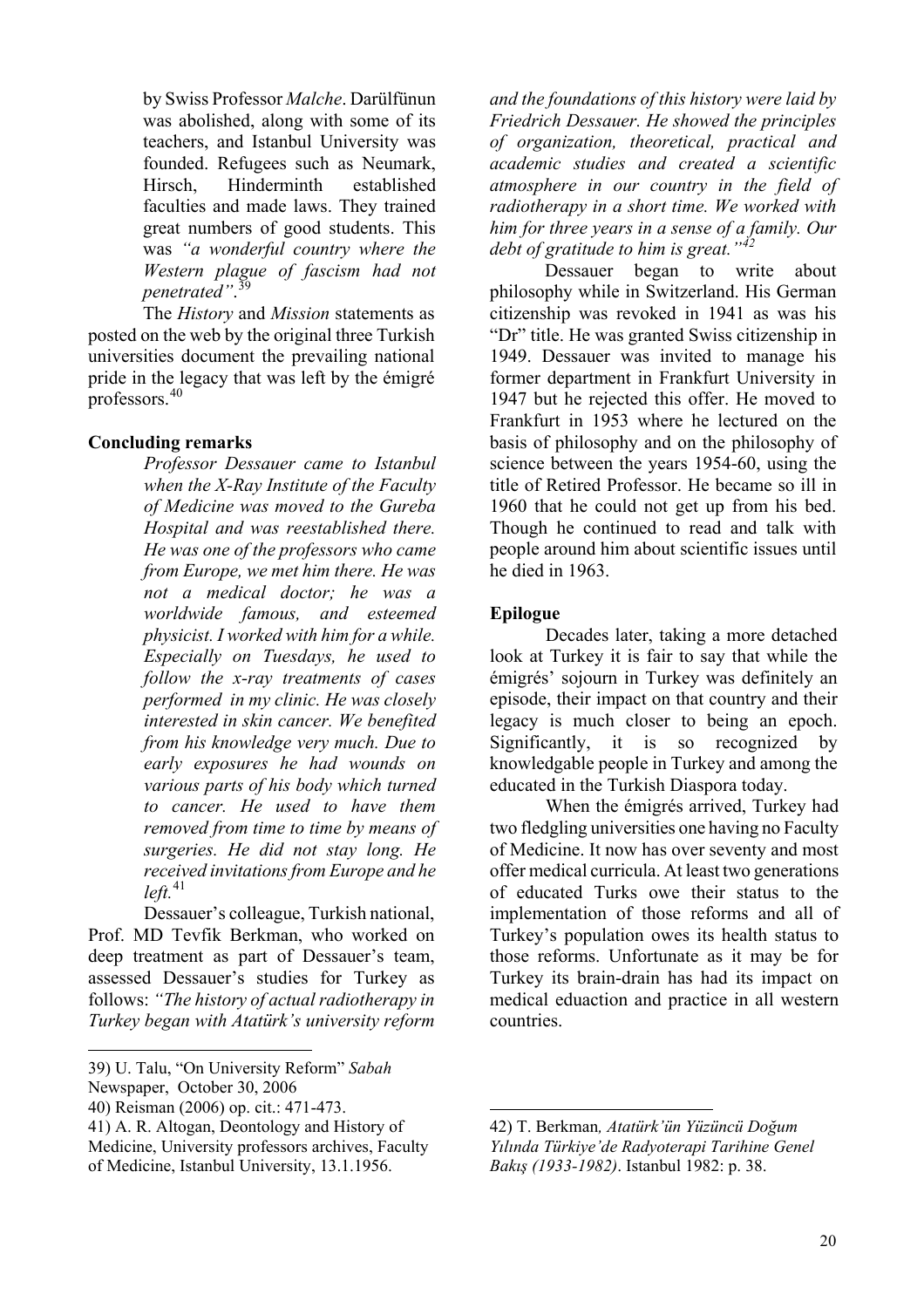

**F. Dessauer, the year he came to Turkey (1934) in the courtyard of Şişli Etfal Hospital with T. Berkman and M. Gökmen.[43](#page-19-0)**



**Dessauer and his treatment staff (Photograph courtesy Dr. Seyfettin Kuter archives).** 

<span id="page-19-0"></span><sup>43)</sup> T. Berkman, *Engelli-Engebeli Uzun yollar. Bir Hayat Anıları 1900-1987*.Selar Ofset, Istanbul 1988: p. 155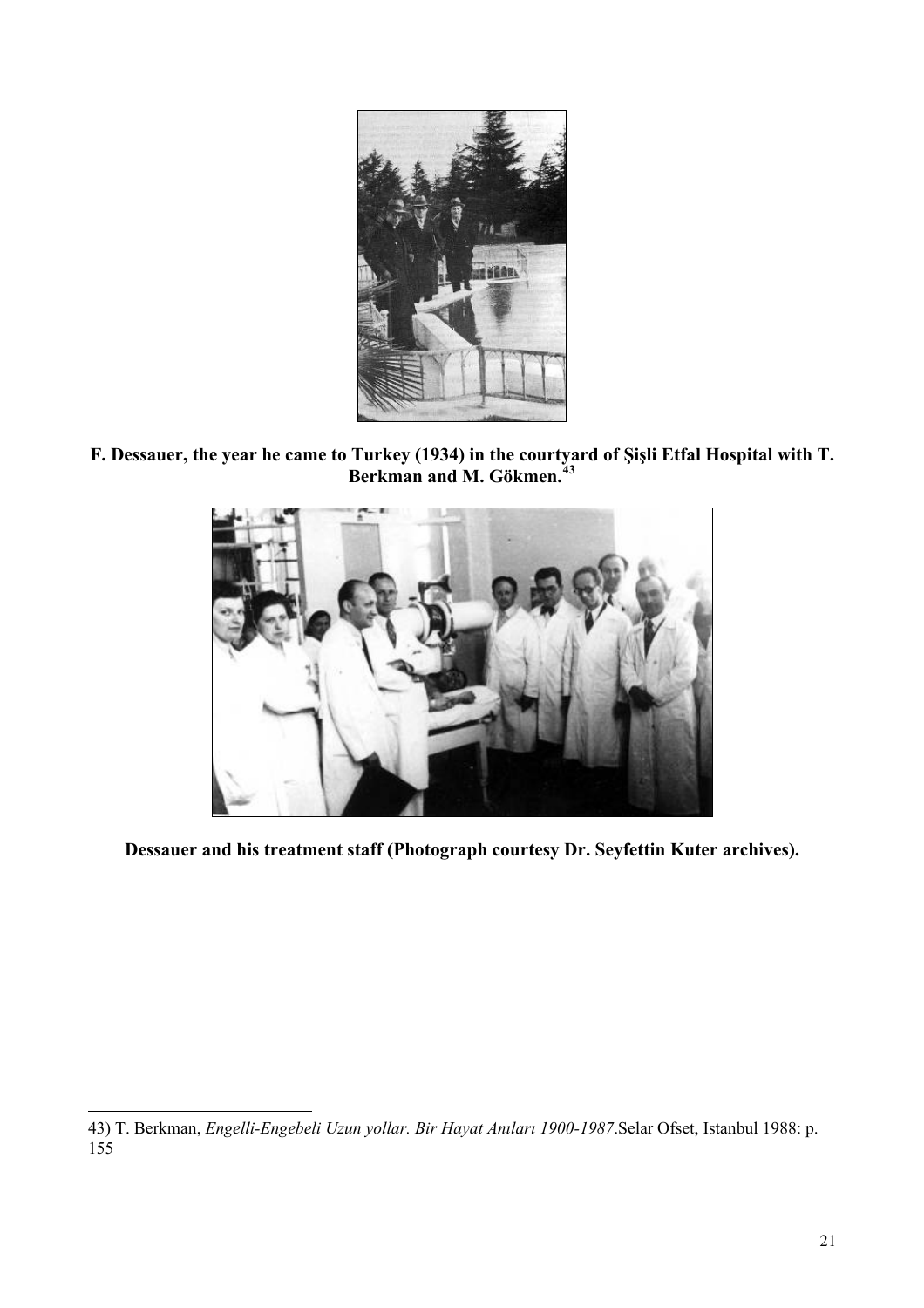# The first STS course in Russia *The author's preliminary thoughts*  **by Olga Stoliarova**

*Assistant Professor, State University – Higher School of Economics, Faculty of Philosophy, Department of Ontology, Logic and Theory of Knowledge, Moscow, Russia, olgprin@hotmail.com* 

*"Science and Technology Studies: From Ontology to Epistemology and Vice Versa"* is the first Russian course on STS and it is now being prepared in order to start in the first term of 2007-2008.

The following text is written for the rubric of "Journal of Course Design" on the course web site I am running under the *Central European University* Course Portfolio Project. On this web site one can find an extended syllabus of the course, preliminary plans of seminars, the course bibliography and other appropriate materials (http://www.cfkeep.org/ html/snapshot.php?id=38931006043154). In offering this text for EASST review I seek to enlarge the circle of my possible readers so as to elicit critical response and advice from STS colleagues that might help me to correct the course. I really feel myself a bit lonely with my STS course in Russia where STS has not yet been established as a specific field and where a critical reflection on STS is nearly absent.

#### **How I have come to be teaching a course on philosophy of STS.**

To answer this question I probably, should retell my life – from kindergarten (where my first acquaintance with science and technology came about, and where the nurses often used to say each other: Don't you think that this little girl will teach something like an STS course in future? …– Mmm, yes, it seems so …) through the school years (when I hated sciences to such an extent that I hardly dragged myself through school completion) and the university years (when I suddenly became interested in all sorts of sciences, and especially in philosophy) up to my present job which is teaching and learning…. It would be a long story and so, to save time I will dwell only on the most crucial points.

My dissertation (PhD; 2000) was dedicated to phenomenology and, more precisely, to phenomenological perspectives on science and technology. Thus, I read Husserl and Heidegger who were not very optimistic about science and technology and, for the second part of my thesis, I read American "phenomenologists" who were much more optimistic about science and technology but could hardly be considered as "phenomenologists" in the initial sense of the term. This mess at first made me quite disoriented but later disposed me to a critical perspective and strengthened me in the thought that philosophy played with words like a juggler did with balls. But then what do words refer to? It was probably at this point that I began to think about the problem of realism and truth.

Trying to resolve the contradiction between phenomenology and love of science and technology I sent an e-mail to Professor Don Ihde – an American phenomenologist and a philosopher of technology – and in the course of exciting consultations with him I heard about STS for the first time (many thanks to Professor Ihde!). By the way, the contradiction remained unresolved, but it stopped troubling me for some reason and I moved on.

When, after my defense, I left the quicksands of phenomenology I set foot on the rippled surface of science and technology studies having a secret hope to learn how words referred to things and whether it was true that all knowledge was nothing but a social construction (this truth too being a case in point). Bruno Latour captivated me by promising to keep both words and things (I did not want to part with either of them).

While I cut my way through STS materials and the accompanying social constructivist stuff, I realized to my surprise that "things" were often used as reference points for models that would explain where our "constructions" came from. The so-called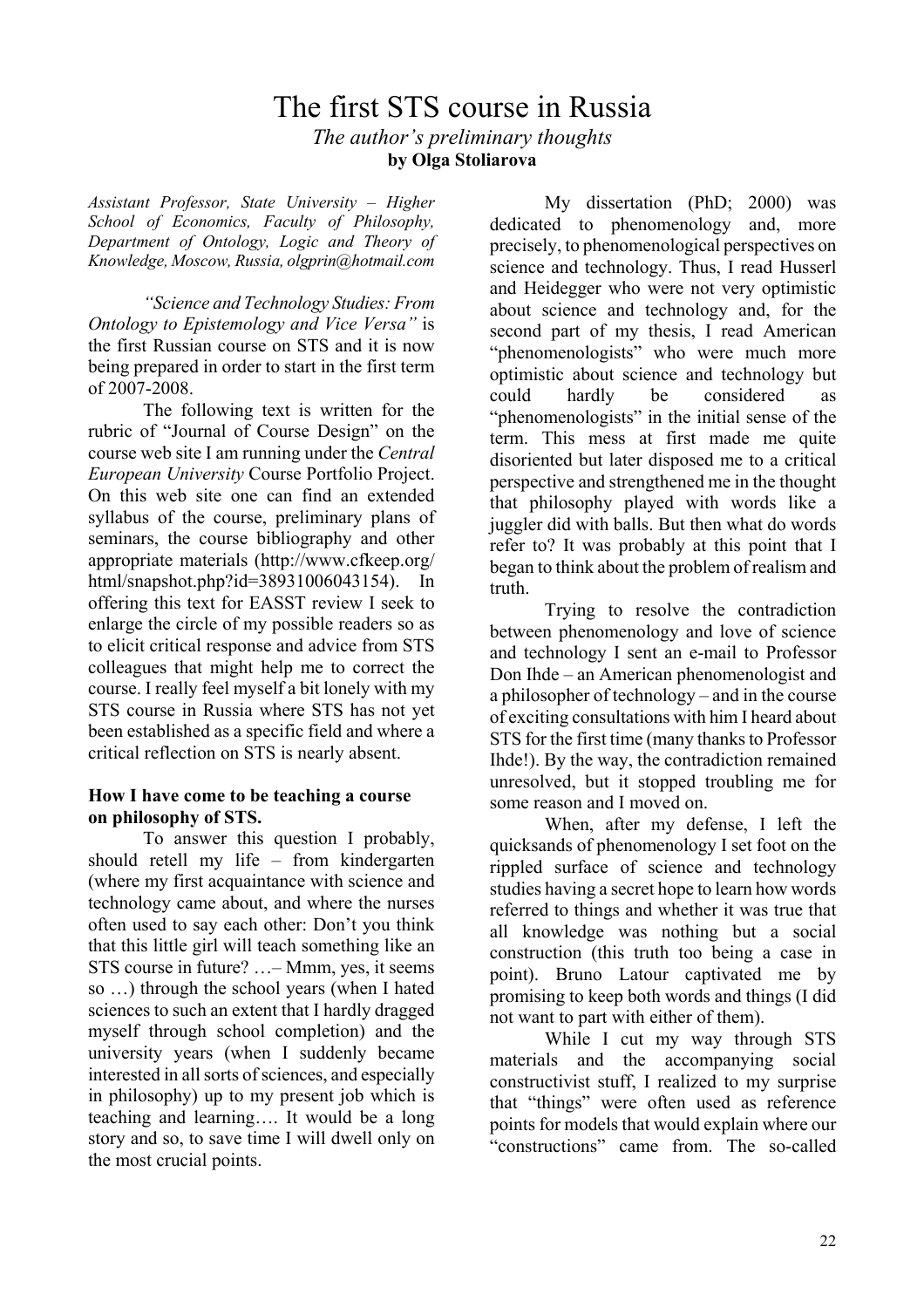"practical turn" of contemporary thought meant that we considered our "constructions" as originating in our operations with "things", regardless whether these are "natural" or "artefactual" ones. But what were these "things"? If they were, again, only our "perceptions" of "things", then we remained within the limits of an epistemological circle and the reference to "things" was superfluous. If they were more than "only perceptions", then we reverted back to an objectivistic ontology and, thus, ruined a constructivist stance. However, when considered more deeply this hard contradiction turned out to be not so hard. This very constructivist "neglect of things" originated from the definite attitude toward "things" that was nothing but a metaphysical attitude. Yes, it was, rather, negative, nihilistic, metaphysics denying "things" their own goals but, nevertheless, this attitude was obviously extra-empirical. Thus, I got a strange outcome: the prohibition on metaphysics in European thought resulted from certain metaphysical premises which could never be revised simply because metaphysics was prohibited. Really, philosophy is full of strangenesses; stand firm all those who study philosophy!

So, my attention shifted from the "objectivist-constructivist conflict" to the conflict between two ontologies, one of which disconnected the truth from subjectivity while another one joined them opening the way to save both "things" and "words". I found the latter kind of ontology in the texts of great ancient dialecticians from Plato to Proclus as well as in the Russian philosophical tradition that inherited the holistic outlook from antiquity via the Alexandrinian school and Orthodox theology. As for the modern Western philosophy – it had too long persisted in its opinion that, as Whitehead regretted to notice, studying "how we know" was much more important than studying "what we know". The trajectories of critical thought resulting in social constructivism had showed that a negative metaphysics about "things" gave birth to a monstrous positive metaphysics about "culture" and "society". A subject who failed to bear the whole weight of being alone shared it with the same others and turned into a "collective

subject", which nevertheless failed to save the situation. References to "things" more and more often appear in the social constructivist texts marking what I call "an ontological turn" which, it seems, has come into being in the depths of "practical turn".

But as long as I cast away the "objectivist-constructivist" opposition I have not seen here a return of social constructivists to "naïve objectivism' along with the loss of constructivist main points. I have seen a hint at the kind of ontology which gives the way "to know both an *archetype* and a *demiurgic art*" (using Proclus' words). And although I could find next to nothing about *dialectics* in this stuff – poor term, it has become too cluttered with irritant connotations! – I have found a lot of references to so called "relational ontologies" which counterbalance "ontology of subject" with "ontology of things".

As far as ontology starts with "objects" and relational ontology does the same I become interested in the question: What is this new type of objectivity born by relational ontology, or what is now a "thing" which has got back the belongings negative metaphysics took away from it? And so, I decided to trace a philosophical (first of all, ontological) basis of science and technology studies to try to answer this question.

The choice of STS is by no means accidental. Firstly, STS has been formed (in its present-day, of course, not final contours) on the very peak of a constructivist wave, when coming up to the extreme point with its neglect of "things" it could see the whole depth of "thingsless" absurdity. The reaction was to save both "things" and constructivist perspective, which I would treat as the core feature of STS. Secondly, caring for science and technology STS deals with "objects"/"things" as well as with the processes of their technosciencific creation that, by definition, puts them in between "natural" and "human" components of the world. And here it is also important that contemporary natural philosophy (ontology) that is attached to contemporary natural sciences translates the image of "thing" which is quite different from "things" that forced Kant to invent his critical paradigm. All of this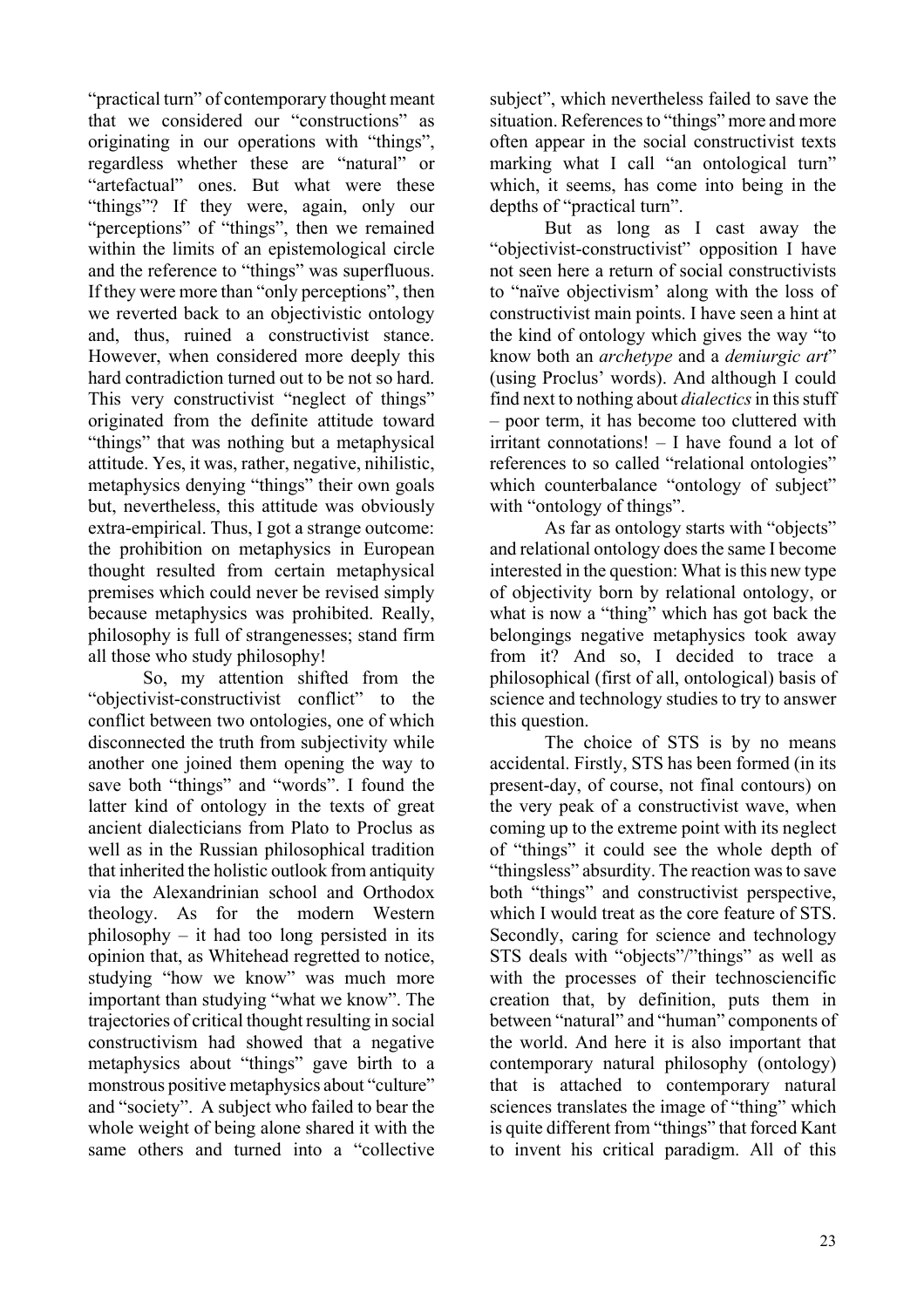makes STS a unique place where, probably, (who knows!) a "new objectivity" will grow.

So, I have planned the course on philosophy of STS and subtitled it "From ontology to epistemology and vice versa" in order to stress a present-day convergence of 'explanatory' and 'hermeneutical' models of knowledge that underlines a possible synthesis of natural and human sciences. And since teaching is always at the same time selflearning I hope that in the course of my STS course I will reach myself the better understanding of what relational ontologies and a "new objectivity" may be.

#### **Structuring the course**

When I was planning my STS course, besides the difficulties that referred to its essential topics I faced with some of the otherorder problems. Since 1999 I traveled abroad to participate at STS seminars and conferences; in 2002-2003 I worked as a Research fellow at IAS-STS in Graz, Austria and, thus, I was often surrounded with people who were doing STS, adopted and used their vocabulary. But each time I returned to Russia I found an "STS vacuum". No relevant texts, no books, no translations and a perplexity at best. It seemed that the Russian reception/criticism of postpositivist stuff had stopped at the line of sociology of scientific knowledge and the strong programme's issues. In spite of (or owing to?) the very solid Russian philosophical school and in spite of the very strong Russian philosophers who tackled and explored the problems of sociology of science and postpositivist epistemology, STS-specific strategies remained nearly unnoticed. Step by step, very slowly, the situation started changing but even now STS has not yet been marked as a special field. Actually, in Russia my course will be the first teaching course dedicated directly to STS.

 This imposes some additional terms upon me. Before discussing the STS ontological issues I have to "introduce" this trend to my audience, to tell about its pre-history and the various traditions that forewent it, to draw its present-day contours, to outline a "canon" of STS (as A. Pickering put it), to survey the STS

network and so on. That is why I decided that my course would consist of two parts – preliminary and main ones. The first one will introduce STS and acquaint students with its history whereas the second one will be devoted to the theoretical (philosophical) aspects of STS current practices. And the crucial point is that this structure must reflect the meta-goal of my course – tracing an inter-relation between ontology and epistemology. Therefore, I have built up the syllabus in the following way:

When I teach the first part of my course I try to present all the historical material as referred to the two great modern "traditions" – "ontology of nature" (natural sciences and metaphysics) and "ontology of culture" (social sciences and critical theories) – tracing their paths up to "nature-culture ontology" of the XXth century (philosophies of process, complexity and system theories). I consider (of course, briefly enough as it is appropriate to the propedeutic part) "history of science", "philosophy of science", "sociology of science" and "philosophy of technology" as the predecessors of STS and try to inscribe my historical sketch in the context of "natureculture division". When teaching the second, "contemporary", part I dwell on contemporary STS issues/practices and their ontological, epistemological, and methodological dimensions, reserving a special space for the STS reading of scientific experiment, the place where technologies, people, ideas, and things meet. Here I accentuate relational ontologies and the "mixed objects" that they entail. I do understand the difficulties this multilayered program poses for me. However, if one does not make an attempt, he/she fails automatically. At least I will try.

Another trap which threatens me lies in the very idea of doing philosophy of a subject (or investigatory practices) that is quite suspicious of philosophical generalizations and opposes "case study" method to them. But here S. Fuller invigorates me when he says in his new book *The Philosophy of Science and Technology Studies* (Routledge, 2006; p. ix): "philosophy's most astute and potent allies are often found outside the discipline". I agree with him and the more so that I am convinced of a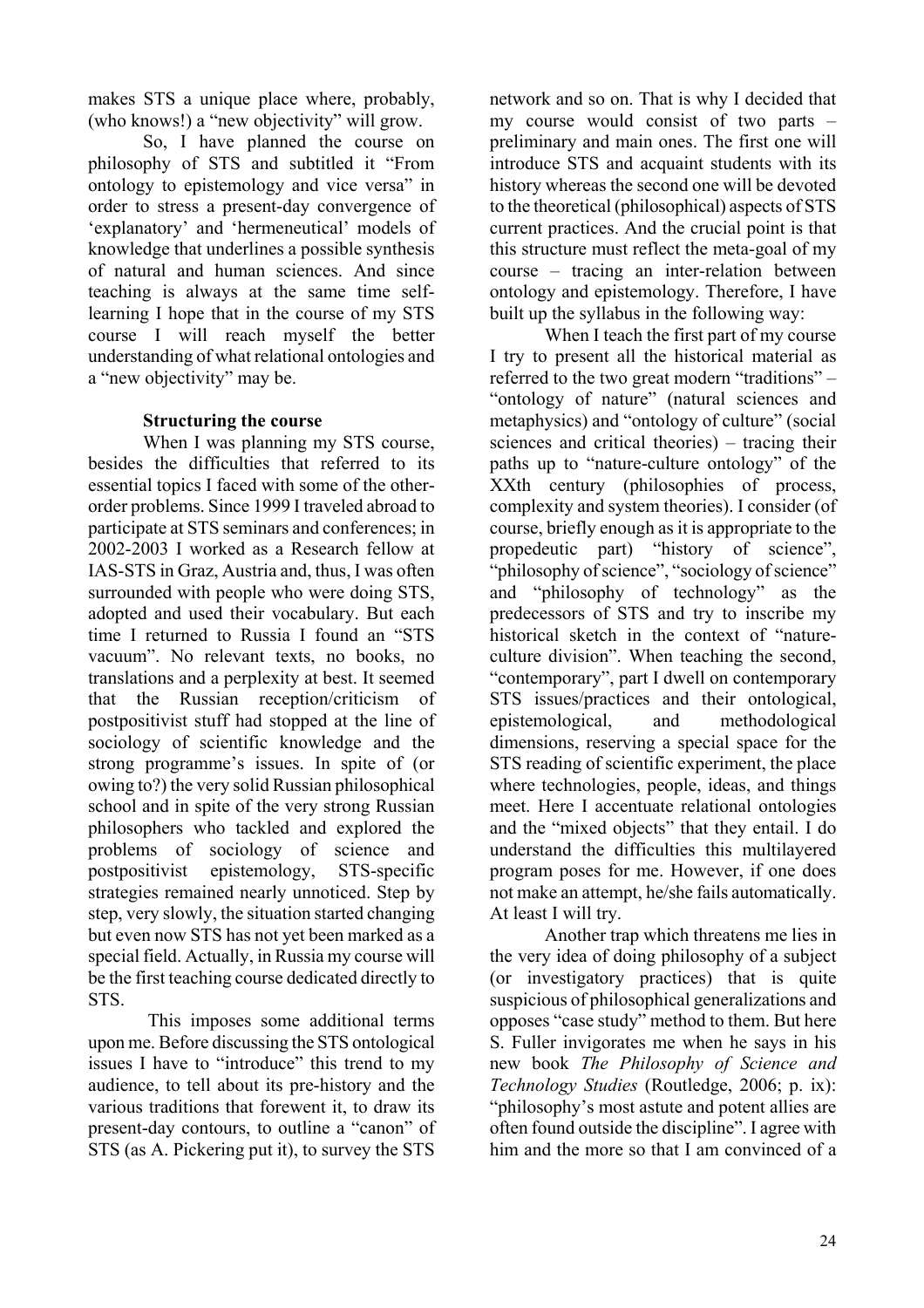ubiquity of ontology which gleams even where it has been refused, and, therefore, I believe, philosophy always finds work.

#### **Preparing the course**

Last winter I finished the program of the course and applied with it to the Faculty's academic council. I did not encounter any problems with acceptance of the program in my Faculty's curriculum. The only thing was a gentle recommendation to change the title of the course replacing "Science and Technology Studies" with "Postpositivist Approaches to Science and Technology" or something like this. The point is that, as I have already written, STS does not figure as a special trend in Russian scholarly standards, besides which, when translated into Russian "science and technology studies' sounds a bit heavy and not quite discipline-like. But since an introduction of STS *as* STS was my important point, I maintained the title. As for the rest – the program received approval and support from the Dean of Faculty, the Head of my Department, the colleagues who got acquainted with it and the course was planned for the first term 2007-2008. I am very much grateful to my Faculty which, along with "classical" philosophical education, encourages an advancement of courses covering current developments in Western social sciences.

At the same time I applied with my syllabus to the Central European University Course Development Competition Program (CDC), which supports faculty's innovative courses at their home universities … and I won the grant! Due to this grant I could provide myself with material resources for the course, first of all with a great amount of relevant books that had been entirely absent in Russia. Now I have at my faculty quite a library for STS literature -- the only one of its kind in

Russia!

My teaching method is based on lectures (14) and seminars (7). Seminars are an essential part of the course because they are expected to be discussions of basic texts on philosophy of science, sociology of science, history of science, science and technology studies. Students are expected to read the required texts and present papers on their crucial problems. This means that I have (and that is what I am doing now) to select relevant texts and themes for discussion, to produce the course reader and to choose among the very "hot" STS controversies for the seminars disputes.

My other strong concern is my future audience. The course is of the advanced-level and planned for the four-year philosophy students – about 20 in number. The course is optional (one of three) and so, I will get just a part of all students. How many students and of which sort will come to learn of STS, whose very name sounds alien? To complicate matters further, I have never taught anything for exactly these students before and we little know each other. I have written a brief announcement of the course and sent it to my potential audience. In September we shall see what happens…

#### **Course Portfolio Project**

When got the CEU grant I was offered to participate at the CDC subprogram – the so called Course Portfolio Project the goal of which is making the work of teaching visible. The project supposes a creation and running the web site of the course for a monitoring of the course from its underlying motives to final results. I agreed on this project because I thought that it would be a nice opportunity to question my intentions, ideas and teaching philosophy again and eventually to analyze my possible successes and failures. This too is a reason why I am writing this now.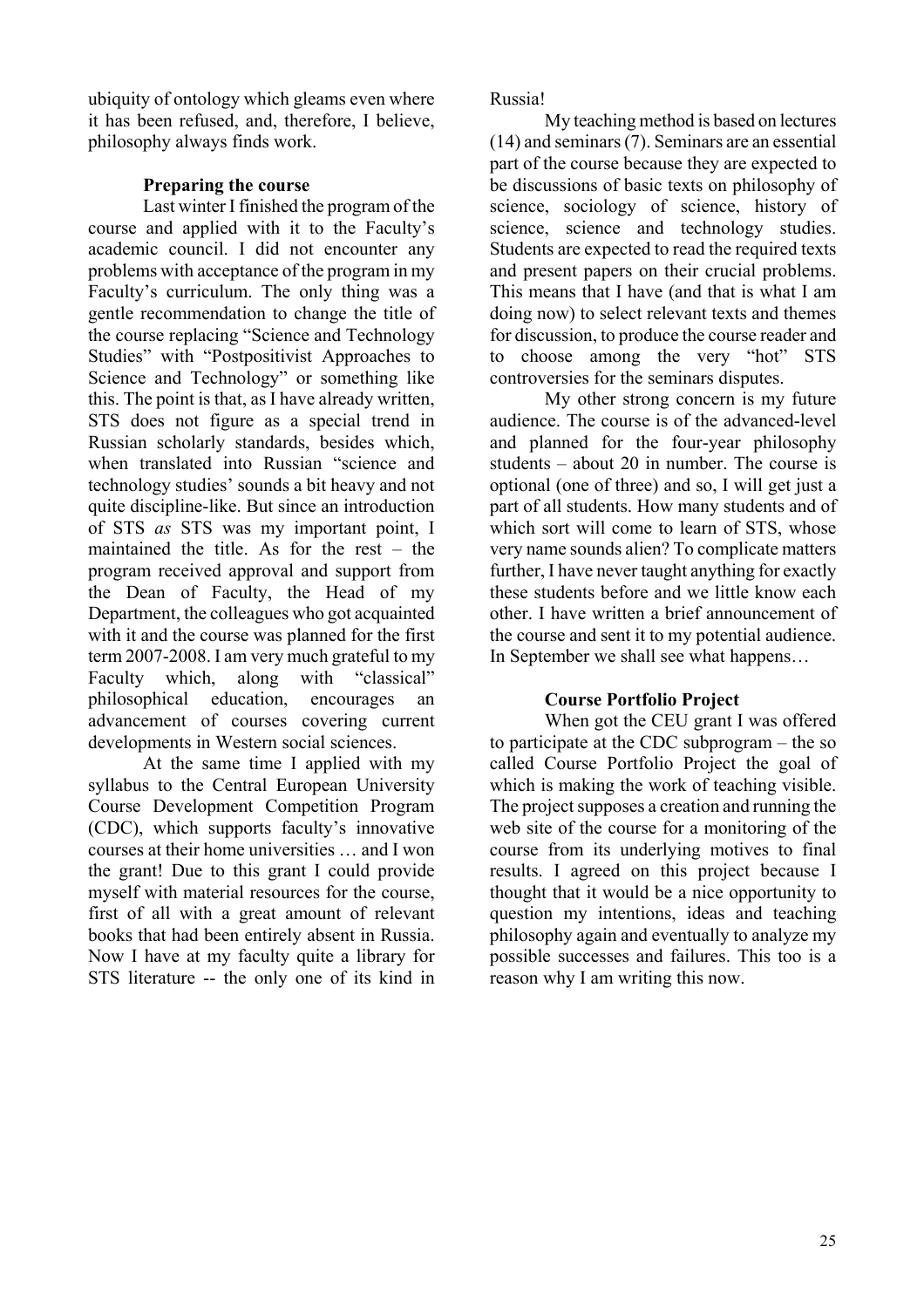# Book Review:

Qualitative Inquiry and the Conservative Challenge.

Edited by Norman K. Denzin and Michael D. Giardina. *Review by Jon Hovland, NTNU* 

*"Why did science stray from the path of truth? I think it is because we ceased educating the men of science with a knowledge of religion - a knowledge, that is, of genuine truth, genuine reason, and the relationship of man to creation, and his Creator."* (www.BlogsforBush.com)

Is there politics in method? Can we say something useful about our choices of methods in science and what we want our research to be? This book is an attempt to do just that, essentially to fight for the right to do research in ways its authors regards to be - if not per se always the truest or the always best doubtlessly ways that are needed.

This is in other words probably one of the most frustrated and angry method books you will ever read. The text is ablaze with frustration -- frustration over never gaining the status that quantitative science enjoys; frustration over lousy use of numbers in the name of science; frustration over governments that are restricting science through administration, in the name of quality control. The title also promises a discussion of the connection between this restricting of science on the one hand, and conservative politics on the other, however this is more or less left to the reader to figure out. We are reminded of the coexistence of a government that to very little degree accepts other truths than its own. We are also thoroughly introduced to an administration that accepts very little other science than randomized experimental designs or similar kinds of lab-like tests. But the logic of the connection, the mechanism, is not offered explicitly. That would probably also have been contradictory, when the point made is to defend qualitative inquiry against the pressure for production of absolute and robust facts. This again shows how difficult and important this book is; a qualitative inquirer would have to worry that this could turn into an attempt to "guard the castle" (Ryan and Hood, ibid).

Part 1 consists of seven articles that in

seven different ways emphasise two things: 1. Governments in US, UK and Australia are narrowing down science to a narrow spectrum of testing procedures 2. Qualitative methods are essential to science, in a number of different ways and reasons. We are case-wise introduced to the world of abbreviations that is activated in attempts to control what kind of science should be classified good science and funded thereafter. The American 'Scientifically Based Research' (SBR) and its derivate guidelines SIE ('Scientific Inquiry in Education'), The British 'Research Assessment Exercise' (RAE) and the Australian 'Research Quality Framework' (RQF), all of which are shown as more or less based on the assumption that since medical research is successful, and randomized experimental designs are used and appreciated in medical science, this should be the blueprint for all good research. Many administrative regulations and institutions that the authors introduce us to, are activated to make sure this happens.

The justification for this harsh demand is encountered in different ways. House (ibid.) names it methodological fundamentalism, and compares basic definitions of fundamentalism with a belief in One true science (and One true conservative ideology). Lather (ibid.) offers alternative discourses of knowing to that of evidence-based research, and argues for their use. Morse (ibid) notes that "The compendium of signs and symptoms […] was dependant on observations and descriptions. This continues, particularly in the identification of new diseases,[…]. New medical procedures are documented using case study design, […]. But pointing out such obvious inconsistencies is not enough. This basic research (and I use the term deliberately) is not adequate for our critics – they need to see the numbers!" (p. 85), and follows by using ideas from qualitative method to suggest expanded types of evidence. And so on. In short, this part could, for a different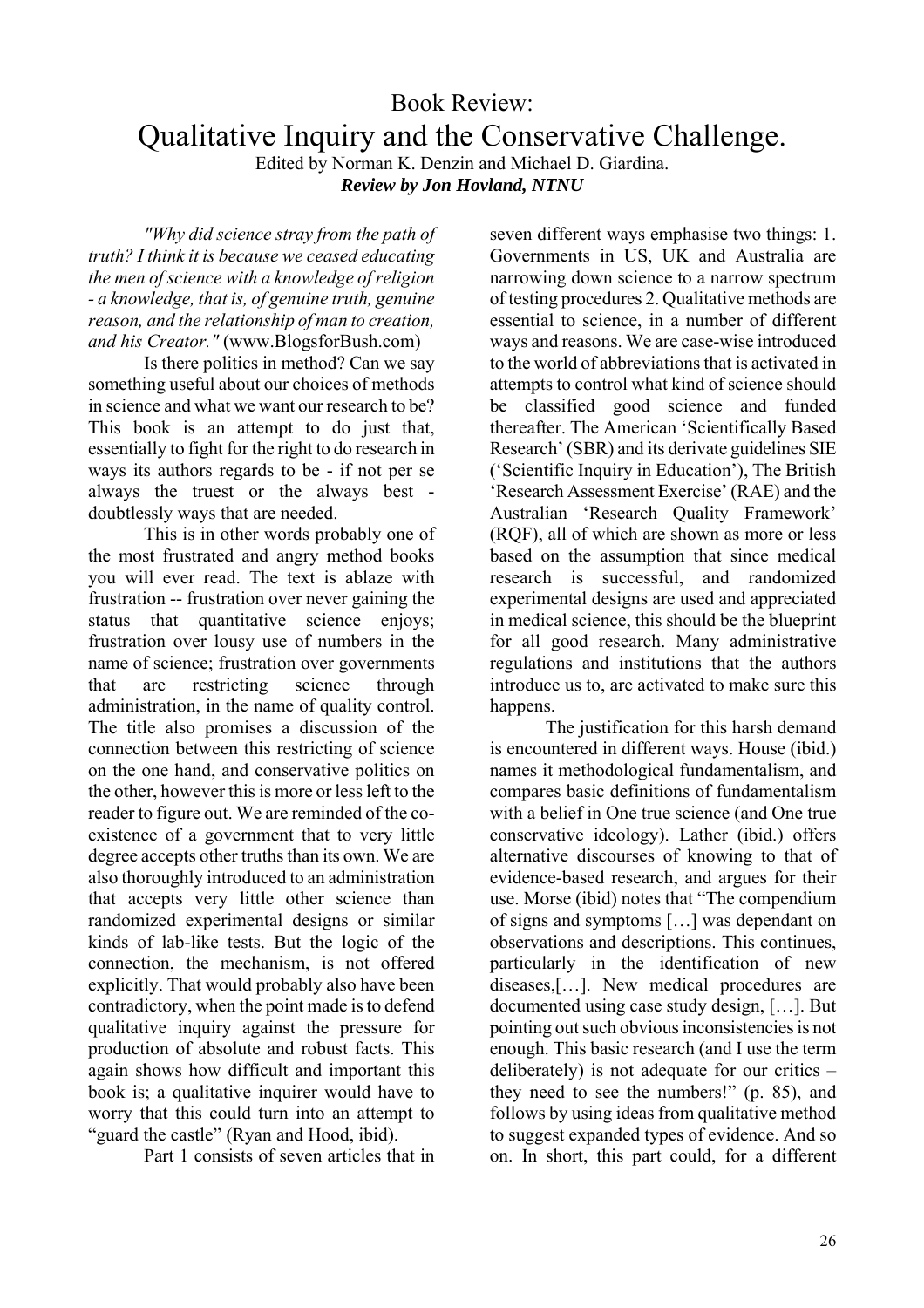audience, be titled: "Eat Shit. Why and How. A Guide to Overcoming SBR-Fanatics."

Parts 2 and 3 might therefore be somewhat puzzling, because here we find some quite critical accounts of mainstream qualitative inquiry as well. Part 2, "Decolonizing Methodologies", is on Otherness in science, and how science has been, and often still is, a colonizing instrument of western male culture. Part 3 "Contesting Regulation", is both in its poetical form and its content – a consistent reluctance to accept formalization and framework as anything more than just that, and therefore potentially (and likely) representative of (white male) power – an homage to nonregulated academic thought as a road to emancipation and justice.

These are critical over mainstream (malestream – whitestream) *qualitative* inquiry. When other, more natural-science-like forms of inquiry are not an issue, one may suggest this is because they are so far from the position taken in the debate that they are a useless opponent. Inside qualitative inquiry this language exists, and therefore this critique can also serve as testimony of the strength and the scope of wavelengths in science – not SBR, SIE, RQF

and so on, but the scientific community as a whole. Furthermore, they are implicit arguments in themselves. Not all standardized and evidence-based research is necessarily colonialist; it may be quite the opposite, as Ted Porter notes in Trust in Numbers (1995). Not everybody will agree that centrally regulated research is per se repressive. Still, there may often be reason to suspect it, and these chapters give wise input on what that means and why and how it should be avoided.

It is quite a coincidence that the last book review here in EASST review (July 07) was of Lehoux' "The problem of health technology", a book that attempts to "develop an alternative conceptualization of health technology as it is used in industrial health care systems," and asks: "[H]ow and when do we know that a given innovation is better?" Lehoux's answer: Through explicitness, articulation, transparency and objectivity. These are the kinds of words that Giardina and Denzin want their readers to contest. What is explicit. what is objective and what does it mean to be transparent? This question is not answered, but is refreshingly left for the reader consider.

# Conferences and Calls for Papers

The conference, **Virtually Informed: The Internet as (New) Health Information Source**, to take place on **25-26 January 2008** at the *University of Vienna, AAKH Campus*, has issued a call for papers. The increasing availability and use of the Internet as a new information and communication source in the medical context has become a central issue in both academic and policy debates. Notions like the "informed" or "empowered" patient express the central role of medical information for living "the right way", the high expectation that the Internet would support patients to take more responsibility for their own health as well as the hope for quite fundamental re-orderings in doctorpatient relations. This rather optimistic vision

of the empowering potential of the Internet is however challenged in multiple ways. Policy makers as well as parts of the medical establishment regularly question the quality of the information provided, doubt people's capacity to properly evaluate the "flood of information" and propose quality criteria to direct the user to "reliable" health information. Doctors sometimes appear to be frightened of losing their "knowledge monopoly", thus creating difficulties for patients to express their own positions. Finally there are hints that patients themselves may prefer to take on the "passive patient role". This conference aims to explore these issues from various perspectives in order to obtain a more fine-grained understanding of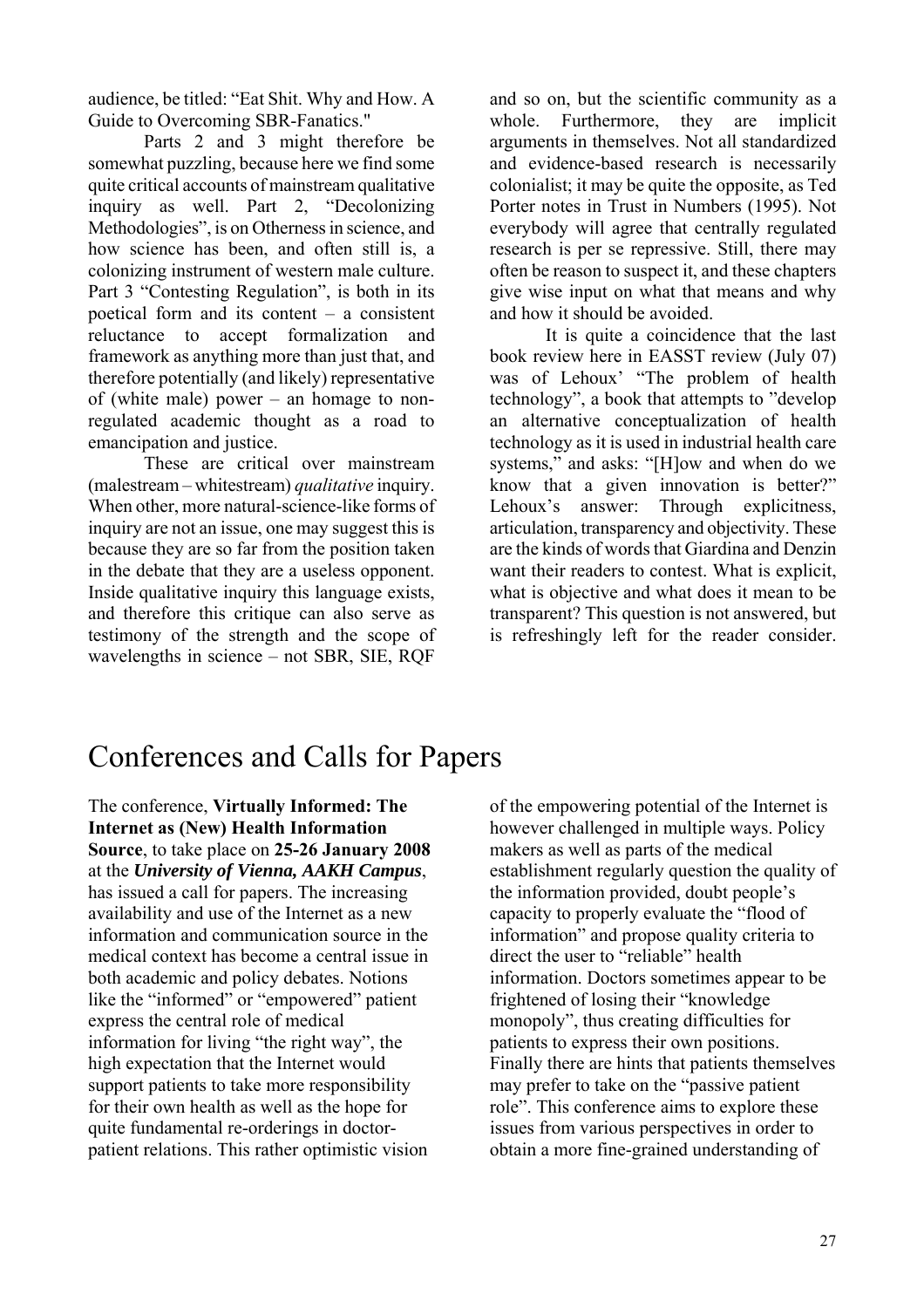the phenomenon. While much research on particular aspects of online health information and its implications has been done already, an integrated and comparative approach is still lacking. We thus would like to draw together and relate issues of patients' possibilities for and limits to acquiring online health information, potential re-ordering of hierarchical doctor-patient relations, and policy imaginations of the role of the Internet in the medical field as well as actual policy interventions. Furthermore, we want to discuss how far criteria such as gender, education, age, the degree of affectedness and Internet skills influence and shape these developments. In this call for papers, we invite empirical research and theoretical reflection on the following thematic strands: How do people search for, structure and evaluate health information when they get online? What possibilities and barriers do they experience when surfing through the health-related Web space? In how far may their experiences and imaginations about "the Web" itself frame their explorations? What role does the Internet play in patients' dealings with their medical conditions? What connections do they make between the "virtual" health information and their "relation" with the doctor? How do diverse policy makers frame the Internet as a health information source, how is the "future" patient conceptualized in the context of these developments and what needs for action do they draw from the answers to these questions? Crossing these three areas, we also want to encourage discussion of the methodological issues related to this type of research. Invited speakers include Samantha Adams (Erasmus University Medical Center, NL), Ulrike Felt (University of Vienna, AUT), Flis Henwood (University of Brighton, UK), John Law (Lancester University, UK), Sarah Nettleton (University of York, UK), Andrew Webster (University of York, UK), and Sally Wyatt (Virtual Knowledge Studio, KNAW, NL). Presentation abstracts should contain title, speaker(s), affiliations and contact details, the topical strand to which it relates, and an abstract of a maximum of 500 words. Please

use the template to be found under www.univie.ac.at/virusss as the basis for your submission and send it electronically to virinfo.wissenschaftsforschung@univie.ac.at **by 15 October 2007**. Decisions will be mailed to you by 25 October 2007. If accepted, we expect to receive a working paper of approximately 3000 words by 7 January 2008. All working papers will be distributed in electronic form to all participants two weeks prior to the conference. This should enable a more detailed discussion and support the workshop character of the event. For further questions contact Mag. Astrid Mager, Mag. Lisa Gugglberger or Bakk. Bernhard Höcher, virinfo.wissenschaftsforschung@univie.ac.at.

**Danish Research School in Philosophy, History of Ideas and History of Science** (PHIS) has announced its **Graduate Conference 2007: Research and relevance**. The Danish Research School in Philosophy, History of Ideas, and History of Science (PHIS) offers a network for PhD-students within the fields of philosophy, history of ideas, and history of science. Each year, a graduate conference is organized to bring together Danish and international PhD students and some of their supervisors. The Graduate Conference 2007 will take place on **December 6 and 7** at the *Sandbjerg Estate - Aarhus University Conference Center*. The programme will include the following sessions: Parallel sessions on the state of the art and current research for each of PHIS' four research areas (theoretical philosophy, practical philosophy, philosophy of science, history of ideas, philosophy and science); Workshops in academic writing (based on manuscripts submitted by the participants); Advantages and pitfalls of collaboration and co-authored work; How to write a dissertation - including such issues as monography versus collection of journal articles, writing for various audiences, writing in foreign languges, etc.; Life after the PhD, including strategies in preparing grant proposals and job applications. Invited speakers include Peter Barker, Ron Schleifer, Dan Zahavi, Peter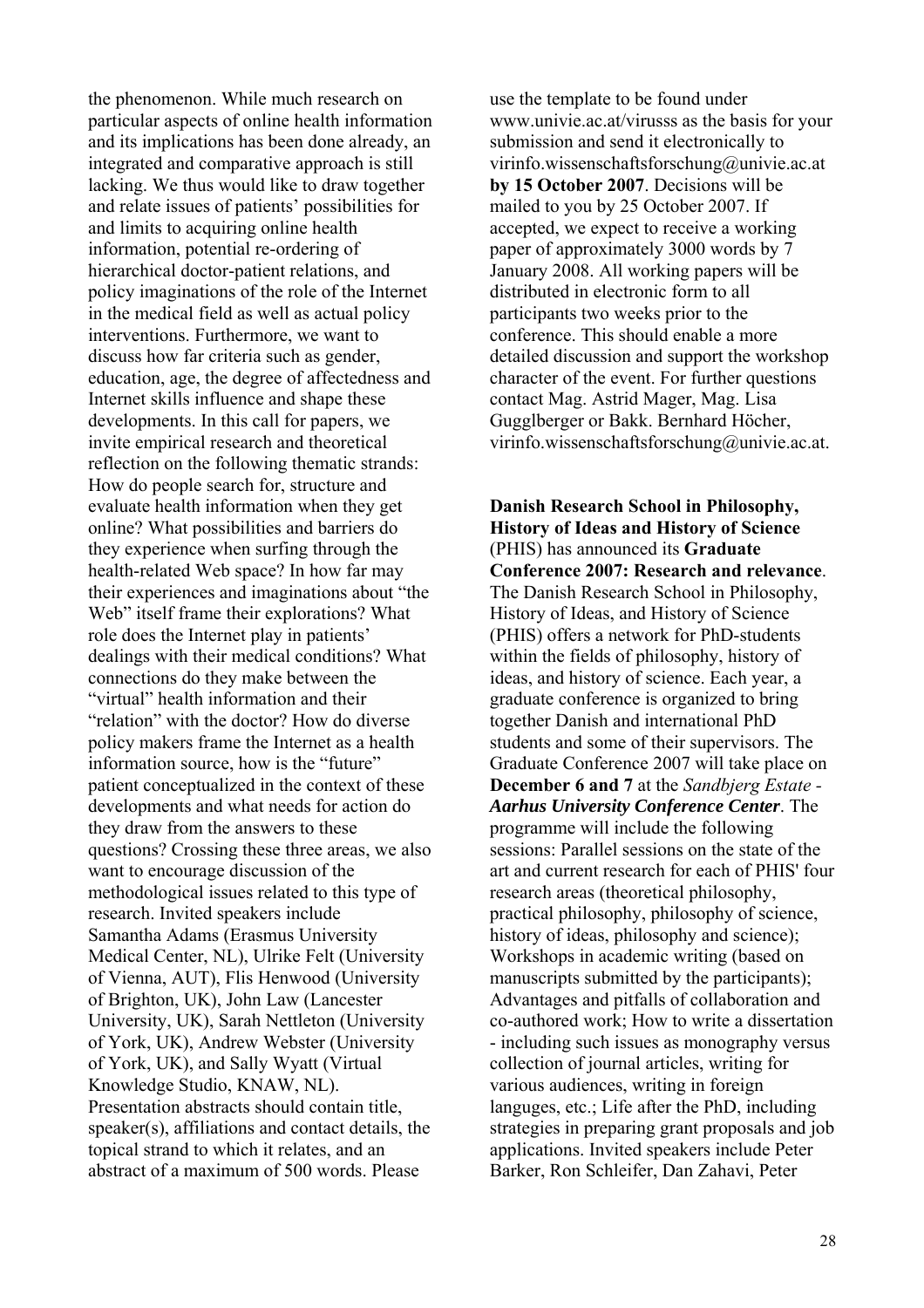Sandøe, Finn Collin, Jens Hebor, Uffe Juul Jensen and Peter C. Kjærgaard. All inquiries should be direceted to the head of the organizing committee, Hanne Andersen, Dept. for Studies of Science and Science Education, Aarhus University, at hanne.andersen@si.au.dk. Details on the programme as well as registration forms can be found at the webpage www.si.au.dk/phis2007 which will be updated regularly. **Application deadline is Oct 1**. A short application including name, email address, affiliation and supervisor should be sent to Laura Thomasen (laura@si.au.dk). Shortly after the application deadline, applicants will be informed whether they have been accepted to the conference. There is no conference fee.

**The Third International Conference on e-Social Science** will be on **7-9 October 2007** in *Ann Arbor, Michigan, USA*. The UK ESRC funded National Centre for e-Social Science (NCeSS) was formed in 2004 to explore how new forms of distributed, computer-based infrastructure (known as the 'Grid' in the UK and 'cyberinfrastructure' in the USA) can be applied to benefit the social sciences. Essentially, cyberinfrastructure is the computing and networking technologies that will enable the discovery, access to, integration, manipulation, analysis and display of the huge bodies of digital data that are becoming available. The aim of this third conference is to bring together international representatives of the social science and cyberinfrastructure research communities in order to create better mutual awareness, harmonize understanding, and instigate coordinated activities to accelerate research, development, and deployment of cyberinfrastructure to support the social science research community. A related objective is to articulate both the technical and social/organizational prerequisites for success in these endeavours. The e-Social Science 2007 Conference will feature three keynote speakers: Daniel E. Atkins, first director of the U.S. National Science Foundation's Office of Cyberinfrastructure;

Roberta Balstad, who until recently was director of Columbia University's Center for International Earth Science Information Network (CIESIN); and Carole Goble, director of the myGrid project in the UK, the largest UK e-Science pilot project. For full details on this conference, and to register, please visit http://ess.si.umich.edu/index.htm. **Registration will close on the 1st October**, 12 noon.

Contributions are sought for a **one-day event on popular science books** to be held at *Imperial College, London* on **22nd Feb 2008**. Literary critics, historians, writers, illustrators, publishers, prize-givers, reviewers, readers, booksellers, teachers (and others) are all invited to take part. Contributors will be asked introduce a book, collection, theme, or popular science author, perhaps with a small extract, and use it to raise a topic for discussion in or about popular science. Texts considered can be contemporary or historical, but should be something all participants can get an idea of quickly from the introduction; all important text must be in English. Participants will come from different backgrounds, so be prepared to share examples and speak to people from other fields. Topics may include (but are not limited to): Criteria for a 'good' popular science book; The use of imagery and metaphor; History of Science; Illustrations, diagrams, graphics and design; Issues of culture and social class; Writing for children; Epistemology; Celebrity and popular science authorship; Marketing and publishing; Religion; and Relationships between scientists and 'the public'. We will conduct participatory workshops rather than following the traditional "papers and questions" model. You would have 30-45 minutes to lead a session, which means speaking about your example for approx. 15 minutes, then leading an open discussion on your topic. If you are interested in contributing, please send us an outline of your presentation (500 words maximum) and a short bio (approx 200 words). The outline should list the source(s) you want to discuss, and preview the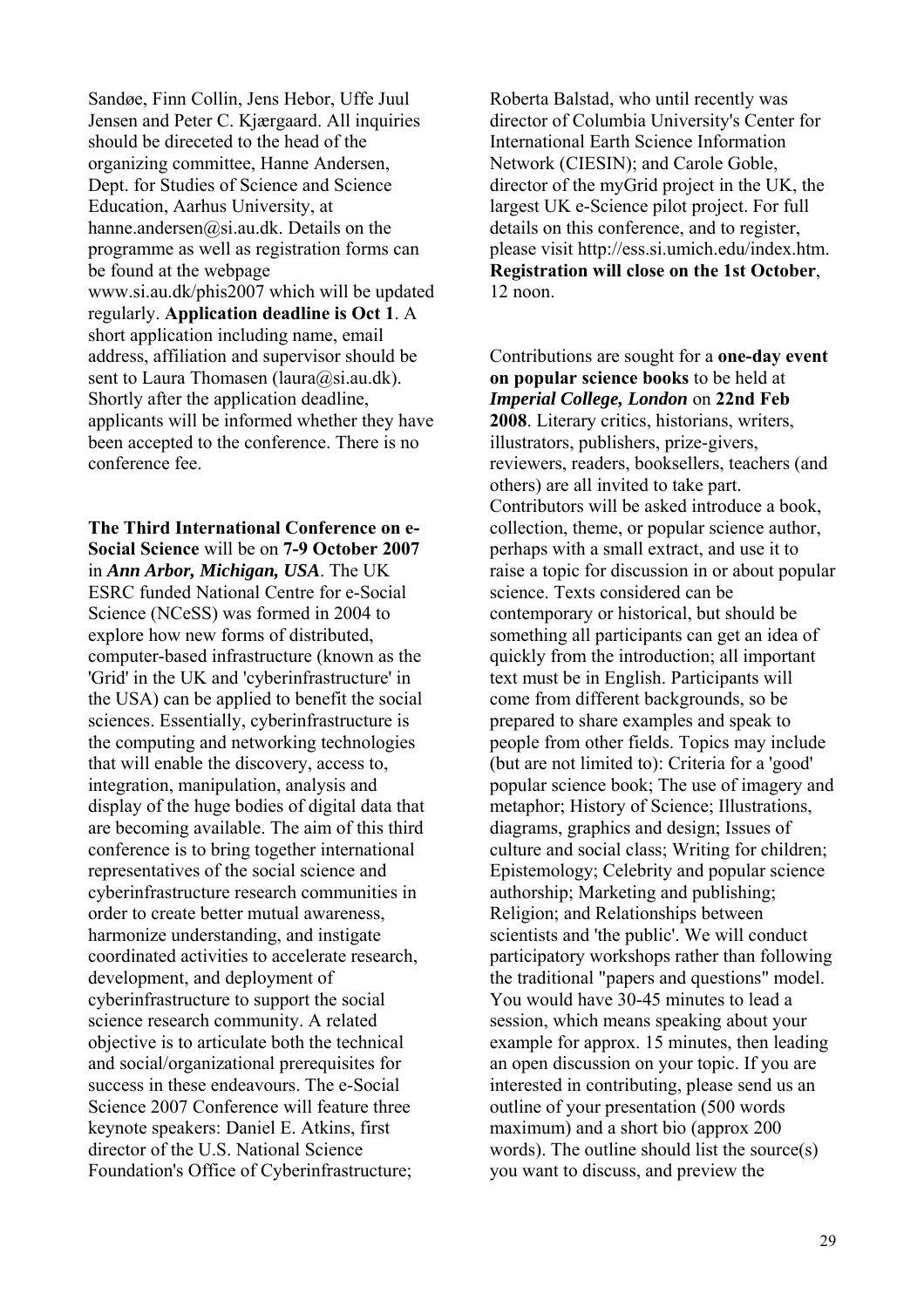discussion topic your session would raise. Email this to popscievent@gmail.com by the **23rd November 2007**. Registration will not open until the programme is finalised in early December, but we can confirm that the cost will be £10 (includes lunch and refreshments) and it'll be held at Imperial College, South Kensington Campus, on Friday 22nd February 2008. Further enquires to popscievent@gmail.com.

The **3rd Surveillance & Society Conference**, **InVisibilities: The politics, practice and experience of surveillance in everyday life**, is a two-day international conference hosted by the Centre for Criminological Research, *University of Sheffield* in association with the Surveillance Studies Network, http://www.surveillancestudies net /conference htm. It will be held on **Wednesday 2nd April - Thursday 3rd April 2008**. While many of the world's nations are becoming surveillance societies, the nature of life with surveillance in those societies is far from homogeneous, and is not widely researched or theorised. This conference focuses on the lived realities of surveillance and is keen to encourage empirical studies which document its everyday experience. By its very nature surveillance makes populations visible, and differentiates between their members; surveillance itself features varied techniques, intensities and foci. Whether as workers, consumers, children, patients, criminals, web surfers or travellers we are made visible in different ways, through different technologies and administrative regimes. Visibility is not always total, unproductive or oppressive – visibility is necessarily partial. For some it is actively embraced: lives are lived in visibility. Nevertheless, widespread ambivalence towards surveillance has been noted in academic, policy and media circles. As surveillance confers benefits and incurs costs on individuals, personal information economies of surveillance emerge. In building personal strategies which involve surveillance practices, invisibilities are negotiated to mediate, limit and exploit exposure to

surveillance. How individuals, groups, organizations and societies negotiate, experience, resist, comply with, and enjoy surveillance are critical empirical questions, which appeal to surveillance scholars from a wide range of social science disciplines. Key themes to include: Experiencing Surveillance and Visibility; Participatory and Voluntary Surveillance; Theorising (in)visibility; Histories of Surveillance and Visibility; Surveillance of the Other - Visibility and Difference; Representations of Surveillance in Film/Art/Literature/Media; State Surveillance and Identification; Surveillance, visibility and the welfare state; Surveillance and consumer visibility; The transparent body; Electronic visibilities; (In)visibility and labour; Negotiating (in)visibility; Researching (in)visibility; Spatial visibilities; and Surveillance futures. If you would like to give a paper please submit your abstract to Lisa Burns L.K.Burns@Shef.ac.uk at the University of Sheffield **by January 31st 2008**. Information about the Sheffield Centre for Criminological Research can be found at: http://www.shef.ac.uk/ccr/; and information about the University of Sheffield can be found at: http://www.shef.ac.uk/

The 26th annual **MEPHISTOS graduate student conference** devoted to the History, Philosophy, Sociology and Anthropology of Science, Technology, and Medicine will take place on **April 4-6, 2008**, at the *University of Texas at Austin*. The MEPHISTOS Organizing Committee welcomes proposals for individual papers from graduate students examining issues related to the History, Philosophy, Sociology, and Anthropology of Science, Technology, Medicine, and Health. Applicants should not, however, feel constrained by the above-listed disciplinary approaches. We welcome paper proposals from all disciplinary fields. Further, applicants should not feel restricted to the modern and contemporary time period as we strongly encourage paper proposals devoted to early modern, medieval and renaissance periods as well. Past papers have addressed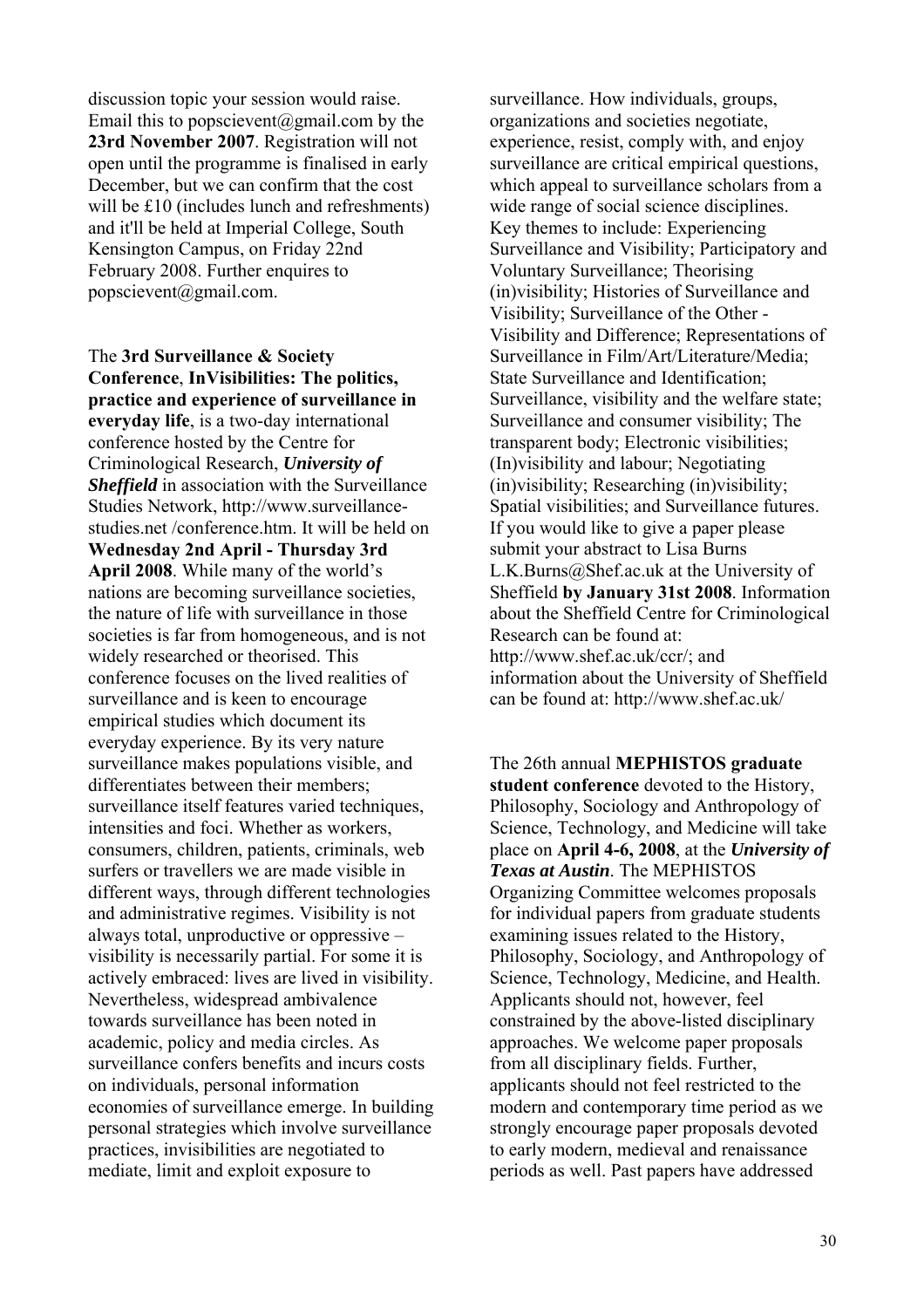the following issues: Health and Normalcy; Measurement, Evidence, and Representation in Science and Medicine; Technology and Society; Narrative and Science; Knowledge-Making, Knowledge-Forgetting; Religion and Science; Science in the Media; Science and Gender; Science and Art; Ancient Studies of Science; Sciences for the Environment; Non-Western Science; Information Technology; Philosophy of the Mind and the Body. All interested applicants please submit a CV and an Abstract (200-300 words, separate attachments preferred) by email to: mephistos2008@gmail.com. Please include in your CV full contact information, department and university affiliation, and level in graduate program. The deadline is **January 1**, 2008. Questions may be directed to mephistos2008@gmail.com. See also: http://studentorgs.utexas.edu/mephistos/.

The Third Annual Corsage Workshop (C-3), '**Contingencies of genomics - finding roads into the future'**, will take place on **13 December 2007,** *De Witte Vosch, Utrecht* **(Netherlands)**. The workshop theme is meant to inspire discussions at the workshop but is in no means restrictive with respect to the presentations. Presentations will automatically be considered for the workshop as long as they satisfy these two conditions: (1) being presentable, and (2) relating to ELSA. The term 'contingency' highlights the essential dependency of a fully realized genomics agenda (whatever that is) on a number of factors and issues: satisfactory elucidation of gene-disease-diet relationships; solutions to the technical uncertainties of genetic tests and their implications for early diagnosis and treatment of genetic disorders; approaches to navigating the dynamics of the ethical, legal, political, economic and societal contexts of genomics based innovation; etc. Thus, genomics is dependent not only on scientific and technological excellence but also on ethical and societal relevance and acceptance. Scientific, technological, and regulatory choices have to be made to realize the potential of genomics but they are choices - there is both freedom and necessity to select

and reject. ELSA and other social science researchers can help reflecting on uncertainty and making alternative choices. The Corsage workshop is an opportunity to demonstrate such approaches, coming out of recent research. The Cooperative Researchers on Society and Genomics (Corsage) cluster of GeNeYouS (the Genomics Network for Young Scientists) invites young ELSA genomics researchers working towards their PhD (AiOs), as well as researchers at postdoc level working on ethical, legal, societal, cultural and other aspects (ELSA) of genomics and related sciences to submit abstracts related to their work, at whatever stage of maturity. We also invite young scientists from the molecular/life sciences working towards their PhD who in their work link up with any of the above aspects, and would like to present a paper in progress. **6 November 2007** is the deadline for preliminary abstracts (up to 150 words) to be submitted to T Propp. Utrecht University  $(t. propp@geo.uu.nl)$ . Further information: http://www.geneyous.nl/corsage/. The workshop is supported by the Center for Society and Genomics (CSG, Nijmegen); the Postgraduate Forum on Genetics and Society (PFGS/UK); and the Netherlands Graduate School of Science, Technology and Modern Culture (WTMC, Maastricht).

**Governing dementia: Between present moments and future policies** is the title of the international conference to held on **December 3-5, 2007** at the *University of Vienna***.** In the context of worldwide demographic changes and a rapidly growing "greying" population, dementia emerged as an increasingly acute medical and sociopolitical problem during the last decades. Nowadays, dementia is recognised in public health domains as a political problem due to the considerable social, economic and financial impacts and costs that come along with it. Within this setting, new focal points concerning dementia research such as genomics research have a significant effect on health care strategies and policies in the respective field. Because dementia is not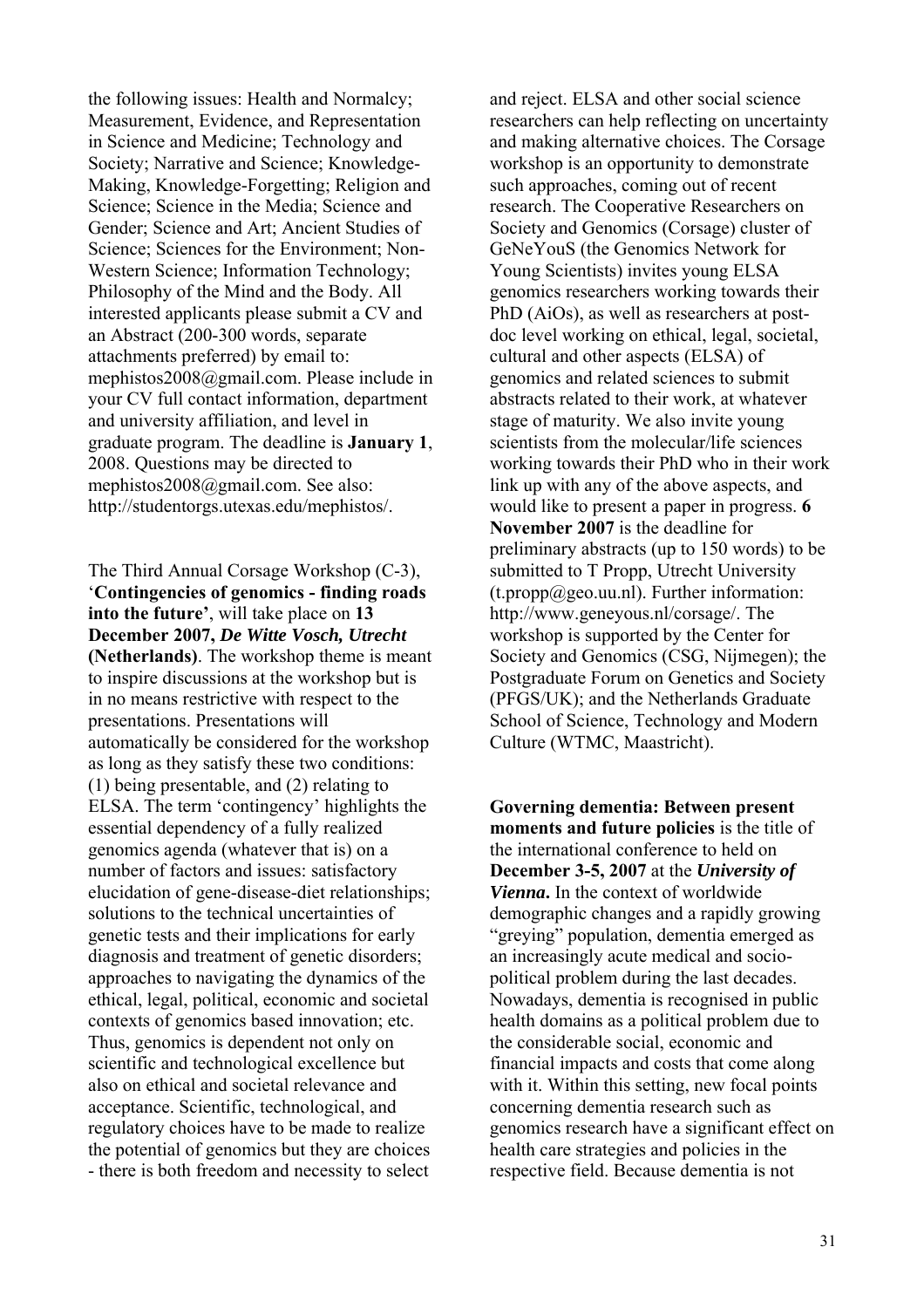conceived as a normal part of the ageing process, great scientific efforts are made to develop and enhance diagnosis, cure, treatment and care to be able to cope with future demographic developments. With regard to the question of efficiency and efficacy, these endeavours entail a repercussion on the management of dementia. At the same time and as a result of different and changing understandings of dementia and the conditions that may cause it, new ways of governing dementia occurred during the last years. In trying to meet these socio-political challenges, the conference will address several important aspects of governing dementia in the genomic and global era. The conference will not only facilitate a debate and provide a discussion forum between researchers and practitioners, working in the medical scientific and socio-political area with regard to dementia. Most notably, the conference will present an innovative way of dealing with dementia as a medical and at the same time socio-political problem. Instead of looking at the medical scientific point of view on the one hand and on a political and social point of view on the other hand, the conference aims at simultaneously focussing on and exploring interrelated practices in the relevant fields. At the same time, the conference intends to investigate the mutual impact of involved actor groups on shaping the understanding of dementia, ranging from scientists in genome research and clinicians to affected groups and relevant political actors, embedded within regional practices, national boundaries and global knowledge. Researchers and students are invited to submit abstracts for one of the following panels: Diagnosis/treatment/cure/(pharmaco)genomic s; Care/patients' perspective; Dementia in the context of ageing; Governing dementia; and Pharmacoeconomics and translational research. As the conferences aims at increasing interdisciplinary work and networking within the field of governing dementia, abstracts with regard to both medical scientific and social scientific aspects of dementia as well as from the perspective of researchers and practitioners are welcome. The presentations should not be longer than

15 minutes (with a discussion of 10 minutes). In addition, posters can be submitted in size A2. Please indicate when sending your abstract whether you want to present a poster in addition to your oral presentation or instead of your oral presentation. If you wish to participate, please send an abstract (250-350 words) to ursula.naue@univie.ac.at by **Oct. 15, 2007**. Notification of acceptance will be sent by October 22. See: http://www.univie.ac.at/transformation/GwB/ events\_02.htm.

**Trust in Science**, a major interdisciplinary workshop, will bring together leaders in broadcasting, journalism, and museology with scientists and scholars from the social sciences and humanities who are engaged in the study of science and technology. The workshop will be held **October 15-16th, 2007** at *Toronto's CBC Conference Centre*. The entrance to the conference centre is located at 25 John Street. Public lectures by Sheila Jasanoff and Natalie Jeremijenko will take place during the evenings in the Glenn Gould Studio. To register for the workshop, please email Bessie Goldberg at Bessie@yorku.ca.

**Neurosocieties: the rise and impact of the new brain sciences** is the title of the Launch Conference of the European Neuroscience and Society Network on **November 12-13, 2007, in** *London, UK*. This conference will mark the inauguration of the ENSN, a networking project funded by the European Science Foundation and convened by researchers at the BIOS Centre, London School of Economics. The last twenty years have seen unprecedented innovation in the neurosciences. Despite evidence that advances in the neurosciences are having a significant influence on the lives of individuals across Europe, there has been little formal engagement within the European social sciences with the ethical, social, legal and security implications of recent developments in this branch of scientific experimentation. The European Neuroscience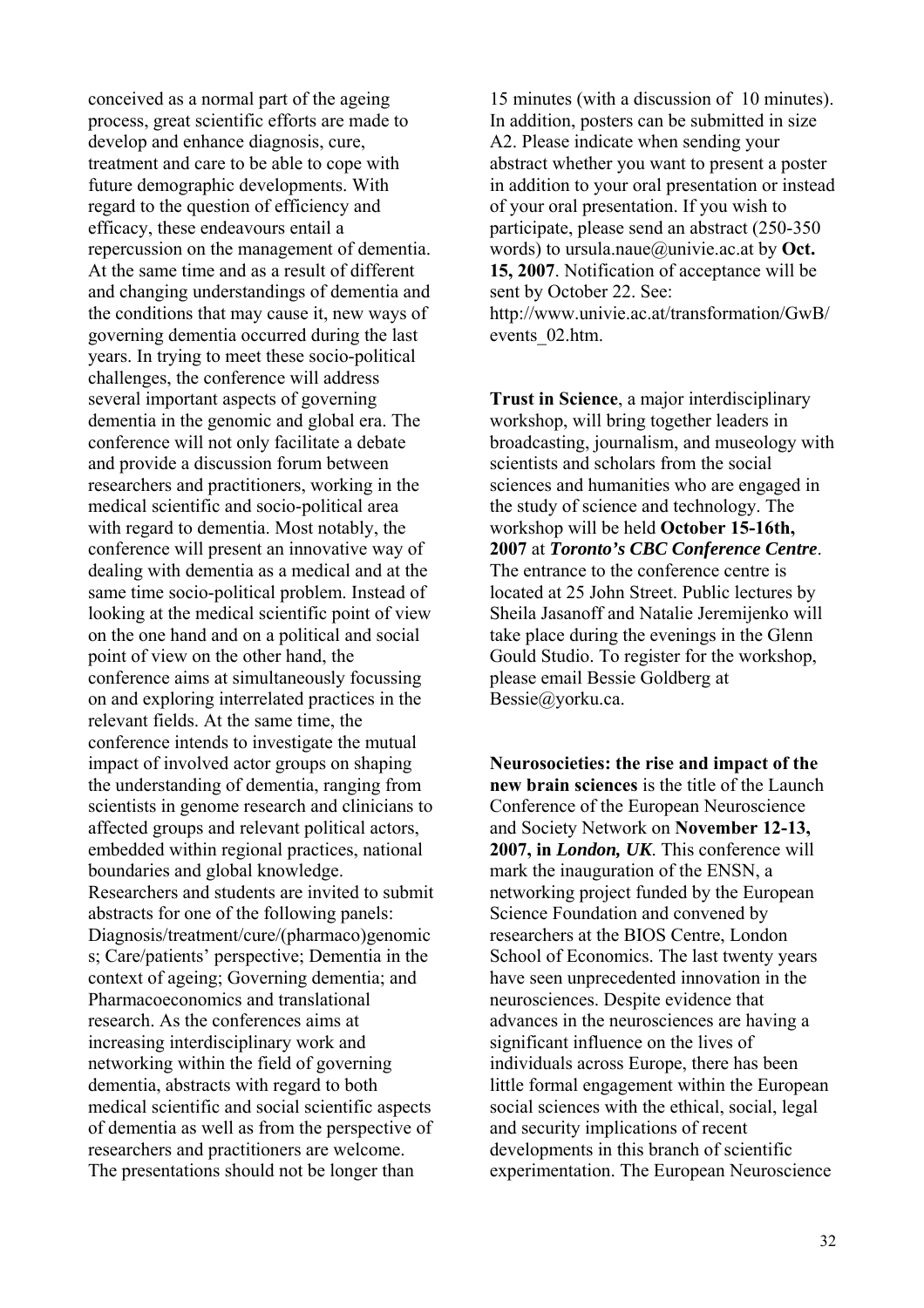and Society Network (ENSN) has been established in order to serve as a multidisciplinary forum for timely and necessary engagement with the influence of the new brain sciences on our lives. The November conference will be the first in a series of international workshops and conferences bringing together leading neuroscientists, philosophers and social scientists for sustained discussions and crossdisciplinary dialogue on the following themes: Neuroscience and society: framing the agenda in Europe; Public health and the politics of the neurosciences; Neuroeconomies: markets, choice and the distribution of neurotechnologies; and Sources of the neurochemical self: consciousness, personhood and difference. The ENSN is directed by a Steering Committee consisting of representatives from Austria, Denmark, Estonia, Finland, France, Germany, Netherlands, Norway, Portugal, Switzerland and the UK. The Network also consists of programme collaborators and advisory experts based in France, Italy, and the United States. Chair of the Steering Committee is Professor Nikolas Rose, Director of the BIOS Centre for the study of Bioscience, Biomedicine, Biotechnology and Society, at LSE. Numbers at the Launch conference on November 12-13 are strictly limited to ensure opportunity for participation, so please book early. To indicate your interest and request a registration form, contact Linsey McGoey (l.j.mcgoey@lse.ac.uk), Programme Coordinator, European Neuroscience and Society Network. For more information about the ENSN, see: www.esf.org/ensn.

The **ISSTI Interdisciplinary Masterclass for Postgraduates** will be held on **3-5 December 2007 in** *Edinburgh*. This workshop is aimed at postgraduate researchers involved in designing, managing and carrying out interdisciplinary research projects which span the social and natural sciences. The workshop is open to any ESRCfunded PhD students who are engaged in interdisciplinary research between the social

and natural sciences (including students who are funded via cross-council initiatives such as the ESRC-NERC and ESRC-MRC joint studentships and cross-council programmes such as RELU). There will be no charge for this event, which will include accommodation and meals, but attendees must be able to cover their own travel expenses. The meeting will run from Monday afternoon to Wednesday lunchtime. As places will be limited to 25, participants are encouraged to register early for the workshop. This can be done online at www.crfr.ac.uk/events/isstibooking.html. Any queries can be directed to Dr Catherine Lyall c.lyall@ed.ac.uk. At the end of the workshop we hope that students will have: 1. developed a better understanding of how to design an interdisciplinary PhD project so that the social science and natural science inputs are appropriate. 2. discussed strategies for conducting that research that will enable them to thrive in an interdisciplinary environment. 3. gained a better idea of how to write up and disseminate an integrated thesis/research report. 4. contributed to the production of a guide to supervising interdisciplinary PhDs. This event is funded by the ESRC's Researcher Development Initiative (RDI) which supports the training and development of researchers in the social sciences at all stages of their career www.rdi.ac.uk. See also events: www.issti.ed.ac.uk/events.

On **May 14-16 of 2008** NanoScience and Technology Studies at the *University of South Carolina* will be bring together an international group of scholars to examine the ways that nanotechnology is consumed. The conference is entitled **Consuming Nano**. We are particularly, though not exclusively, interested in examining the consumption of nanotechnology from the point of view of the humanities. We will look at nanotechnology from its role in making better tennis rackets, through its power as brand for marketing, to the ways that it is seen as an essential part of regional and national development and growth. It is time to look at Nanotechnology not as a promise for the future, but as a developing technology that affects us in the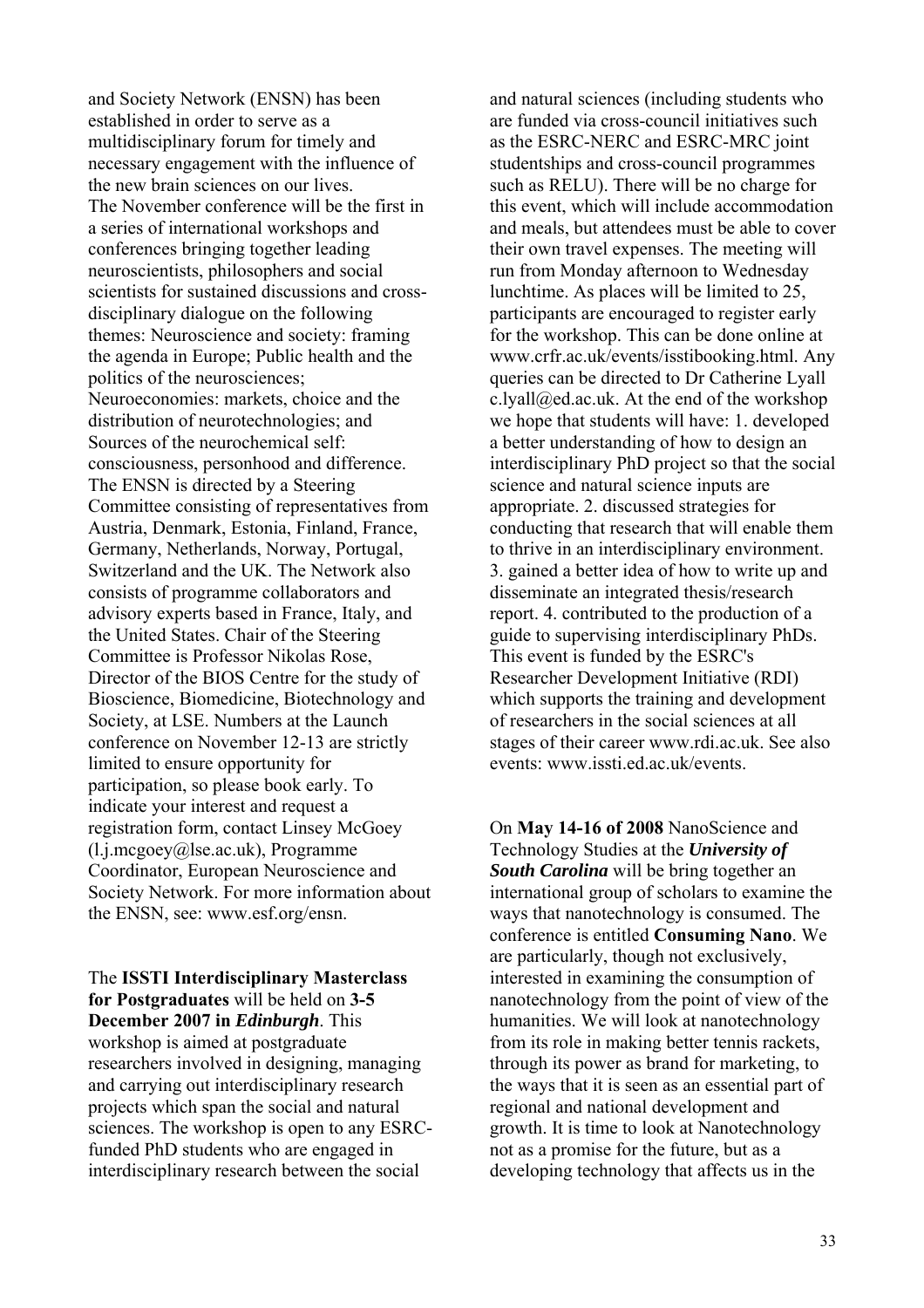present. This conference will continue the University of South Carolina's tradition of bringing the international community together to examine broad issues in the social and ethical implication of nanotechnology. Papers will be limited to 20 minutes reading time with a 10-minute question and answer period. Panel or workshop proposals are also encouraged. Panels and Workshops should fit into a 90-minute time period. Proposals should include a description of the panel or workshop, a list of participants including their institutional affiliation and roles in the panel/workshop, and contact information for all participants. While presentations that address the theme of the conference are preferred any presentation that addresses social and ethical implications of nanotechnology will be considered. Electronic submissions of 500-word proposals (pdf or RichText formats) will be accepted to **January 15, 2008**. Early acceptance of papers will be available for authors who require it because of visa or other travel issues. If you require early acceptance please state so in your abstract. Send abstracts to Mark Stevens, mstevens@gwm.sc.edu. For further information contact Dr. Ed Munn Sanchez, ed@schc.sc.edu (803 576-5633). The conference is supported by the University of South Carolina's Nanocenter and a NIRTgrant from the National Science Foundation.

**Take a deep breath** is the title of the conference at *Tate Modern***,** in association with the London Consortium **15 - 17 November 2007**. Take a deep breath is an interdisciplinary conference on the social, cultural and scientific ramifications of breathing. It will explore the influence of breath on the work of various theorists and practitioners and encourage a critical discussion by featuring talks, visual art projects, performances, film screenings, and musical events. More information: http://www.londonconsortium.com/2007/07/2 0/take-a-deep-breath-conference-call-forsubmissions/#more-463.

**Matterealities, mobilities, innovation** is the title of the workshop at *Lancaster University***, 5-7 November 2007**. A growing body of studies of scientific and everyday practices show that in the detailed how of 'how matter comes to matter' (Barad 2003) the social is inextricably conjoined with the material. However, the very practices that join also often conceal such entanglement. In this interdisciplinary workshop we seek to explore a particular set of connections between 'matterealities', mobilities and innovation: Matterealities: As new computing, sensor and actuator technologies become increasingly powerful and small, they converge with everyday materials, including the clothes we wear, the cars we drive, and the places we live, play and work in. Whereas research into socio-technical settings and practices has tended to look at 'the virtual' (cyberspace and life online), research must now also look towards the physical and to the 'materealization' of socio-technical reality. How can interdisciplinary insights and approaches come together productively and creatively? Mobilities: A new 'movementdriven' social science (Urry 2007) is emerging, in which movement, potential movement and blocked movement are conceptualised as constitutive of economic, social, political, environmental and material relations. How do mobilities depend on and, at the same time, help produce material infrastructures? How does matter move? How are material agencies mobilized? How can we mobilize interdisciplinary initiatives to investigate these questions? Innovation: With everything in flux, viable and desirable innovation cannot be a top-down, mainly conceptual process. It has to be experimental and participatory, engaging all - material and human - agencies. Can studies of how matter comes to matter inform innovation? Can they foster participation and bottom-up innovation? For this workshop we invite participation from a broad field of interested parties, spanning the natural sciences, art, design, engineering, humanities, the social sciences, the public and commerical or industrial organizations. A maximum of 40 participants can be accepted. Registration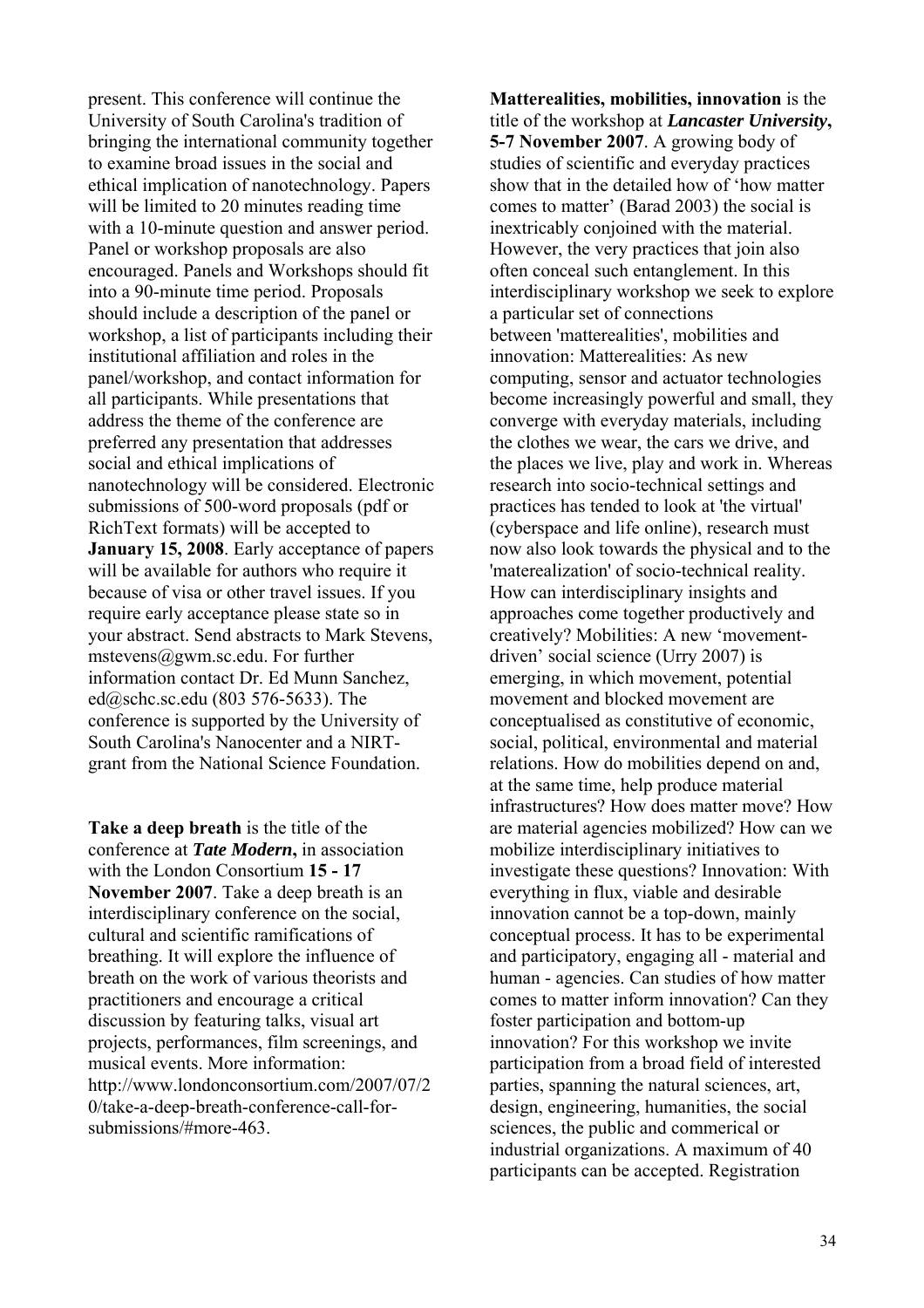takes place on a first come first served basis. The deadline for registration is **12 October.** Registration will cost £ 80.00. Details will be published here. A now very limited number of free student places are available. For information about these or an expression of

interest please contact m.buscher (at) lancaster.ac.uk. See also http://www.istpalcom.org/activities/matterealities.

# Opportunities Available

#### The *Max Planck Institute for the History of Science in Berlin* has announced **Lorenz Krüger postdoctoral fellowship** for

2008/2010 for an outstanding junior scholar whose current research combines perspectives from the history of science with those of the philosophy of science and/or the history of philosophy. The fellowship is named in honor of the late Professor Lorenz Krüger, of the University of Göttingen, whose work sought to connect philosophy with the history of science. The Lorenz Krüger Fellowship is awarded for a two year stay at the Institute in Berlin, beginning 1 March, 2008. The fellowship is open to scholars of all nationalities who have completed their Ph.D. no earlier than 2003 and no later than February 2008. The stipend for applicants from abroad is  $\in$  1.900 per month. The Max Planck Society is committed to promoting more handicapped individuals and especially encourages them to apply. Applicants are invited to send a curriculum vitae, a brief research proposal (maximum 1000 words), and two letters of recommendation by **December 1, 2007** to: Max Planck Institute for the History of Science, "Lorenz-Krüger-Stipendium", Boltzmannstraße 22, 14195 Berlin, Germany.

The *Department of History at the University of California, Berkeley* seeks applications for a **full-time, tenure-track appointment at the assistant professor** level in the history of science after 1200 effective July 1, 2008. We invite applications from specialists working on Europe (prior to 1800), on any area of Asia, or on Africa and the Middle East.

Applications must include a detailed letter, a curriculum vitae, a representative sample of written work (an article, book chapter, or dissertation chapter), and three letters of reference. All items must be submitted electronically no later than **October 1, 2007**. For instructions about submitting materials: http://gold.ls.berkeley.edu:80/sReg.php?i=36. Questions may be addressed to Mary Elizabeth Berry, Chair, Department of History, University of California, Berkeley, CA 94720-2550, http://gold.ls.berkeley.edu:80/sReg.php?i=36.

The *Department of Social Studies of Medicine, in connection with the Department of Anthropology, McGill University*, invites applications for a **tenure track position at the rank of assistant professor** to commence 1 September 2008. The successful candidate will be appointed primarily in the Faculty of Medicine (Social Studies of Medicine) but is expected to obtain a joint appointment in the Faculty of Arts (Department of Anthropology). We seek a medical anthropologist with significant publications and research interests in one or more of the following fields: the anthropology of medical and clinical practices; the anthropology of biomedical science and technology; and the globalization of research practices. Geographical areas open. The Department of Social Studies of Medicine is a multidisciplinary department (anthropology, history, sociology). Teaching responsibilities will include primarily undergraduate and graduate courses in the Department of Anthropology (cross-listed in Social Studies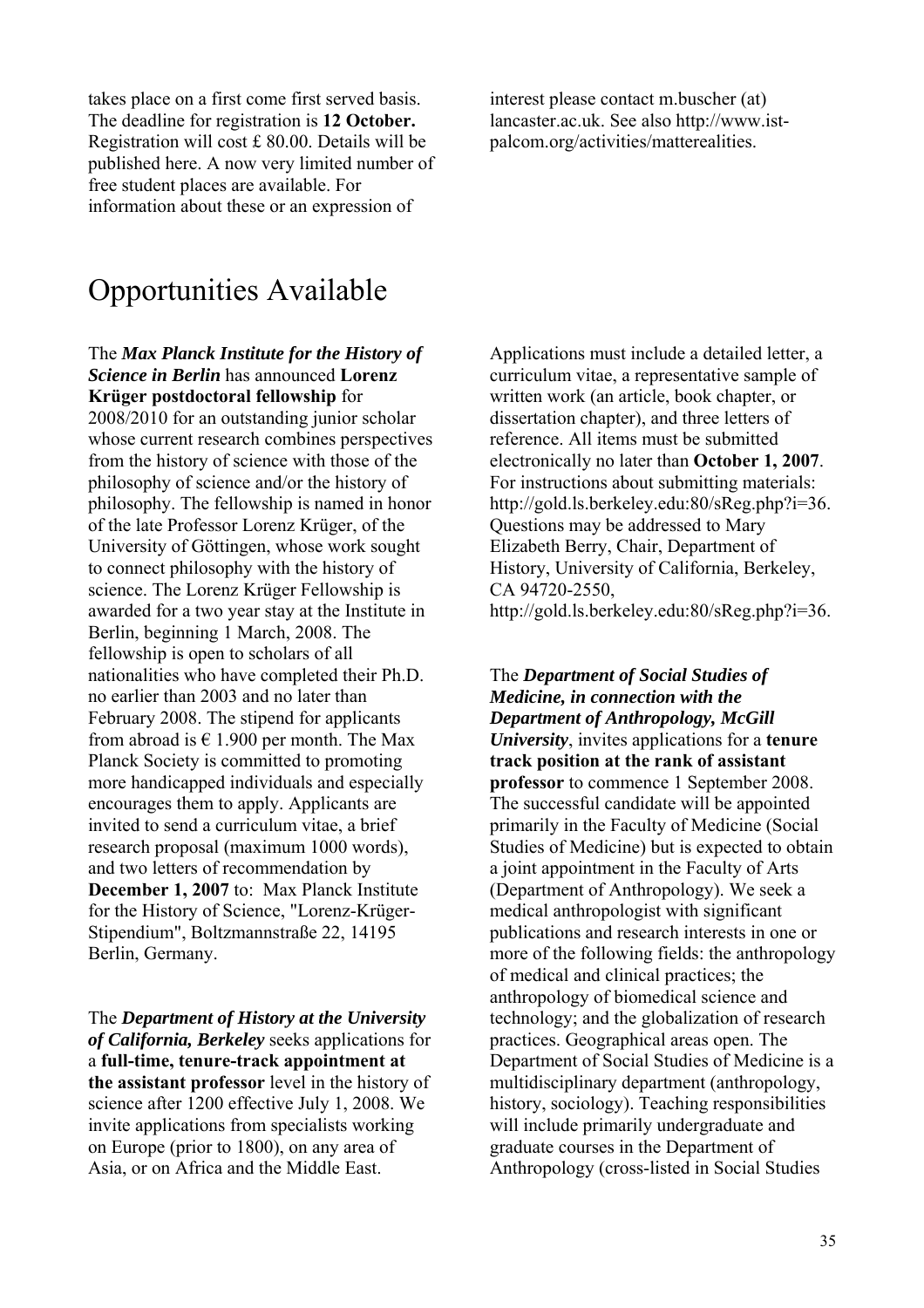of Medicine) and some teaching in the Faculty of Medicine. The language of instruction at McGill University is English; competence in French is desirable but not required. Priority will be given to applications received by **30 November 2007**; the review of applications will continue until 31 January 2008. Ph.D. at the time of application is required, postdoctoral experience and a substantial set of publications are a major asset. Applicants should send a curriculum vitae; a cover letter that indicates completed research, current research program, and teaching experience; copies of up to three publications representing the applicant's current research; and the names, addresses, email coordinates, and phone numbers of three references. Applications should be sent to Search Committee, Social Studies of Medicine, McGill University, 3647 Peel St., Montreal, Qc. H3A 1X1, Canada. McGill University is committed to academic excellence and scholarly achievement, and all qualified candidates are encouraged to apply. However, in accordance with Canadian Immigration requirements priority will be given to Canadians citizens and permanent residents of Canada. McGill University is strongly committed to diversity within its community and welcomes applications from members of visible minority groups and women. Apply online at http://aaanet.jobcontrolcenter.com/jobdetail.cf m?job=2626022.32.

#### The *NIHR Kings Patient Safety and Service Quality Research Centre at King's College London*, in partnership with King's College Hospital NHS Foundation Trust, have

announced **five openings** in their programmes on risk, organisational governance, workforce, and innovations). This is an exciting opportunity for social scientists with an interest in applied health research to help shape the future of patient safety and service quality research in the UK within the new national Patient Safety and Quality Research Centre, funded by the National Institute for Health Research. The King's Patient Safety and Service Quality Research Centre is

founded on a strong partnership between clinicians and managers at King's College Hospital NHS Foundation Trust and senior academics from a range of disciplines at King's College London. There are four research programmes within the Centre on the following topics: risk, organisational governance, workforce, and innovations. It is expected that successful candidates will have relevant background/experience for a specific programme; in addition, given close links between programmes, suitable candidates may have the opportunity to work across more than one of these. We are seeking to appoint staff as Research Fellows (RAII - £29,927-£39,602 plus £2,323 LW) and Research Associates (RA1A £21,477-£32,147 plus £2,323 LW), grade dependent upon qualifications, skills and experience. The posts are available with immediate effect until 31 March 2012. For further particulars and application details, see http://www.jobs.ac.uk/jobs/AG972/Full\_Time Researchers/ or please see our website on www.kcl.ac.uk/jobs or contact strand-

recruitment@kcl.ac.uk, fax 020 7848 1352 or by mail from: Human Resources, Strand Campus, King's College London, London WC2R 2LS. Please quote the relevant reference number on all correspondence. The closing date for receipt of applications is **8th October 2007**. Interviews are expected to be held 23rd or 24th October 2007.

Applications are invited for **three-month fellowships** in Spring 2008 within the *Virtual Knowledge Studio for the Humanities and Social Sciences (VKS)***, Amsterdam**. The fellowship is designed for junior scholars who have recently received their PhDs in order to provide the following: experience of working within an interdisciplinary research group, an opportunity to prepare material for publication and to develop new research ideas. During the three months of the fellowship, a senior member of the VKS staff will act as mentor. Application deadline: **20 October 2007**. For more information, see: http://www.virtualknowledgestudio.nl/news.p hp, or email Jeannette Haagsma,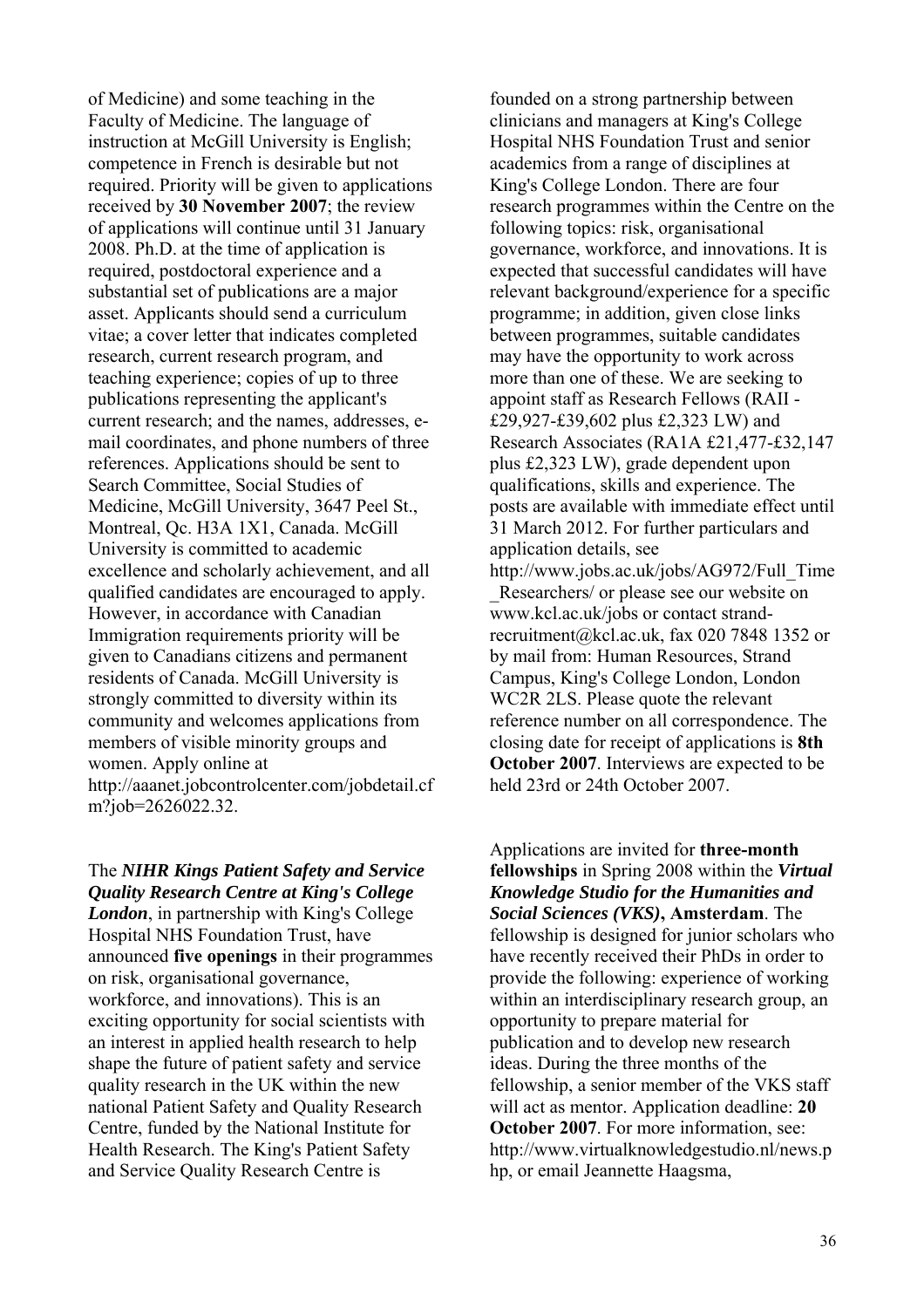Organizational Coordinator, jeannette.haagsma@vks.knaw.nl.

The *University of Maastricht*, in collaboration with the newly established *Maastricht Virtual Knowledge Studio* announces two vacancies, a **Post-doc Position:** Cities and citizens writing history and shaping the future (38 hours per week), and a **PhD Position**: Simulation and the vulnerability of technological culture (also 38 hours per week). With regards to the Post-doc Position, in 1999 the Dutch government introduced the policy of the "cultural biography" in which not only experts such as curators, but also citizens would have a say in which artifacts should be made part of the collective memory of The Netherlands. The city of Maastricht was one of the first local governments to implement this policy together with cultural heritage institutions and the University Maastricht. The purpose of this project is to address theoretical questions relating to the digital production and storage of material contributing to the biography of a city, and the co-construction of digital representations of the city and the city itself. Moreover, it studies the web-based participation of experts and non-experts in the future policies, planning and cultural heritage of cities from an international perspective. Requirements include a doctorate in relevant field, such as history, politics, STS, cultural or urban studies; a demonstrable interest in methodologies of history and cultural heritage; good ICT skills; and language skills – English and Dutch (Dutch language skills should be excellent, both oral and written). This post-doc project will build on ongoing work at UM, namely the 'paper and virtual cities' project and the 'cultural biography of Maastricht' project, conducted respectively by Dr Charles van den Heuvel, and Dr Pieter Caljé and Dr Jack Post. At present, the main research questions are: how to use digital means for the collection and storage of memories and representations of the past, and what practical, organizational and theoretical problems are encountered in doing so? The purpose of this post-doc project is to address

more theoretical questions relating to the digital production and storage of material contributing to the biography of a city. What does 'biography' actually mean when referring to a city? What is the status of usergenerated content in an historical project? How can archives of user-generated content be constructed and used? How are the digital representations of the city and the city itself co-constructed? What are the implications of technical choices about storing and representing digital data for the biography? Who participates in such an endeavour, and who are the gatekeepers? What are the relationships between different groups of experts, and what constitutes expertise? The way in which the Municipality of Maastricht handles its potentially contradictory roles of being simultaneously the curator of the past and the main architect of the future will also be addressed. Analysis of the uses of the past complements ongoing work in Maastricht about the uses of the future (de Wilde, van Asselt). The starting point of this postdoctoral research will be to conduct a comparison with similar heritage projects in order to identify the most salient questions. This position will be located within the newly established Maastricht Virtual Knowledge Studio. This will begin on 1 October 2007, and is the result of a formal cooperation between the Faculty of Arts and Social Sciences, UM and the Virtual Knowledge Studio of Royal Netherlands Academy of Arts and Sciences. Dr Sally Wyatt will be the director of the Maastricht Studio. Additional information about the vacancy can be obtained from: Dr. Sally Wyatt, tel. 0031-20 850 0282, email: sally.wyatt@vks.knaw.nl or www.virtualknowledgestudio.nl. The postdoc vacancy number is 2007.177. You can apply for this job before **22 October 2007** by sending your curriculum vitae, 'motivation' letter, and an example of written work, to the address below: Universiteit Maastricht, Faculteit der Cultuur- en Maatschappijwetenschappen, afd P&O, P.O.Box 616, 6200 MD Maastricht, The Netherlands, pzfdcwvacatures@facburfdcw.unimaas.nl. Additionally there is a PhD position available. The key issue in this PhD project is the role of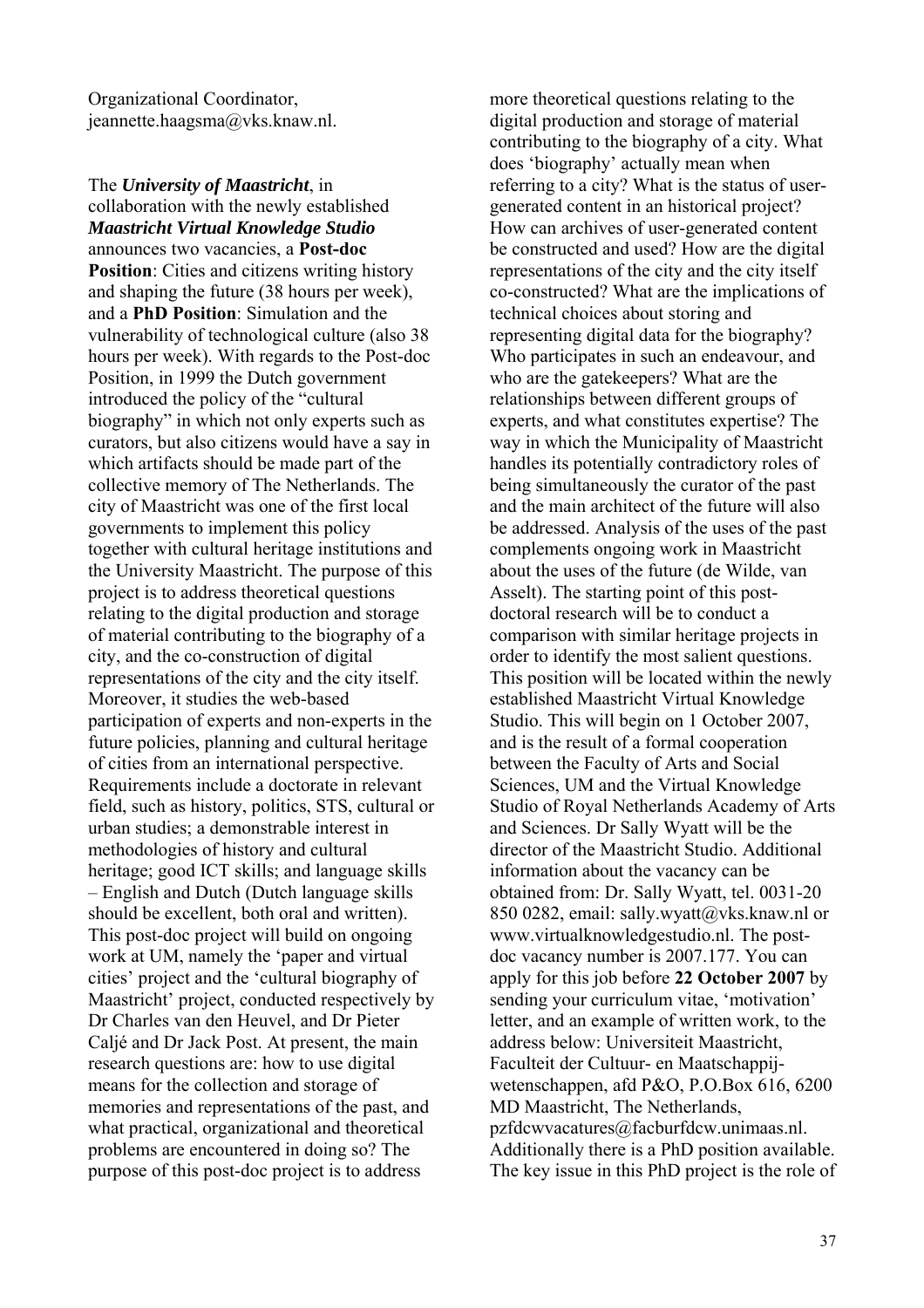ICT-based simulations and models in the development of technological cultures. Increasingly, the functioning and reliability of technological systems crucial to the conduct of everyday life rely on information and knowledge generated by computer models and simulations. What does this mean for the vulnerability of technological systems? The project will be based on a comparative design (across fields and/or countries). The empirical material will provide the basis for reflection on the epistemological issues raised by the use of models and simulations, and on the nature of vulnerability in technological cultures. Masters degree in a relevant field (preferably a research master) is required. Experience with or interest in science and technology studies. Good ICT skills. Language skills – English (and Dutch). Additional information about the vacancy can be obtained from Sally Wyatt (see above). You can apply for this job before **22 October 2007** by sending a curriculum vitae, a 'motivation letter' and an example of your written work (MA thesis for example) to the address below: Universiteit Maastricht, Faculteit der Cultuur- en Maatschappijwetenschappen, afd P&O, P.O.Box 616, 6200 MD Maastricht, The Netherlands, E-mail: pzfdcwvacatures@facburfdcw.unimaas.nl. When applying for this job always mention the vacancy number 2007.176. The Maastricht Virtual Knowledge Studio has as its main purpose is to establish the field of 'digital cultures in development' within UM. This field reflects the multiplicity and fluidity of ICT-related changes. Just as there was no single form of industrial society, a uniform digital culture can also not be expected. However, various digital cultures have enough in common for comparative research to be fruitful. The Maastricht Studio adopts a symmetrical conception of 'development': all countries, in the global north and south, are experiencing change. The main research object of the Maastricht Studio is knowledge. The Maastricht Studio studies the role of knowledge in society, and the changing character of knowledge in the research system, focusing particularly on digitallyproduced and -stored knowledge. In this

project, we will apply that knowledge to understanding the role of simulations (in transport or water management, for example) in the development of technological cultures. We live in a technological culture: the production and distribution of goods, services and cultural products is technologically mediated. The creation and maintenance of systems for human survival is deeply technological. Very few aspects of daily life can be conceptualised without reference to the technological means of their functioning. This is generally true, but receives an extra twist and impetus through the introduction of ICTs: technological cultures are increasingly becoming digitised. Another key feature of technological cultures is that they are vulnerable. Technology plays a double role here: in part this is an important cause of new forms of vulnerability (such as the risks associated with genetic engineering and nanotechnology), and partially this is the main component in strategies to counter this vulnerability (e.g. by medical, communication, or surveillance technologies). Also, vulnerability is not an exclusively negative characteristic: some measure of vulnerability is crucial in order to maintain a certain level of flexibility, innovation, and social learning in society. The key issue to be addressed in this PhD project is the role of simulation and modelling to handle this double nature of the vulnerability of technological cultures. How is a technological culture's vulnerability mapped and monitored, and how are systems designed to cope with vulnerability without stifling all flexibility and innovation? The project can build on previous FASoS research on simulation. Professor Wiebe Bijker studied the role of physical modelling in coastal engineering, and Maaike Lauwaert will soon complete a PhD project (with Dr Jo Wachelder and Bijker as supervisors) on digital gaming and simulation. The proposed project will use a comparative design, comparing different fields and comparing a 'north' and 'south' context. The empirical material generated by the case studies will also provide the basis for reflection on the epistemological issues raised by the use of new (combinations of) data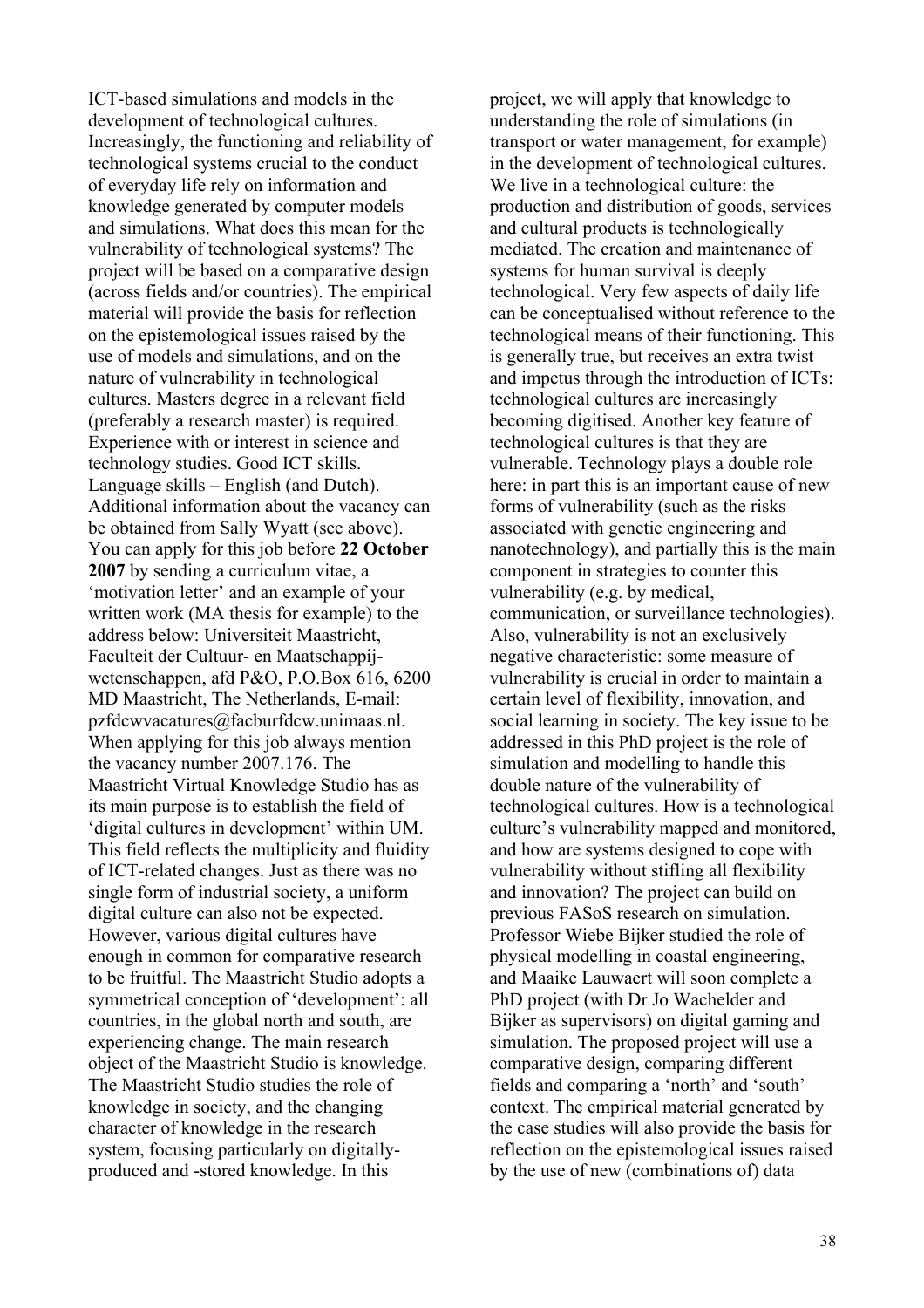sources as they arise in the use of simulations. In order to strengthen the links between the two research lines, this project will not only examine the use of simulations themselves in relation to the vulnerability of technological culture, but also study the ways in which different disciplines and social actors develop and use knowledge generated by simulations. Wiebe Bijker and Sally Wyatt will be the supervisors of this project.

The *ESRC Centre for Genomics in Society* **(Egenis)** in the School of Humanities and Social Sciences, **University of Exeter** has openings available: **Social Science Senior Research and Research Fellowships** (Ref. J451189 & J461288). The ESRC Centre for Genomics in Society (Egenis) is an ESRC funded centre for the study of the meaning and social implications of contemporary genomic science. We are a broad interdisciplinary group of researchers, based at the University of Exeter and directed by Professors John Dupré, Barry Barnes and Steve Hughes. We are about to enter our second five years of ESRC funding and applications are invited for two posts in the centre as detailed below. Post 1: J451189: Senior Research Fellow or Research Fellow Salary: £29,139 - £41,545 pa. Post 2: J461288: Research Fellow or Associate Research Fellow, Salary: £22,332 - £31,840 pa. We seek to appoint two social scientists to take forward the work of Egenis over the next five years, covering the second term of ESRC funding of this Centre. Subject to a standard one year probationary period, these posts are expected to lead to permanent continuing positions in the Department of Sociology and Philosophy at the end of the initial five years. The two posts will be in medical sociology and in regulation and governance of human genomics. Our expectation is that the senior post will be in the former area, though depending on the candidates who apply, we will consider reversing this. The position in medical sociology will be to contribute to the development and implementation of the Egenis portfolio of work in medical genomics, which has focused

on the uses of medical tests and family histories in the management of polygenic cardiovascular diseases, and in nutrigenomics. The second position will initially be to work on the role of expertise in the governance of genomics. For post 1, a relevant PhD, a strong publications output and relevant research experience are required. The successful applicant will be expected to play a central role in developing their area of research at Egenis within the context of a research strategy agreed with the ESRC. This should include contributing to grant proposals for subsidiary funding, supervision of doctoral students and management of other activities within the centre. Salary in the above range is dependant upon experience and current salary. The successful applicant for post 2 will have a desire to achieve excellence in research and to develop their research profile over the period of the appointment. Applicants should have a PhD or equivalent in sociology (or other social science discipline) and proven qualitative research skills. Experience in the relevant area would be desirable, but is not essential. For both posts the ability to work in an interdisciplinary environment and to contribute to a dynamic research culture is important. Closing date for applications is **12:30 pm, 29th October 2007**. Please clearly state on your application which post you wish to apply for by quoting the appropriate reference number. Interviews for the medical sociology position will be held in Exeter on 13th November. Interviews for the regulation and governance of human genomics position will be held in Exeter on the 21st November. For further details and application information please visit our website: www.exeter.ac.uk/egenis. For further information about the posts please contact: Professor John Dupré, J.A.Dupre@ex.ac.uk, tel: +44 (0)1392 269127. For an application pack or non-academic questions please contact: Cheryl Sutton, c.a.sutton@exeter.ac.uk Tel: +44 (0)1392 269141.